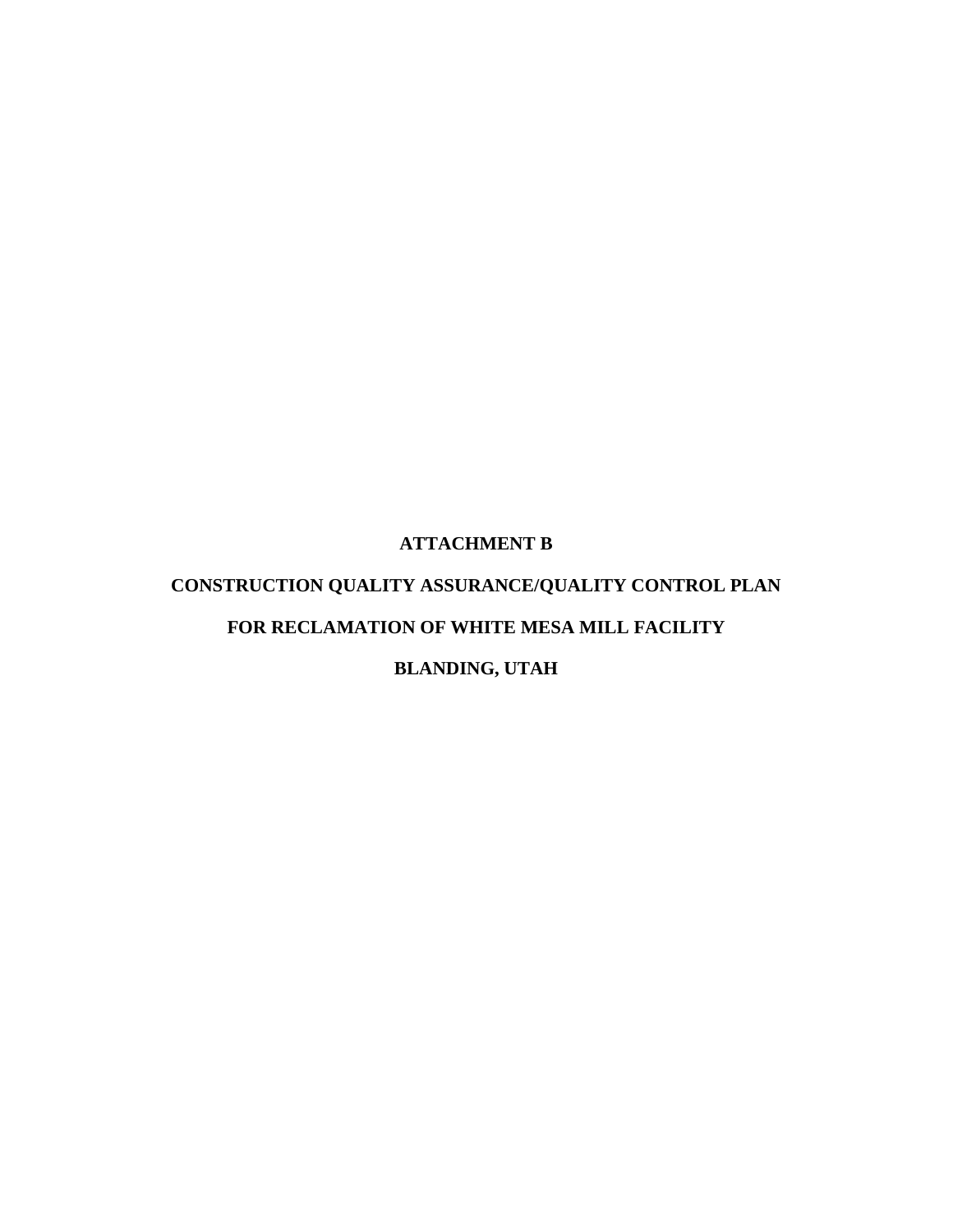# **TABLE OF CONTENTS**

| 1                       |       |  |
|-------------------------|-------|--|
|                         | 1.1   |  |
|                         | 1.2   |  |
| $\overline{2}$          |       |  |
|                         | 2.1   |  |
|                         | 2.2   |  |
|                         | 2.3   |  |
|                         | 2.4   |  |
|                         | 2.5   |  |
|                         | 2.6   |  |
|                         | 2.7   |  |
|                         | 2.8   |  |
|                         | 2.9   |  |
|                         | 2.10  |  |
|                         | 2.11  |  |
|                         | 2.12  |  |
| $\mathbf{3}$            |       |  |
|                         | 3.1   |  |
|                         | 3.2   |  |
|                         | 3.3   |  |
|                         | 3.4   |  |
|                         | 3.5   |  |
| $\overline{\mathbf{4}}$ |       |  |
|                         | 4.1   |  |
|                         | 4.2   |  |
|                         | 4.3   |  |
|                         | 4.4   |  |
|                         | 4.5   |  |
|                         | 4.6   |  |
|                         | 4.7   |  |
|                         | 4.8   |  |
| 5                       |       |  |
|                         | 5.1   |  |
|                         | 5.2   |  |
|                         | 5.3   |  |
|                         | 5.3.1 |  |
|                         | 5.3.2 |  |
|                         | 5.3.3 |  |
|                         | 5.3.4 |  |
|                         | 5.3.5 |  |
|                         | 5.3.6 |  |
|                         | 5.3.7 |  |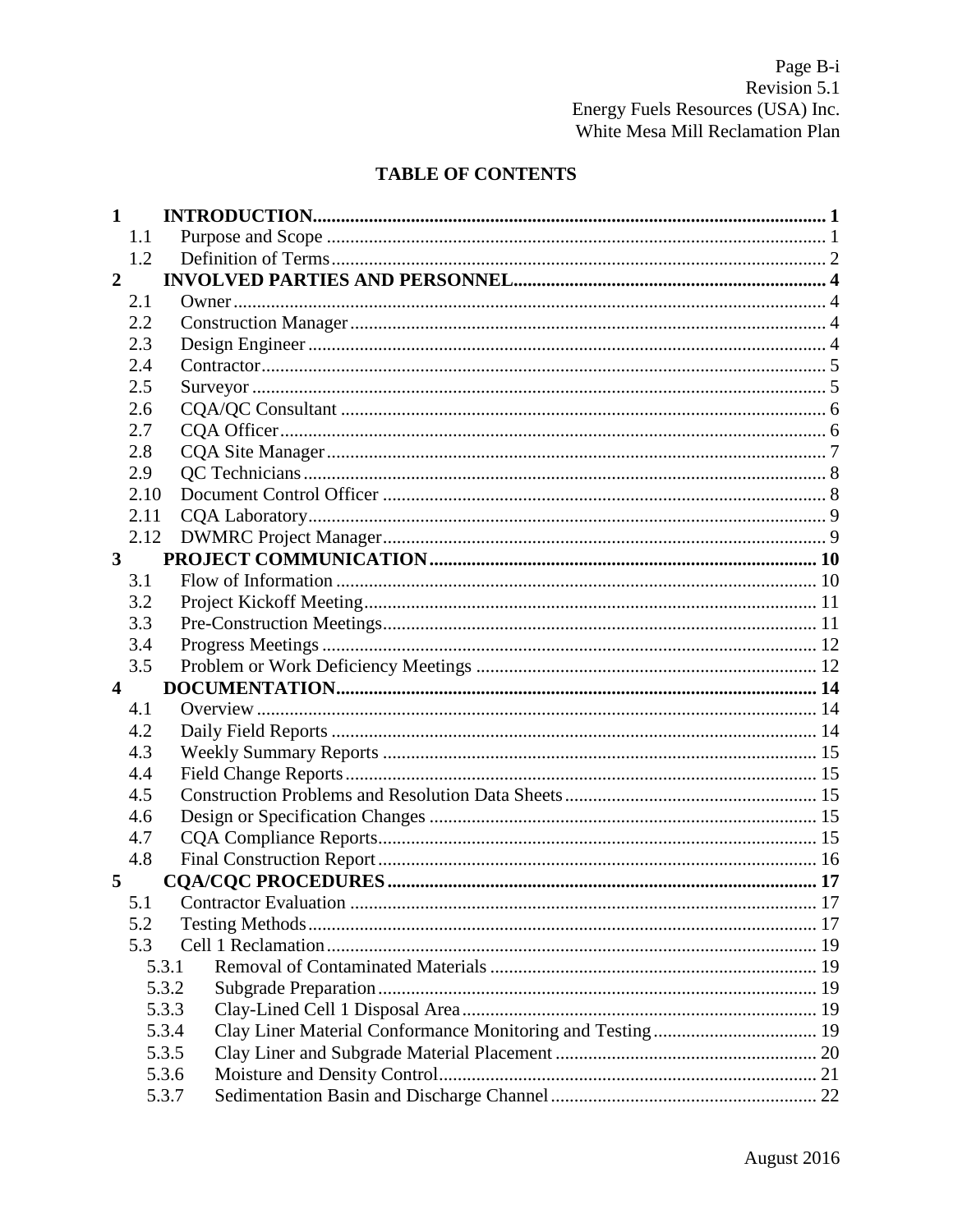|   | 5.3.8  |  |
|---|--------|--|
|   | 5.3.9  |  |
|   | 5.3.10 |  |
|   | 5.3.11 |  |
|   | 5.3.12 |  |
|   | 5.4    |  |
|   | 5.4.1  |  |
|   | 5.4.2  |  |
|   | 5.4.3  |  |
|   | 5.4.4  |  |
|   | 5.4.5  |  |
|   | 5.4.6  |  |
|   | 5.4.7  |  |
|   | 5.4.8  |  |
|   | 5.4.9  |  |
|   | 5.5    |  |
|   | 5.6    |  |
|   | 5.6.1  |  |
|   | 5.6.2  |  |
|   | 5.6.3  |  |
|   | 5.6.4  |  |
|   | 5.6.5  |  |
|   | 5.6.6  |  |
|   | 5.6.7  |  |
|   | 5.7    |  |
|   | 5.7.1  |  |
|   | 5.7.2  |  |
|   | 5.7.3  |  |
|   | 5.7.4  |  |
|   | 5.7.5  |  |
|   | 5.7.6  |  |
|   | 5.8    |  |
| 6 |        |  |
|   |        |  |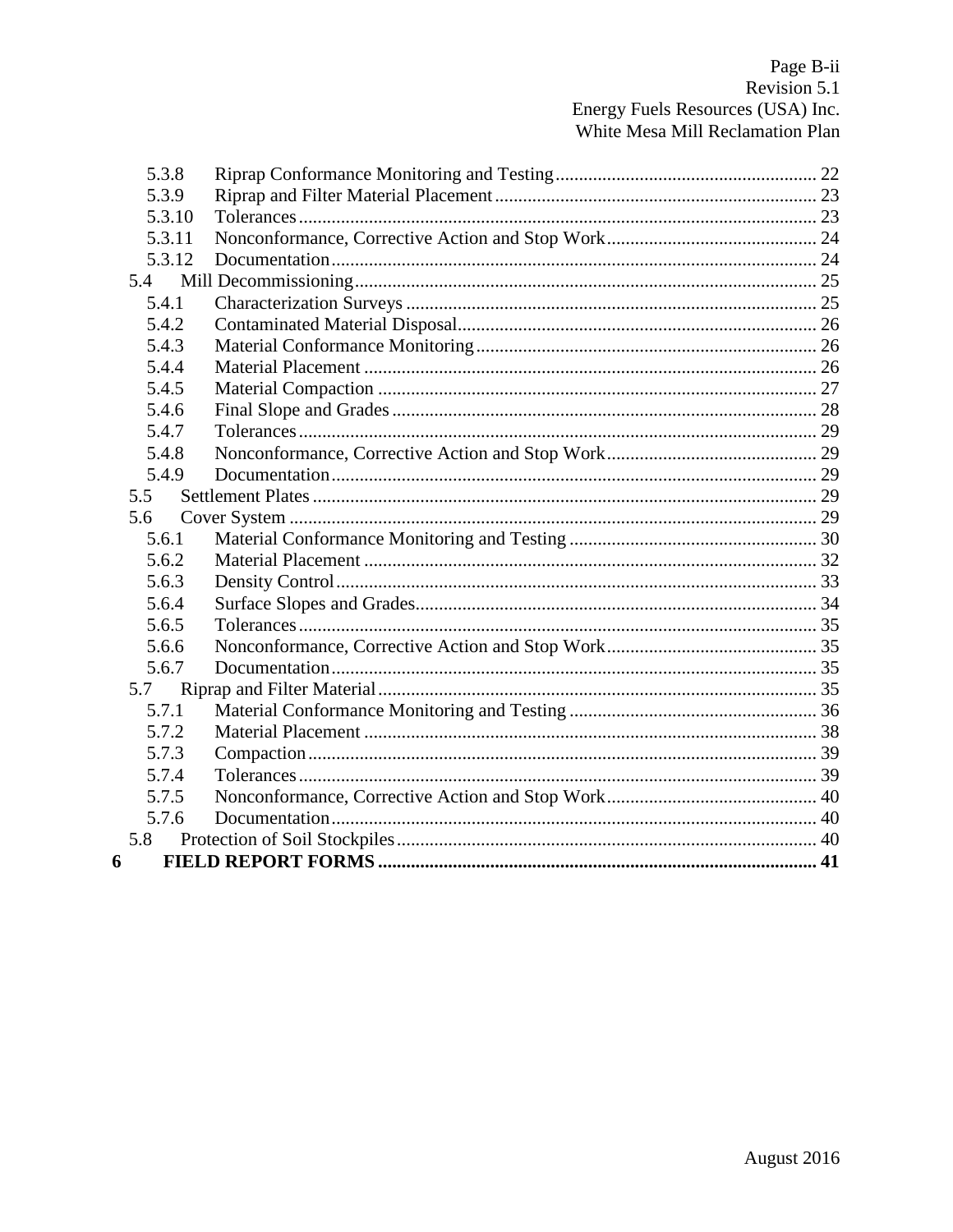## **1 INTRODUCTION**

<span id="page-3-0"></span>This Construction Quality Assurance/Quality Control Plan (CQA/QC Plan) has been prepared for construction activities related to the reclamation of the Energy Fuels Resources (USA) Inc. ("EFRI") White Mesa Mill Facility located in Blanding, Utah and is submitted as an attachment to the Reclamation Plan.

#### <span id="page-3-1"></span>1.1 Purpose and Scope

The purpose of this CQA/QC Plan is to address the Construction Quality Assurance (CQA) and Construction Quality Control (CQC) procedures and requirements to be used during reclamation activities at the site to assure that the project is constructed in conformance with the Technical Specifications, Drawings, and applicable regulatory requirements and permit conditions. The CQA/QC Plan is intended to: 1) define individuals and organizations who will be involved in reclamation activities and their respective responsibilities and qualifications; 2) establish guidelines for the flow of information and project communication; 3) establish protocols for project documentation; and 4) establish specific CQA/CQC procedures for the major components of the project.

This CQA/QC Plan addresses reclamation of the following facilities:

- Cell 1 (evaporation)
- Cells 2, 3, and 4A (tailings)
- Cell 4B (This cell is currently used for evaporation of process solutions. The CQA/QC Plan was written assuming this cell will be used for tailings storage in the future.)
- Mill buildings and equipment
- On-site contaminated areas
- Off-site contaminated areas (i.e., potential areas affected by windblown tailings)

The CQA/QC Plan has been written assuming tailings management Cells 2, 3, 4A, and 4B will receive tailings to the maximum permitted tailings elevations. Cell 2 is full and partially reclaimed. Cell 3 was used for tailings storage, but is currently only receiving mill waste. Cell 3 is partially full and partially reclaimed. Cell 4A is the only cell currently receiving tailings and is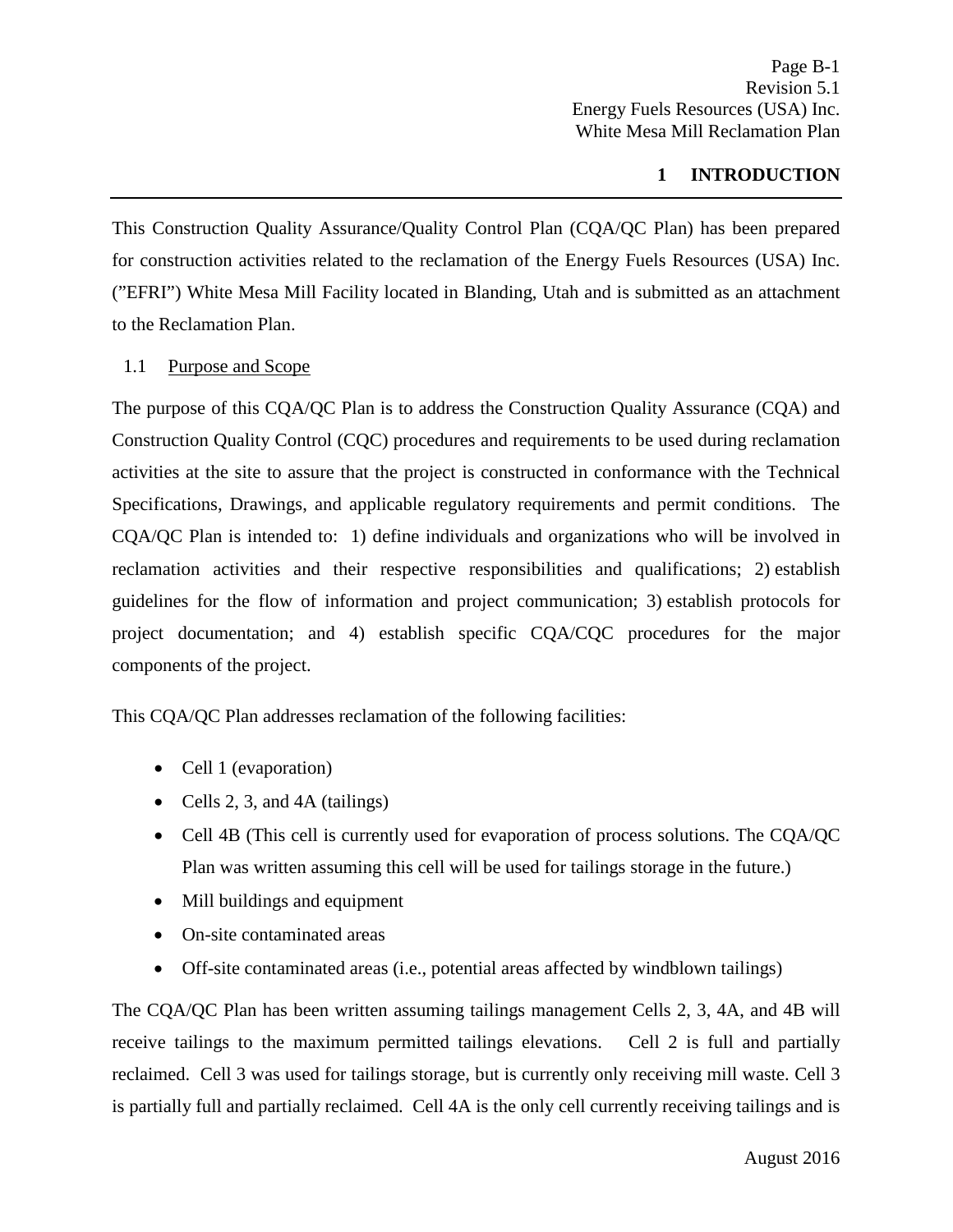partially full. Cell 4B is used for evaporation of process solutions and has not yet been used for storage of tailings.

Reclamation of the above facilities will include the following:

- Placement of contaminated soils, crystals, and synthetic liner material and any contaminated underlying soils from Cell 1 into the last active tailings cell
- Placement of a compacted clay liner on a portion of the Cell 1 impoundment areas to be used for disposal of contaminated materials and debris from the Mill site
- Decommissioning the Cell 1 (evaporation) area
- Reclamation of the Mill and ancillary areas
- Placement of materials and debris from Mill decommissioning into the Cell 1 Disposal Area or the last active tailings cell
- Placement of an Evapotranspiration (ET) cover over the entire area of Cells 2, 3, 4A, 4B and the Cell 1 Disposal Area
- Construction of runoff control and diversion channels as necessary
- Reclamation of borrow sources
- <span id="page-4-0"></span>1.2 Definition of Terms

In the context of this CQA/QC Plan, the following definitions apply:

**Construction Quality Assurance (CQA)** – A planned and systematic pattern of means and actions designed to assure adequate confidence that the materials or services meet contractual and regulatory requirements and will perform satisfactorily in service. CQA refers to means and actions employed by the involved parties to assure conformity of the project work with this CQA/QC Plan, the Drawings, and the Technical Specifications.

**Construction Quality Control (CQC)** – Actions that provide a means to measure and regulate the characteristics of an item or service in relation to contractual and regulatory requirements. CQC refers to those actions taken by the Contractor, technicians, or other involved parties to verify that the materials and the workmanship meet the requirements of this CQA/QC Plan, the Drawings, and the Technical Specifications.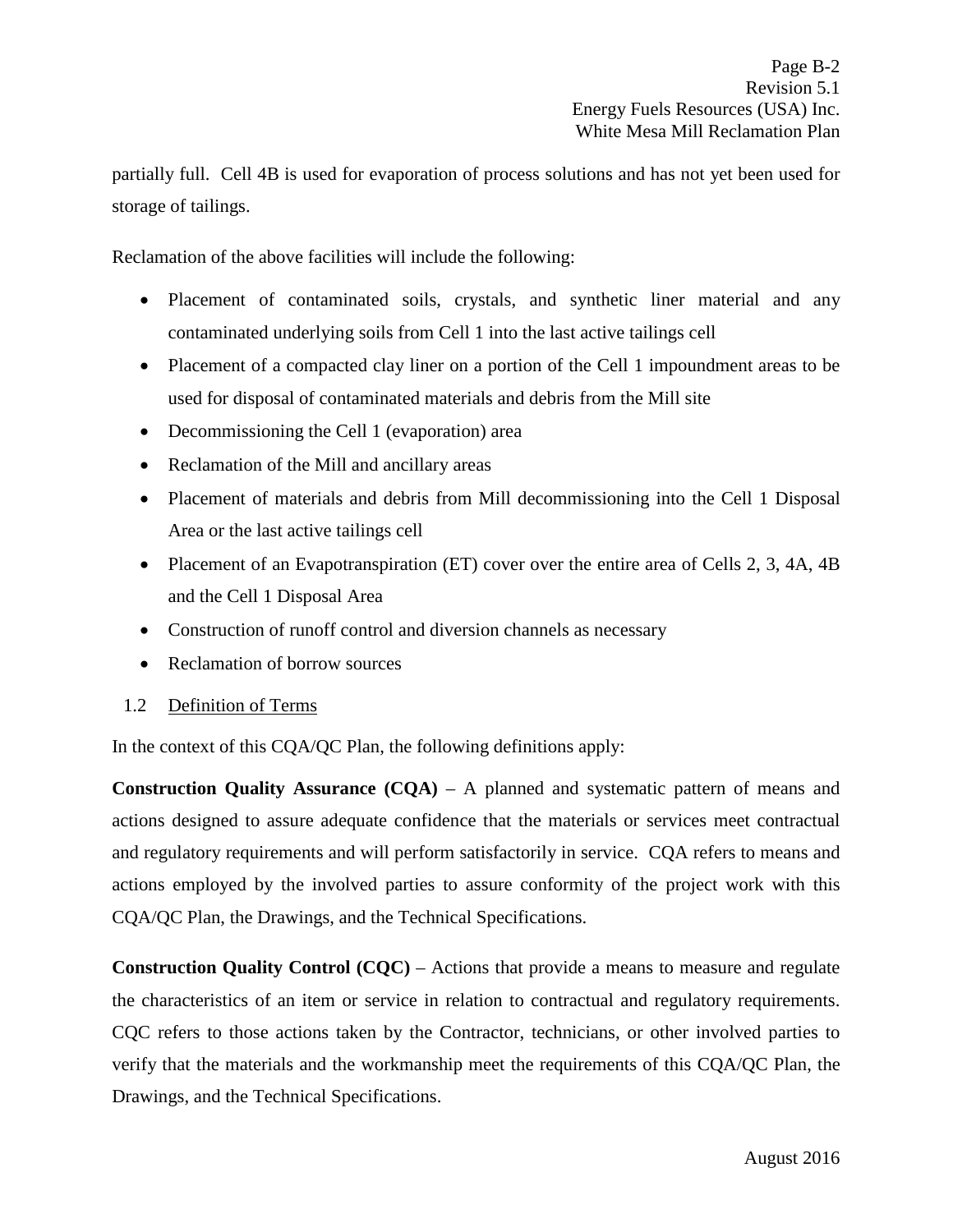**Technical Specifications** – The document that prescribes requirements and standards for specific elements of the reclamation. This document is included as Attachment A to the Reclamation Plan. Technical Specifications will be prepared in final form prior to commencement of reclamation activities.

**Drawings** – Detailed project drawings to be used in conjunction with the Technical Specifications. These drawings will be prepared in final form as construction drawings prior to reclamation.

**Construction Project** – The total authorized/approved reclamation project that requires several construction segments to complete.

**Construction Segment** – A portion of the total construction project involving a specific area or type of work. Several construction segments will likely take place simultaneously during reclamation.

**Construction Task** – A basic construction feature of a construction segment involving a specific construction activity.

**ASTM Standards** – The latest versions of the American Society for Testing and Materials specifications, procedures and methods.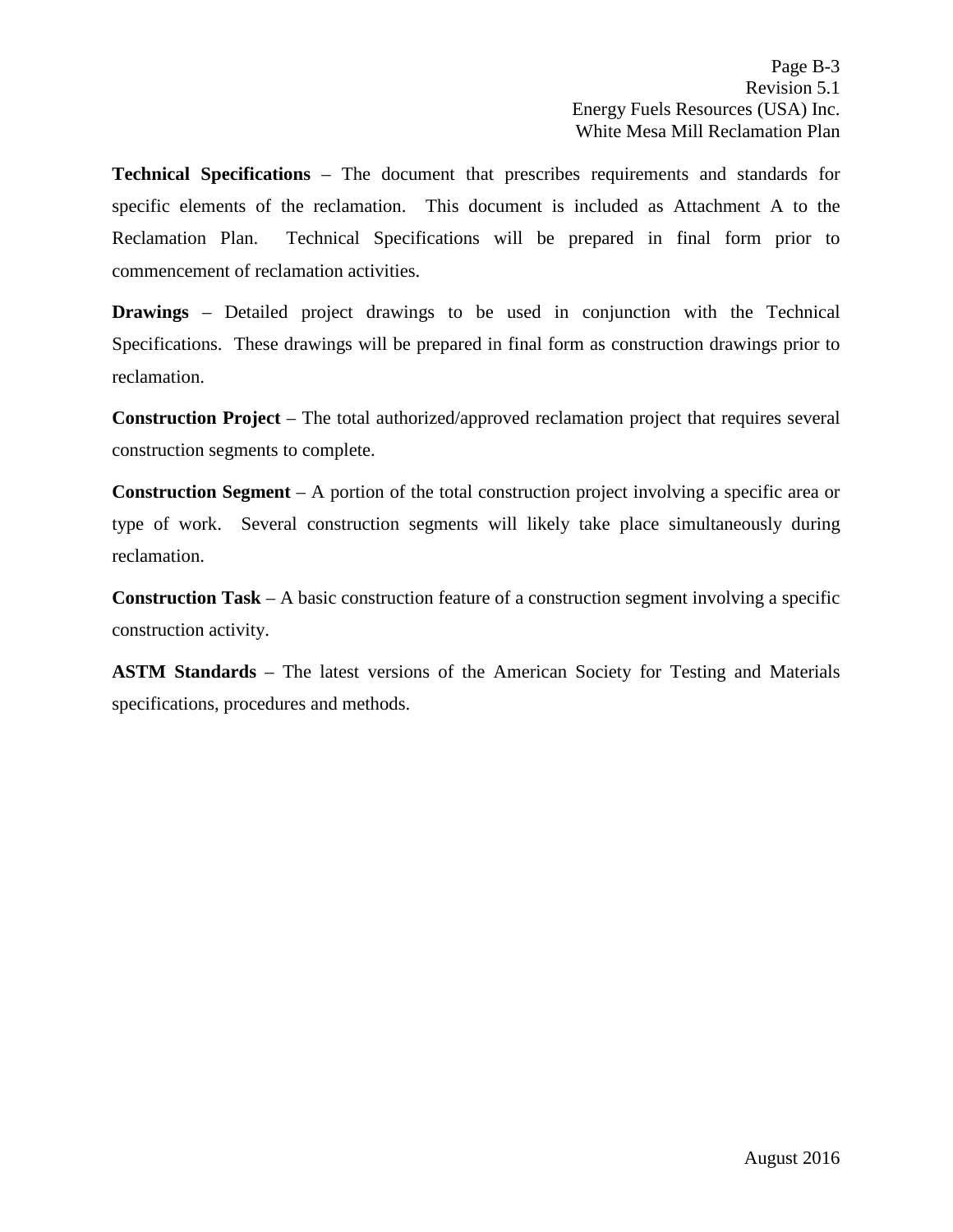## **2 INVOLVED PARTIES AND PERSONNEL**

<span id="page-6-0"></span>Each construction task within each segment of the overall project will consist of both a QC and QA component. Compliance reporting will be completed for each segment. Upon completion of all project segments, a final construction report will be prepared for the project. Following is a listing of the parties (organizations and individuals) that will be involved in the implementation of the CQA/QC Plan during the reclamation at the site, including a discussion of each party's responsibility, authority and qualifications.

#### <span id="page-6-1"></span>2.1 Owner

The Owner of this project is EFRI.

<span id="page-6-2"></span>2.2 Construction Manager

**Responsibility & Authority:** The on-site Construction Manager is responsible for the conduct, direction and supervision of all reclamation activities as detailed in the Drawings and Technical Specifications. The Construction Manager will be selected/appointed by the Owner. The Construction Manager is responsible for maintaining a detailed schedule for the various Construction Segments so that each is performed according to the schedule for the overall Reclamation Project. The Construction Manager will interact as required with all other parties involved in implementing the reclamation including the Contractor, the CQA/QC personnel, and the DWMRC Project Manager. In the temporary absence of the Construction Manager, a designated representative will assume the duties of the Construction Manager. The Owner may appoint separate Construction Managers to oversee the various Construction Segments within the overall Reclamation Project. The Construction Manager(s) will report directly to the Owner.

**Qualifications:**The Construction Manager(s) shall have the mine and mill reclamation and construction experience necessary to manage a large-scale reclamation project.

#### <span id="page-6-3"></span>2.3 Design Engineer

**Responsibility & Authority:** The Design Engineer is responsible for the design of the various elements of the reclamation project and for preparing the Drawings and Technical Specifications. Throughout the project, the Design Engineer will interact as necessary with the Owner,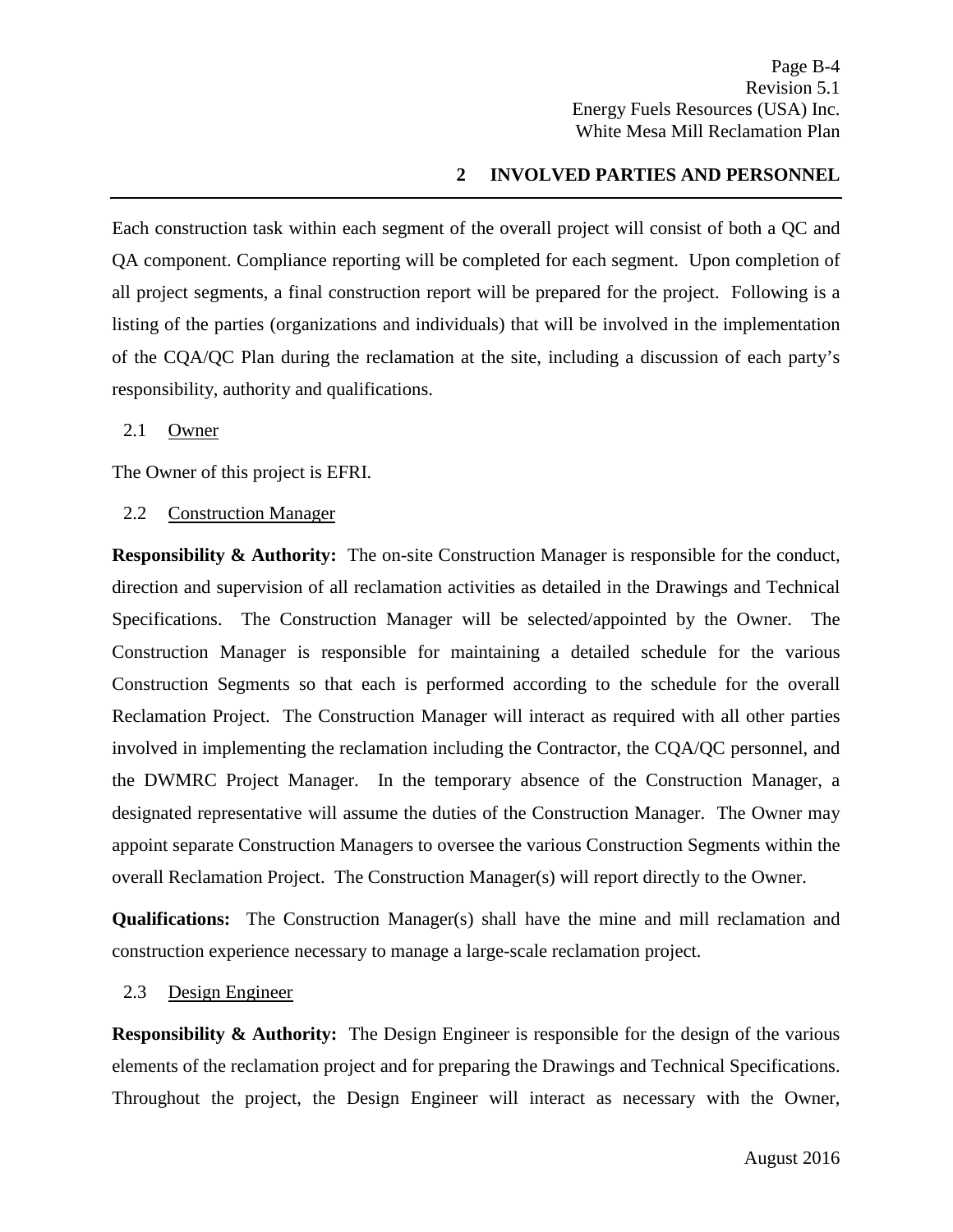Construction Manager, CQA/QC staff, and the DWMRC Project Manager. The Design Engineer will approve all design changes that arise during the course of the Reclamation Project.

**Qualifications:**The Design Engineer shall be a qualified Professional Engineer registered in the State of Utah. The Design Engineer shall have expertise which demonstrates significant familiarity with the design and construction of the various elements of mine and Mill site reclamation including earthwork, cover design, mill demolition and disposal.

## <span id="page-7-0"></span>2.4 Contractor

**Responsibility & Authority:** The Contractor refers to an independent party or parties, contracted by the Owner, performing the work in accordance with this CQA/QC Plan, the Drawings, and the Technical Specifications. It is anticipated that various Contractors will be employed to perform the various Construction Segments within the overall Reclamation Project. The Contractor will work under the direction of and report directly to the Construction Manager.

**Qualifications:**Qualifications of the Contractor are specific to the construction contract and the specific Construction Segment. The Contractor shall have a demonstrated history of successful construction experience as appropriate for the Construction Segment. The Contractor shall maintain current state and federal licenses as appropriate.

#### <span id="page-7-1"></span>2.5 Surveyor

**Responsibility & Authority:** The Surveyor is a party, independent from the Owner or Contractor, who is responsible for surveying, documenting, and verifying the location of all significant components of the work. The Surveyor is responsible for issuing Record Drawings of the completed elements of the Construction Project. The Surveyor's work is coordinated with the Contractor and CQA Consultant. The Surveyor will report directly to the Construction Manager.

**Qualifications:**The Surveyor will be a well-established surveying company with at least 3 years of surveying experience in the State of Utah. All survey activities shall be performed under the direction of a Professional Land Surveyor, licensed as required by State of Utah regulations. The Surveyor shall be fully equipped and experienced in the use of total stations and AutoCAD.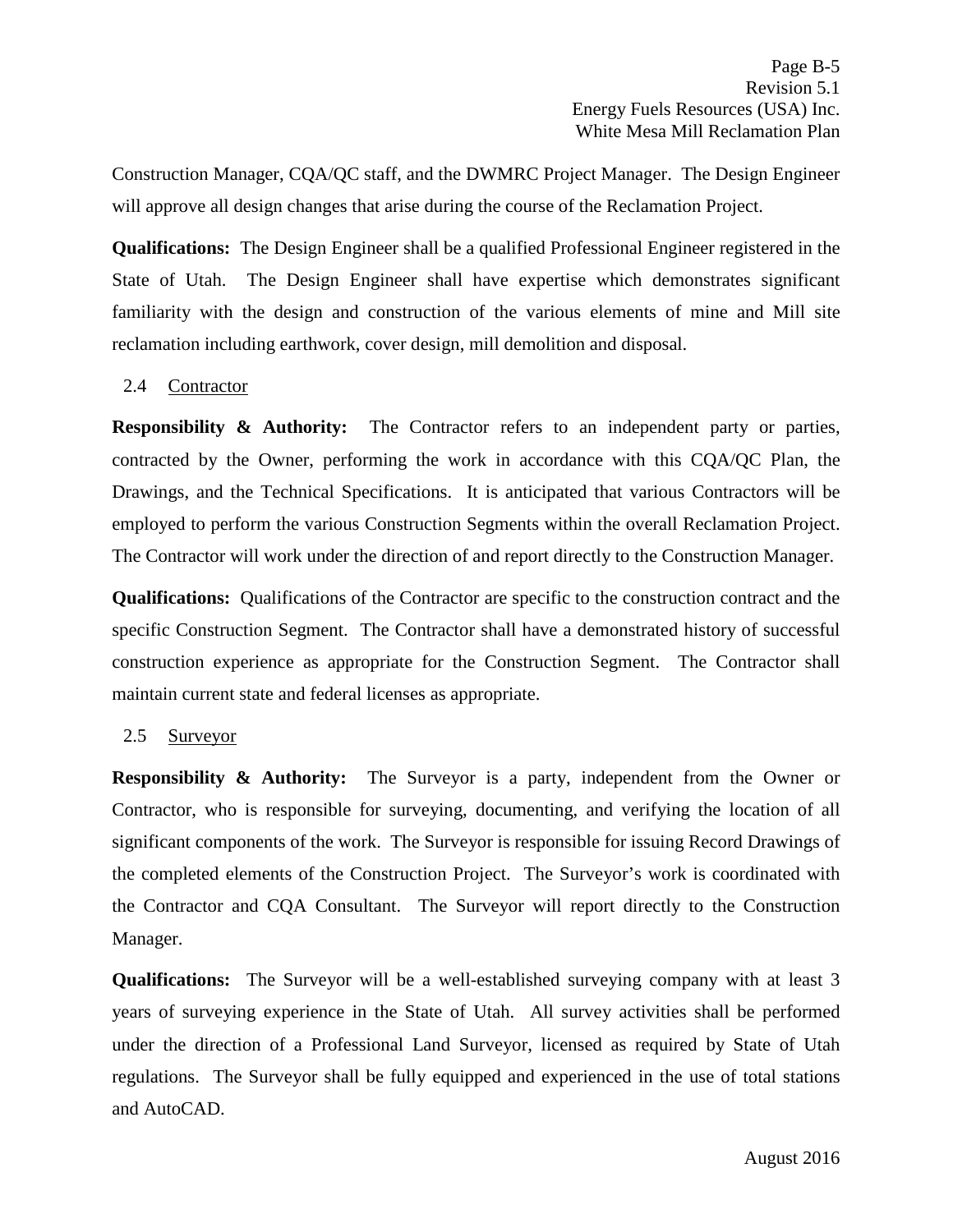#### <span id="page-8-0"></span>2.6 CQA/QC Consultant

**Responsibility & Authority:** The CQA/QC Consultant is a party, independent from the Owner or Contractor, who is responsible for observing, testing, and documenting the various activities comprising the Reclamation Project in accordance with this CQA/QC Plan, the Technical Specifications and the Drawings. The CQA/QC Consultant will be responsible for issuing a CQA report at the completion of the Reclamation Project which will document construction and associated CQA/QC activities. The CQA/QC Consultant will work in coordination with the Contractor, Surveyor and other parties and will report directly to the Construction Manager.

**Qualifications:**The CQA Consultant shall be a well-established firm specializing in geotechnical and reclamation engineering that possesses the equipment, personnel, and licenses necessary to conduct the observation and testing required. The CQA/QC Consultant will be experienced with earthwork, mill decommissioning, and other reclamation activities. The CQA/QC Consultant will be experienced in preparation of CQA documentation including field documentation, field testing procedures, laboratory testing procedures, and CQA reports.

The CQA Consultant will provide qualified staff for the project which will include the following individuals.

- 1) CQA Officer
- 2) CQA Site Manager
- 3) QC Technicians
- <span id="page-8-1"></span>2.7 CQA Officer

**Responsibility & Authority:** The CQA Officer will be responsible for overall implementation and management of the CQA/QC Plan for the reclamation project. The CQA Officer works from the office of the CQA Consultant and conducts periodic visits to the site as required. The CQA Officer will supervise the CQA Site Manager and all QC Technicians and will coordinate with the Surveyor, the Contractor and other staff. The CQA Officer will report directly to the Construction Manager.

The CQA Officer will be expected to maintain a thorough understanding of the existing White Mesa facilities and the reclamation project design documents including the Drawings, Technical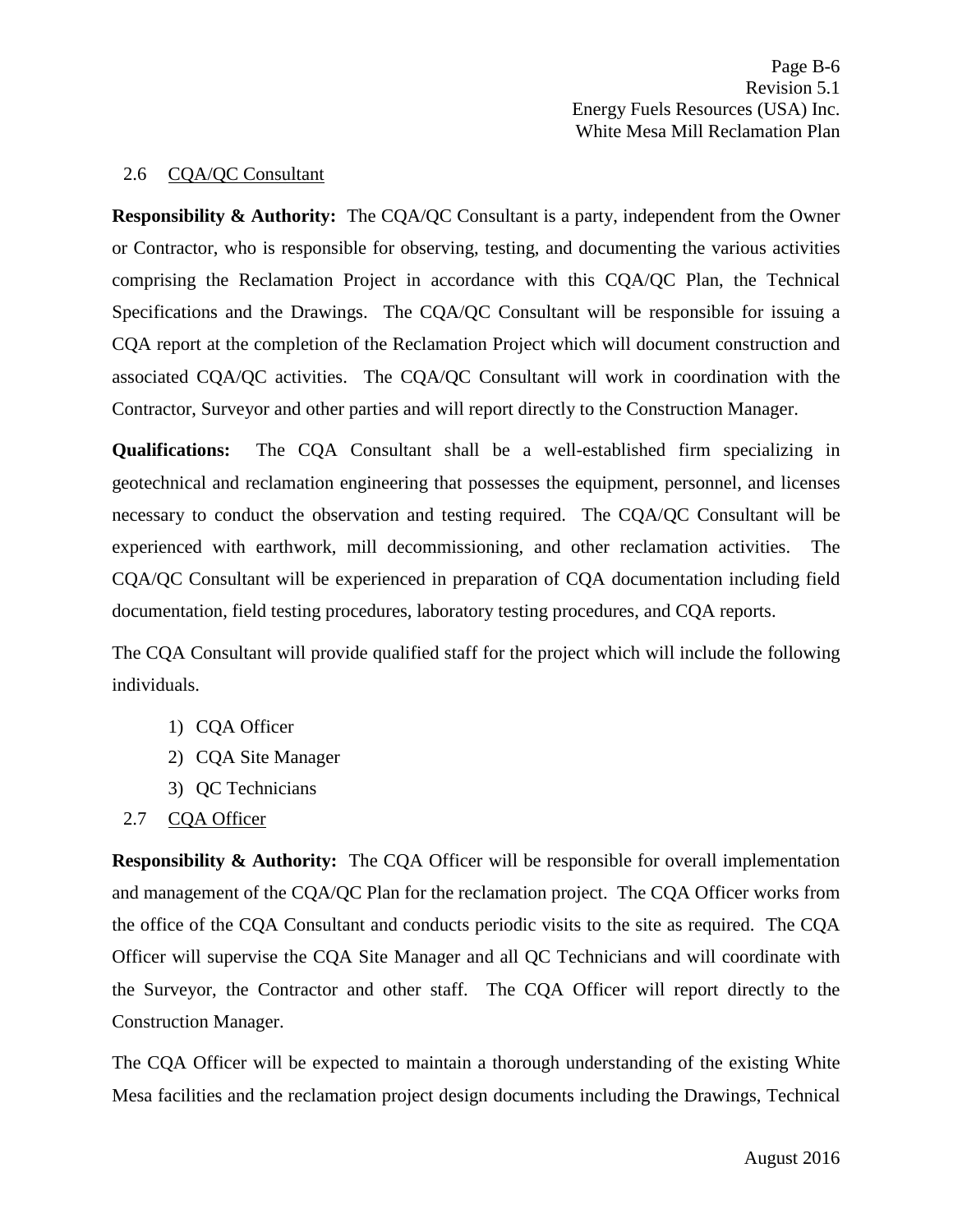Specifications, and this CQA/QC Plan. He/she will have the authority to reject work or material, to require removal or placement, to specify and require appropriate corrective actions if it is determined that the Quality Control/Quality Assurance, personnel, instructions, controls, tests, or records are not conforming to the CQA/QC Plan, the Construction Plans, or the Technical Specifications. The approval of the CQA Officer is required on all Compliance Reports required in this CQA/QC Plan. Specific responsibilities of the CQA Officer will include the following:

- 1. Administer the CQA program (i.e., provide supervision of and manage all CQA personnel and activities)
- 2. Provide and document all necessary training and certifications for CQA personnel
- 3. Review and approve the Contractor's QC Plan(s), if applicable
- 4. Attend Project Kickoff and Pre-Construction Meetings, and make site visits as needed
- 5. Perform ongoing, timely review of all CQA documentation and provide signature on all CQA documentation

**Qualifications:**The CQA Officer will be a Professional Engineer registered in the State of Utah and will be experienced in providing CQA oversight for large construction projects.

#### <span id="page-9-0"></span>2.8 CQA Site Manager

**Responsibility & Authority:** The CQA Site Manager will be appointed by the CQA Consultant to provide day-to-day, on-site oversight of the CQA/CQC activities. The CQA Site Manager will report directly to the CQA Officer and will interact with the Construction Manager, Contractor and others on a daily basis, as project activities take place. The CQA Site Manager will maintain a thorough understanding of the Drawings, Technical Specifications, and this CQA/QC Plan. Specific responsibilities of the CQA Site Manager will include the following:

- 1. Attend all CQA-related meetings including Project Kickoff and Pre-Construction Meetings
- 2. Provide direct oversight of QC Technicians
- 3. Assign locations for testing and sampling
- 4. Oversee the collection and shipping of laboratory test samples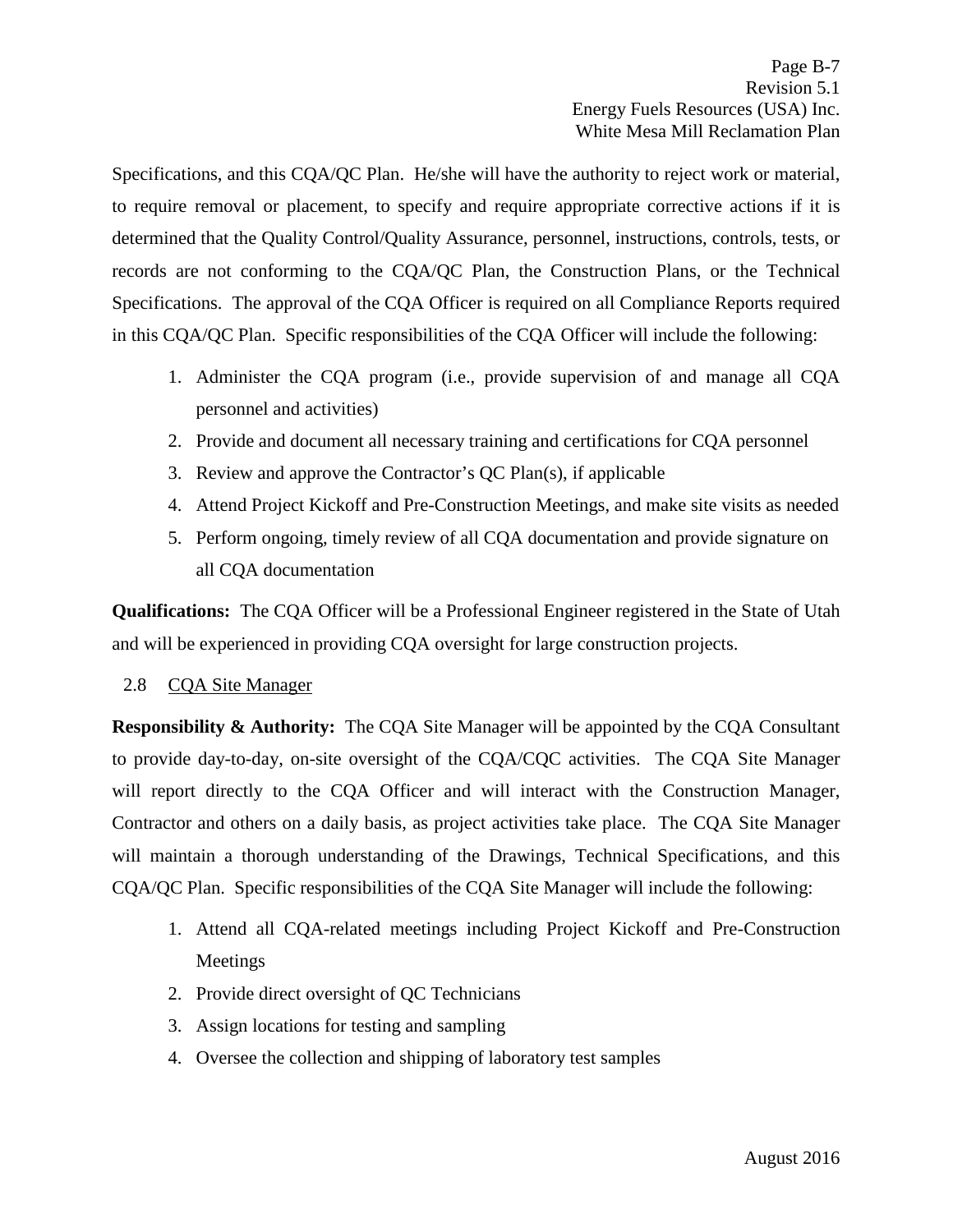- 5. Review results of field and laboratory testing and any test results provided by the Contractor and make appropriate recommendations
- 6. Review the calibration and condition of onsite testing equipment, and maintain necessary equipment documentation
- 7. Report any deviations from the CQA/QC Plan, Drawings, or Technical Specifications to the Construction Manager and CQA Officer and arrange consultation with other parties as necessary to find solutions to unsolved problems
- 8. Prepare a daily field report for submittal to the CQA Officer and Construction Manager

**Qualifications:**The CQA Site Manager will be an engineer experienced in providing field CQA/CQC oversight for construction projects.

<span id="page-10-0"></span>2.9 QC Technicians

**Responsibility & Authority:** The CQA Consultant will utilize various QC Technicians to assist the on-site CQA Site Manager to perform specific tasks through the project to verify the adequacy of construction materials and procedures. The QC Technicians will work under the direct supervision of the CQA Site Manger and will work in close coordination with the Contractor. The number of technicians will depend on the project needs as the work progresses.

**Qualifications:**The CQA Consultant will identify areas of competency and select technicians as necessary. The QC Technicians will receive on-the-job training or off-site training as required under the direction of the CQA Consultant. The CQA Officer will determine the areas of expertise of the respective technician and maintain a file on each technician's training and certifications.

## <span id="page-10-1"></span>2.10 Document Control Officer

**Responsibility & Authority:** The Document Control Officer will be appointed by the Construction Manager to assist with managing the various documents that will be produced throughout the project. The Document Control Officer will maintain permanent files for the Construction Project. All tests, surveys, monitoring and report originals will be maintained in the project files. The Document Control Officer will oversee document reproduction and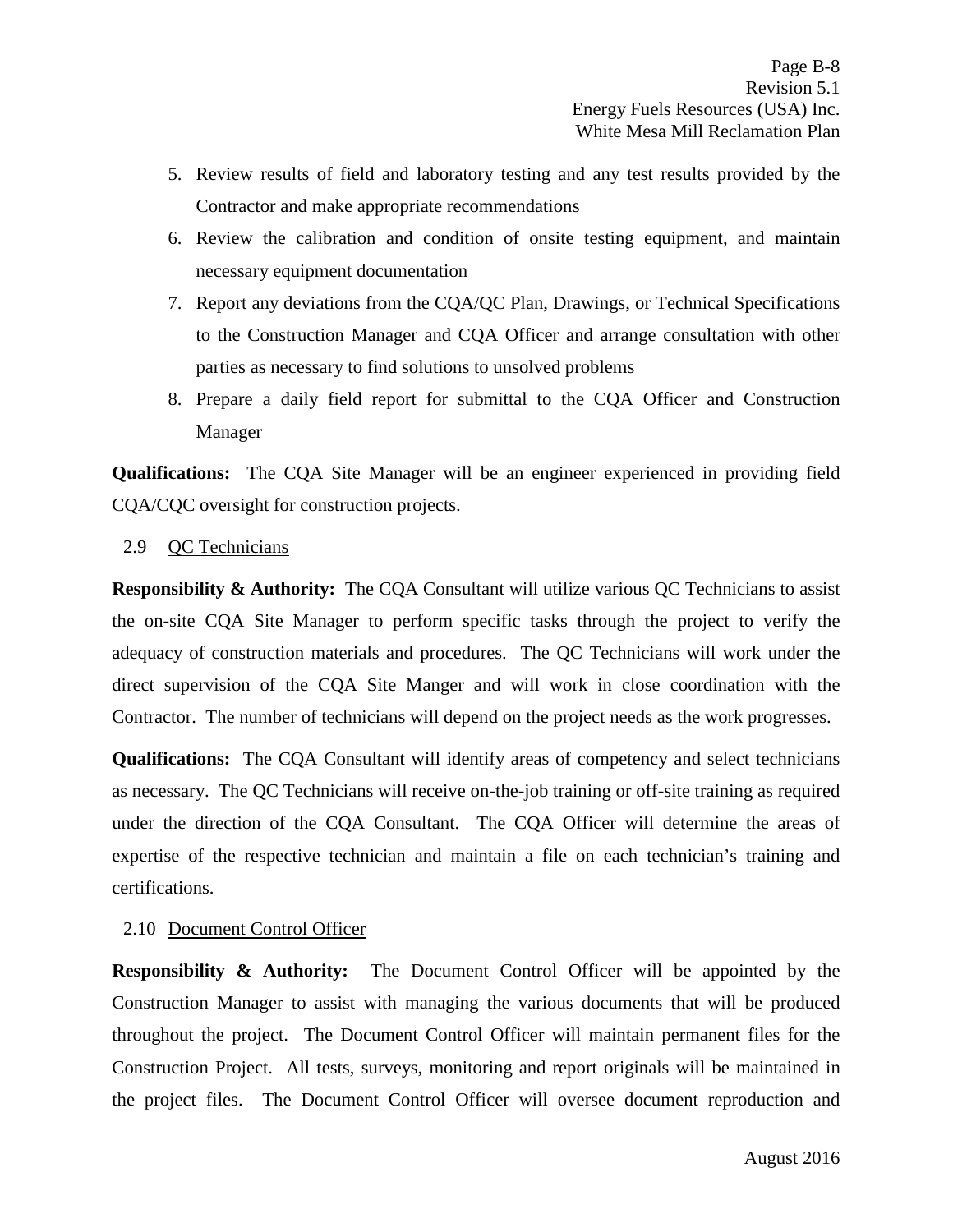distribution. A distribution list will be prepared in coordination with the Owner, Construction Manager, and CQA Officer.

**Qualifications:**The Document Control Officer will have the organizational and computer skills necessary to manage and distribute the various project documents.

## <span id="page-11-0"></span>2.11 CQA Laboratory

**Responsibility & Authority:** The CQA Laboratory is a party, independent from the Owner and Contractor, responsible for conducting tests of soils and other project materials in accordance with ASTM and other applicable standards in either an on-site or off-site laboratory. It is likely that more than one CQA Laboratory will be used to perform testing during reclamation activities, depending upon the material being tested. The CQA Laboratory will work in coordination with other personnel and will report directly to the CQA Consultant.

**Qualifications:**The CQA Laboratory will be an AASHTO AMRL accredited laboratory in testing soils using the ASTM standards outlined in the Technical Specifications. The CQA Laboratory will be capable of providing test results within a maximum of seven days of receipt of samples and will maintain that capability throughout the duration of the project.

## <span id="page-11-1"></span>2.12 DWMRC Project Manager

The DWMRC Project Manager will represent the DWMRC's interests in the Reclamation Project. The DWMRC Project Manager may choose to review selected procedures, personnel qualifications, equipment, calculations, and documentation. DWMRC personnel will be granted full access to the project files upon request.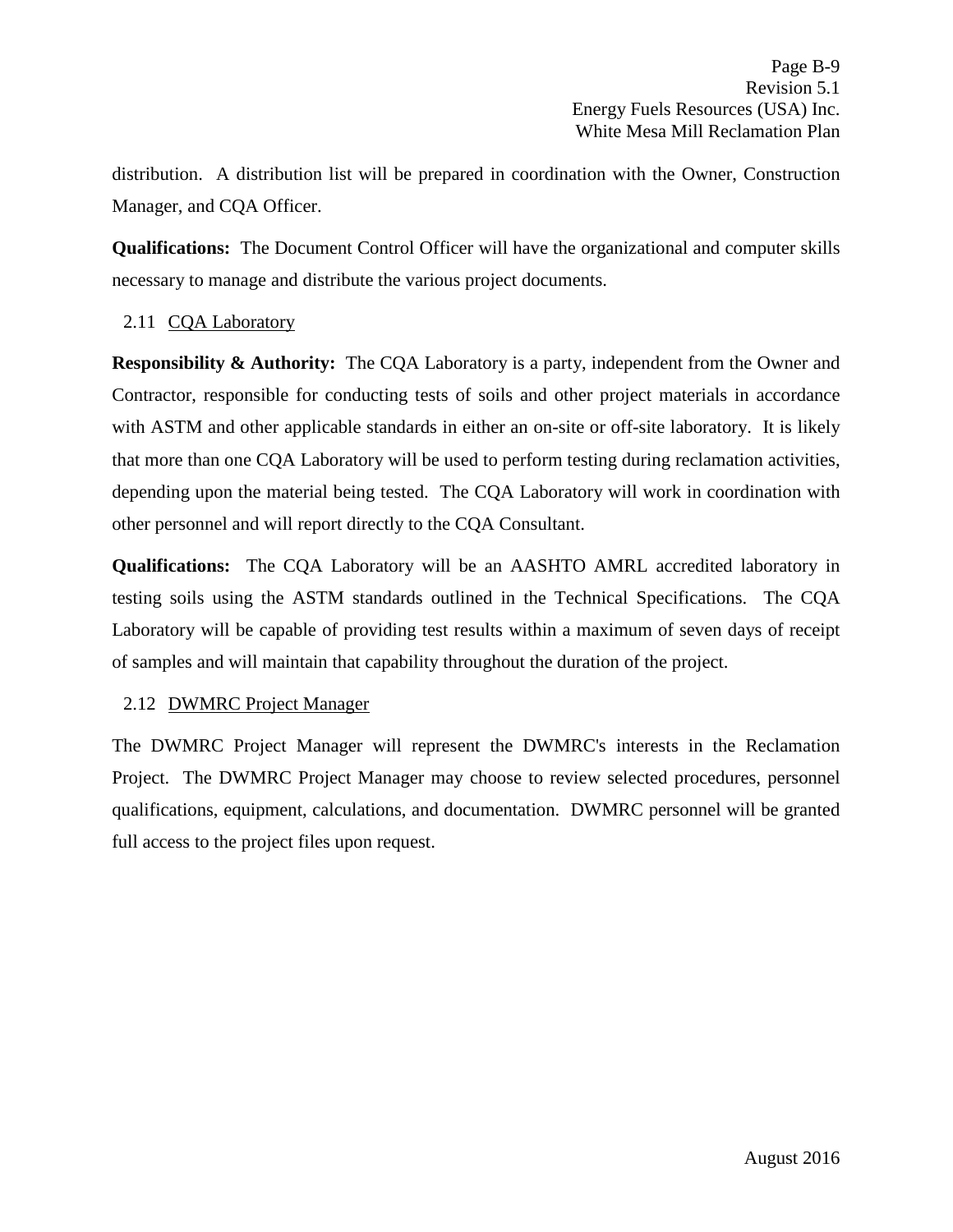## **3 PROJECT COMMUNICATION**

#### <span id="page-12-1"></span><span id="page-12-0"></span>3.1 Flow of Information

Effective communication is necessary to ensure a high degree of quality during the Reclamation Project. Specific meetings of key project personnel will take place including a Project Kickoff Meeting, Pre-Construction Meetings, weekly Progress Meetings, and Problem or Work Deficiency Meetings. In addition, informal communication and cooperation will take place between the various parties listed in Section 2 above. The organizational chart showing the proposed lines of communication between the various parties is shown in Figure 1. The planned project meetings are described in the following sections.



## **Figure 1 – Project Organization**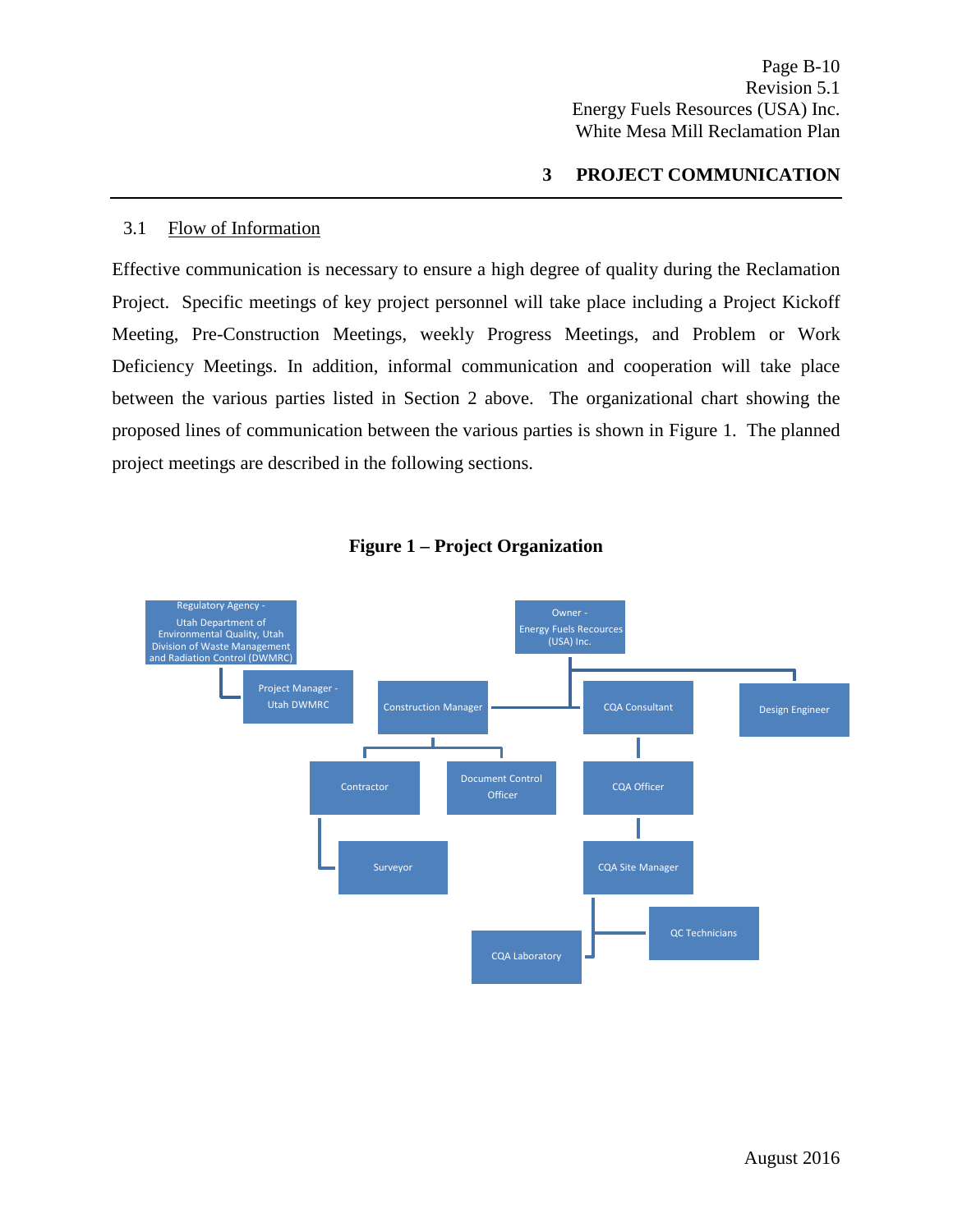#### <span id="page-13-0"></span>3.2 Project Kickoff Meeting

At the beginning of major reclamation activities, a Project Kickoff Meeting will take place at the site. At a minimum, this meeting will be attended by the Owner, the Construction Manager, the Contractors, the CQA Consultant, the Engineer, and the DWMRC Project Manager. The Construction Manager will conduct a site tour to observe the current site conditions and to identify various areas of the site including equipment storage areas, soil stockpiling areas, and staging areas. The Construction Manager will appoint an individual to record the discussions and decisions of the meeting and distribute meeting minutes to all attendees. Specific items for discussion will include:

- 1. The Drawings, Technical Specifications, and CQA/QC Plan and any modifications or clarifications to these documents
- 2. Lines of communication and authority
- 3. The responsibilities of each party
- 4. The overall schedule for the Reclamation Project and the anticipated sequencing and schedule of the various Construction Segments
- 5. Documentation requirements

## <span id="page-13-1"></span>3.3 Pre-Construction Meetings

The overall Reclamation Project will be comprised of several individual Construction Segments. At the beginning of each Construction Segment, a Pre-Construction meeting will take place at the site and will be attended by the Construction Manager, the Contractor, the CQA Consultant, and the DWMRC Project Manager. The Construction Manager will conduct a tour of the work area to observe the current site conditions and to identify various areas of the site including equipment storage areas, soil stockpiling areas, staging areas, and other details related to the Construction Segment. The Construction Manager will appoint an individual to record the discussions and decisions of the meeting and distribute meeting minutes to all attendees. Specific items for discussion at the Pre-Construction Meetings include the following:

1. The Drawings, Technical Specifications, and CQA/QC Plan and any modifications or clarifications to these documents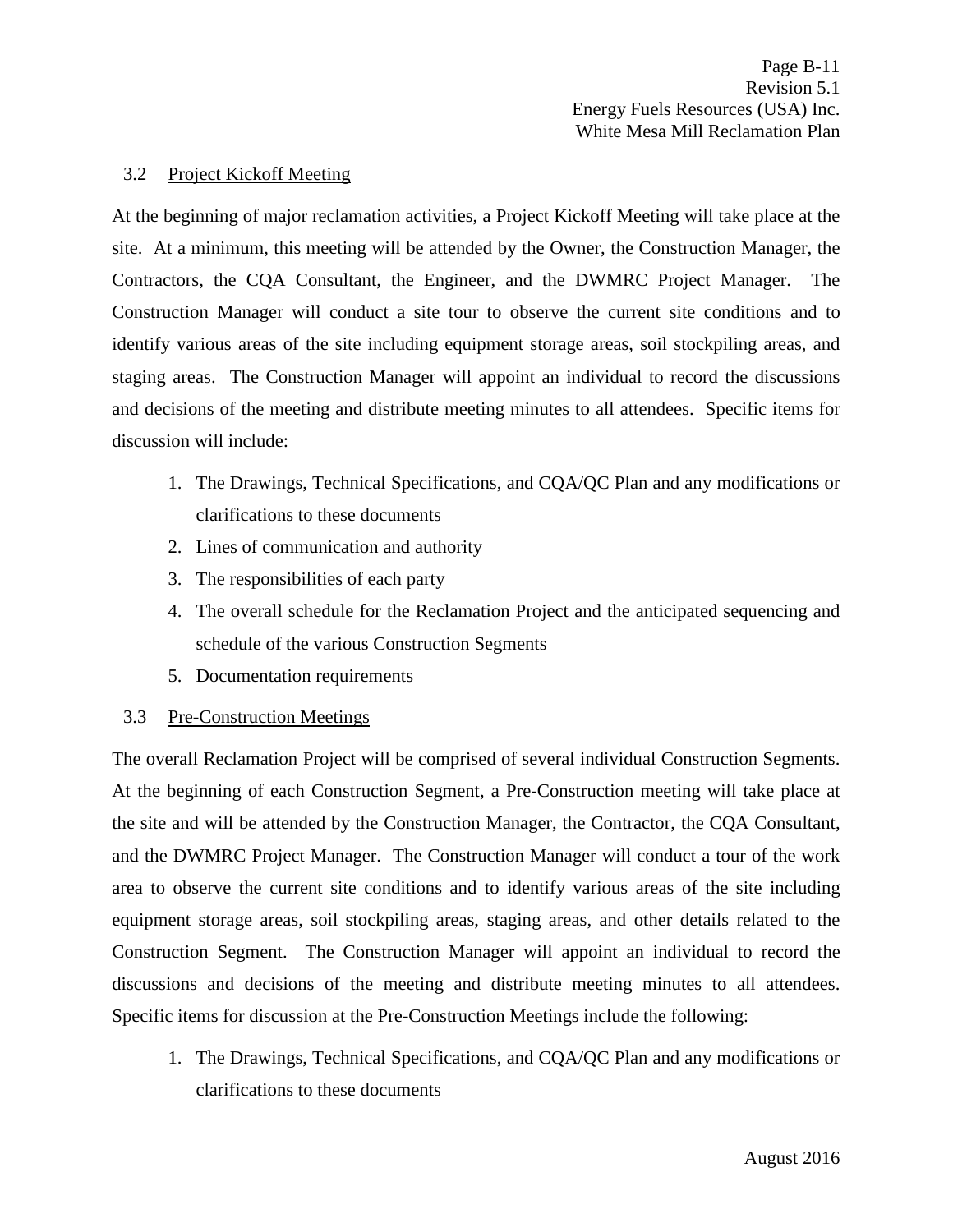- 2. Safety procedures
- 3. Lines of communication and authority
- 4. The responsibilities of each party
- 5. The overall schedule for the Construction Segment
- 6. Acceptance and rejection criteria
- 7. Protocols for handling deficiencies, repairs, and re-testing
- 8. Documentation requirements

#### <span id="page-14-0"></span>3.4 Progress Meetings

Progress meetings will be held weekly between the CQA Site Manager, the Contractor, the Construction Manager, and other concerned parties participating in the construction of the project. This meeting will include discussions of the progress of the project, planned activities for the next week, and revisions to the work plan or schedule. The Construction Manager will appoint an individual to document the meeting and send meeting minutes to all attendees for review and comment.

#### <span id="page-14-1"></span>3.5 Problem or Work Deficiency Meetings

It is anticipated that most work deficiencies will be minor and can be resolved in the field by the QC Technicians, the CQA Site Manager, and the Contractor. The deficiency and resolution will be recorded in daily field reports and weekly summary reports prepared by the CQA Site Manager.

A special meeting will be held when a problem or deficiency is present, or likely to occur, that cannot be easily resolved in the field. The meeting will be attended by the Contractor, the Construction Manager, the CQA Site Manager, and other parties as appropriate. If the problem requires a design modification, the Engineer should either be present at, consulted prior to, or notified immediately upon conclusion of this meeting. The Construction Manager will appoint an individual to record the meeting and send meeting minutes to all attendees for review and approval. The purpose of the work deficiency meeting is to define and resolve the problem or work deficiency as follows: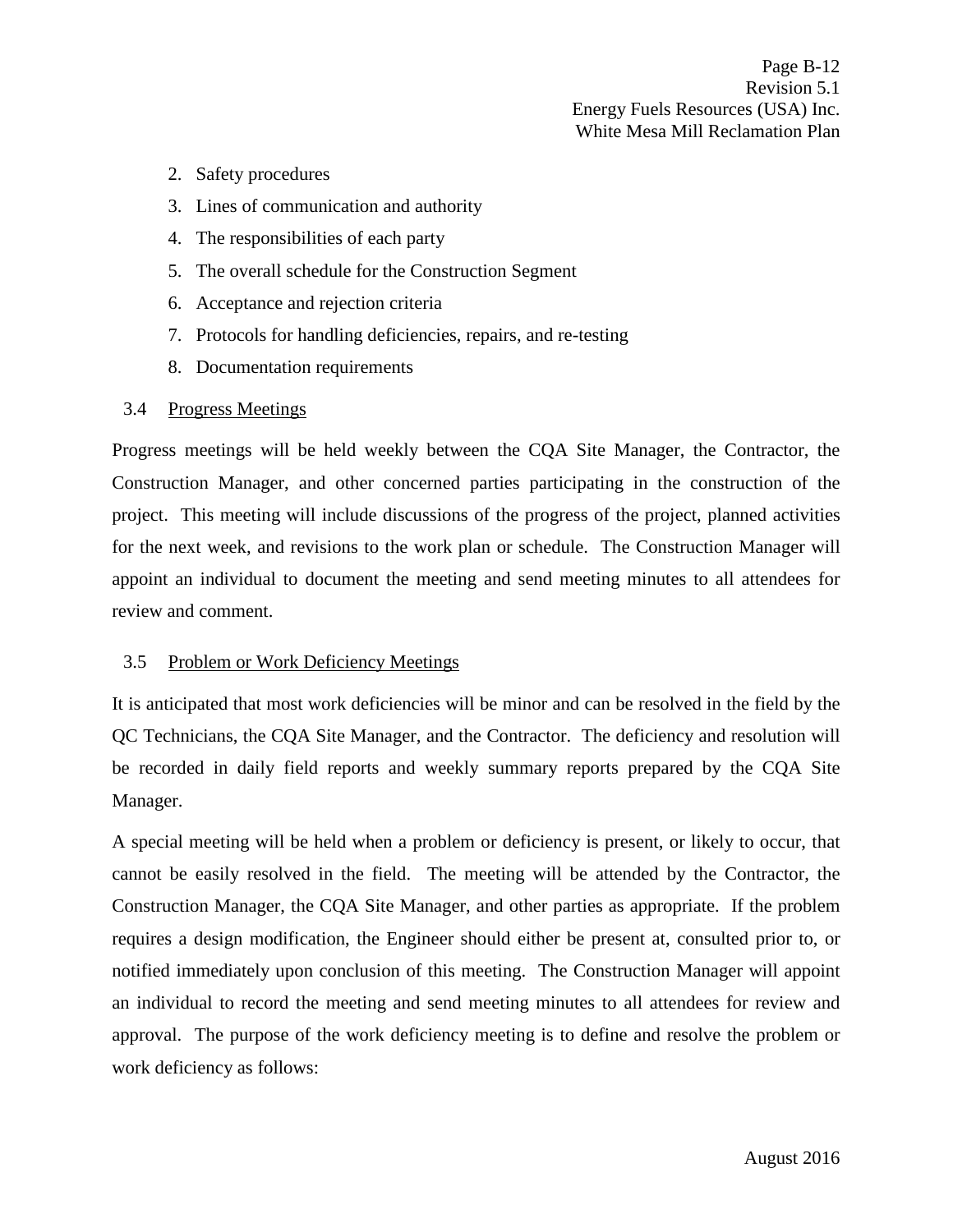Page B-13 Revision 5.1 Energy Fuels Resources (USA) Inc. White Mesa Mill Reclamation Plan

- 1. Define and discuss the problem or deficiency
- 2. Review alternative solutions
- 3. Select a suitable solution agreeable to all parties
- 4. Implement an action plan to resolve the problem or deficiency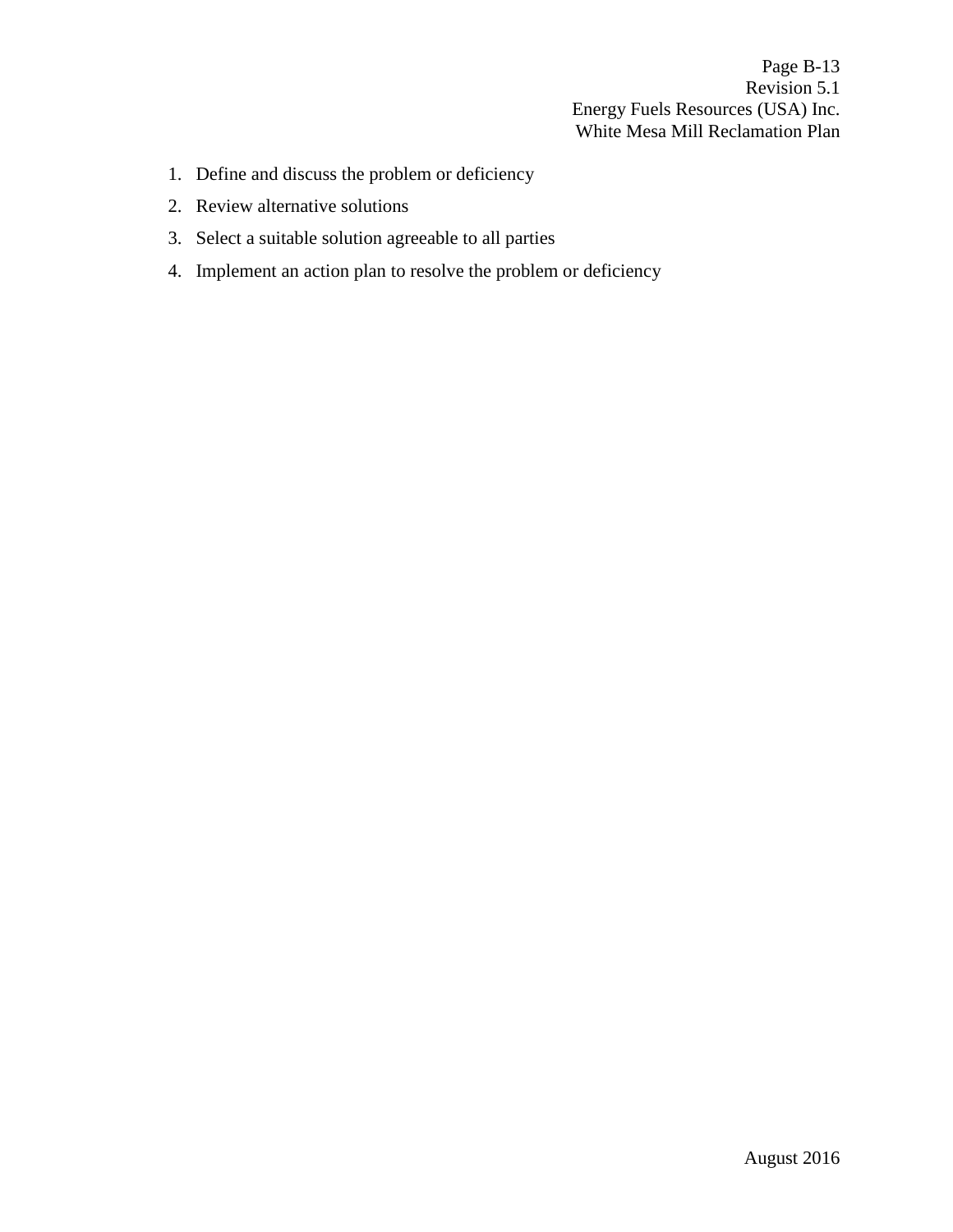## **4 DOCUMENTATION**

#### <span id="page-16-1"></span><span id="page-16-0"></span>4.1 Overview

The CQA Consultant will be responsible to prepare documentation that demonstrates that CQA/CQC requirements have been addressed and satisfied. Documentation will include monitoring logs, testing data sheets, photo logs, equipment calibration forms, daily field reports, weekly summary reports, reports of design or specification changes, and a final CQA Report. Documentation will be maintained in the White Mesa Project files and will be available to the Owner, Engineer, CQA Officer, and the DWMRC Project Manager at all times.

The CQA Officer and Site Manager will be responsible for preparing forms required throughout the Reclamation Project. These forms will be used by QC Technicians and other parties to document QC activities.

#### <span id="page-16-2"></span>4.2 Daily Field Reports

The CQA Site Manager will prepare daily field reports that will document each day's activities. These daily reports will include the following, as applicable:

- 1. Basic information including date, project name, weather conditions, and the applicable Construction Segment
- 2. A summary of construction locations, activities, and observations an QC activities performed
- 3. Equipment and personnel on the project and a summary of meetings and attendees
- 4. Monitoring logs, testing data sheets, photo logs, and equipment calibration forms
- 5. A description of materials used and result of testing and documentation
- 6. Laboratory test reports
- 7. Reports of construction problems and resolution data sheets
- 8. Identification of deficient work or materials, and results of re-testing of deficient work
- 9. The signature of the CQA Site Manager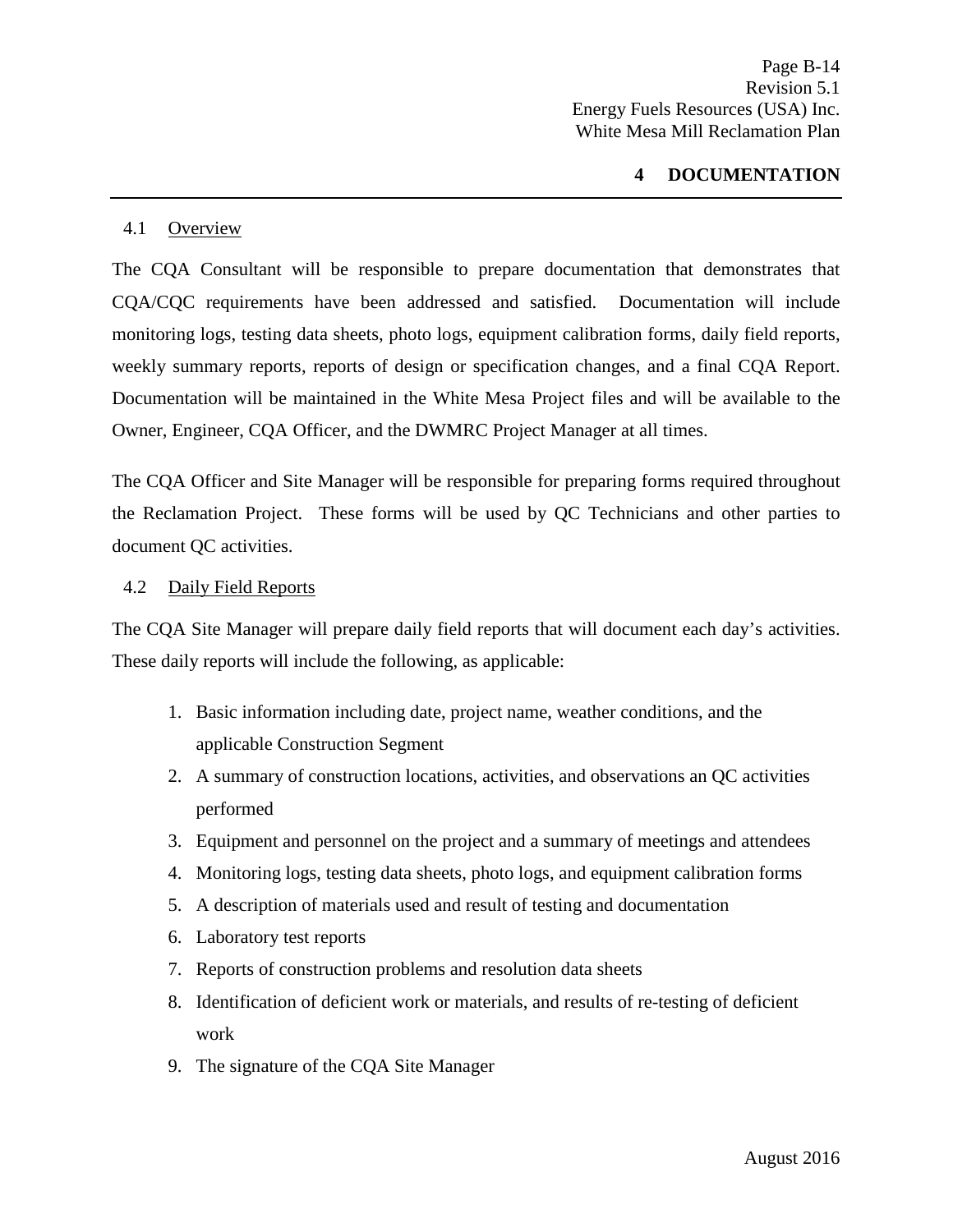#### <span id="page-17-0"></span>4.3 Weekly Summary Reports

At the end of each work week, a weekly summary report will be prepared and submitted to the Construction Manager and the CQA Officer. Weekly summary reports will include a brief description of the week's activities and all of the week's daily field reports. The CQA Officer will be responsible to review and sign each weekly summary report.

#### <span id="page-17-1"></span>4.4 Field Change Reports

Changes that do not alter the intent of the Construction Plans or Technical Specifications may be made during construction to fit field conditions. Field changes require the approval of the Construction Manager and the CQA Site Manager. Field changes are to be reported on Form No. F-25 (Included in Section 6.0).

#### <span id="page-17-2"></span>4.5 Construction Problems and Resolution Data Sheets

If significant recurring nonconformance occurs, or if special construction situations arise, the Construction Manager and CQA Officer will be made aware of the situation. The cause of the nonconformance will be determined and appropriate changes in procedures or specifications may be recommended. A Construction Problems and Resolution Data Sheet will be prepared to describe the situation and the resolution. Supporting documentation, such as photos or testing data sheets, will be attached to the data sheet. Data sheets will be included in the daily field reports and weekly summary reports.

#### <span id="page-17-3"></span>4.6 Design or Specification Changes

During construction, design or specification changes may be required. Design changes will require the written approval of the Engineer and will take the form of technical memorandum and/or an addendum to the Drawings or Technical Specifications. Design changes are to be reported on Form No. F-26 (Included in Section 6.0).

## <span id="page-17-4"></span>4.7 CQA Compliance Reports

At the completion of each Construction Segment, the CQA Consultant will prepare a CQA Compliance Report signed and sealed by a Professional Engineer licensed in the State of Utah. The CQA Report will acknowledge that the work has been performed in conformance with the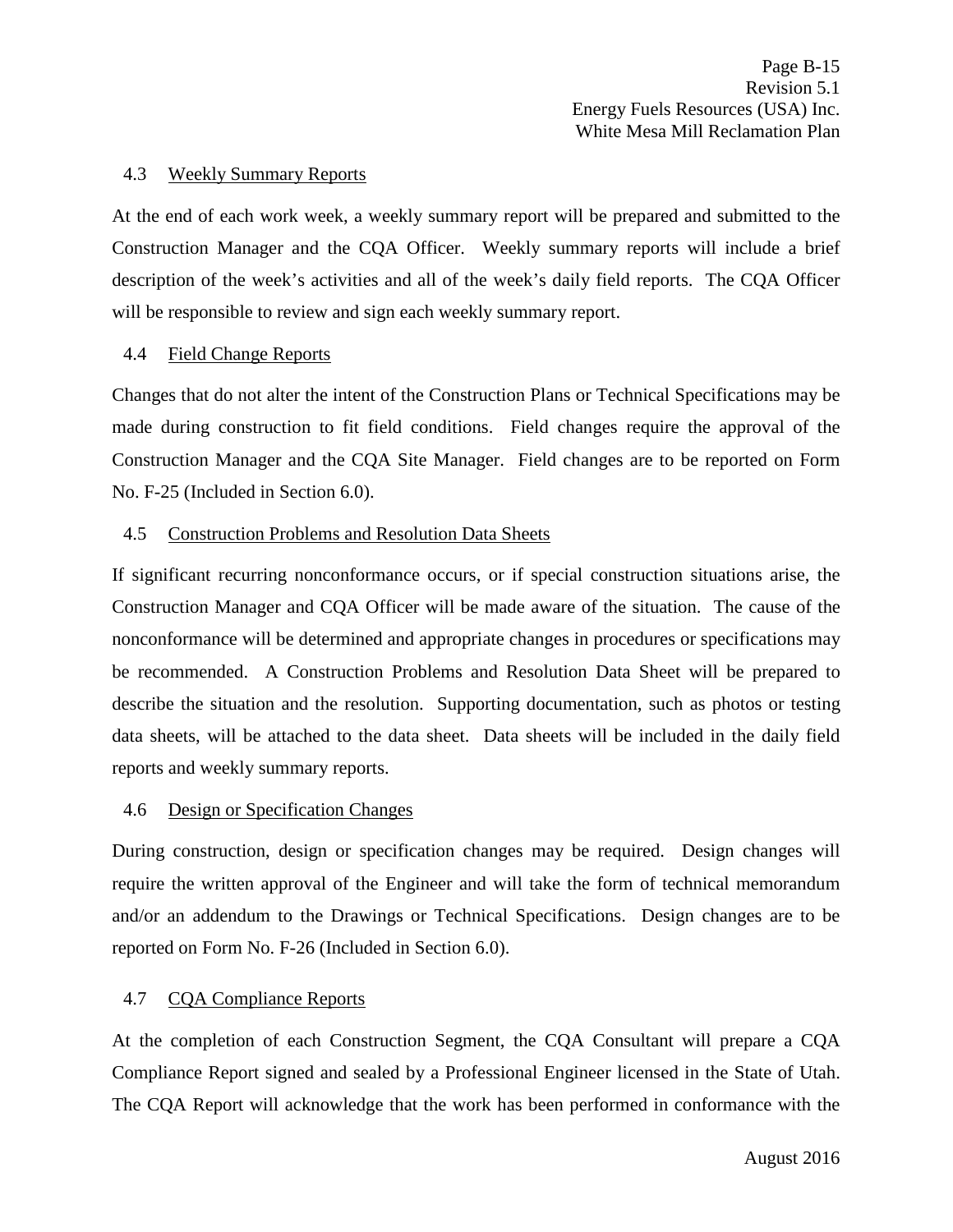Drawings and Technical Specifications. The CQA Report will incorporate supporting documentation including:

- 1. All daily field reports and weekly summary reports
- 2. Laboratory test reports
- 3. Field change reports
- 4. Construction problems and resolution data sheets
- 5. Documentation of design or specification changes

Any subsequent Construction Segment that is dependent upon successful completion of a specific Construction Segment cannot be initiated until a Compliance Report is prepared and approved for the previous dependent Construction Segment. Compliance Reports are to be completed on Form No. F-23 (Included in Section 6.0).

## <span id="page-18-0"></span>4.8 Final Construction Report

At the conclusion of the Reclamation Project, the Construction Manager or a designated representative will prepare a Final Construction Report. This report will be submitted to the DWMRC for review and approval within 180 calendar days after completion of construction. This report will be prepared under the direct supervision of and stamped by a Professional Engineer registered in the state of Utah. This report will include, at a minimum:

- 1. All of the individual CQA Compliance Reports which will summarize all CQA/CQC operations, construction equipment and processes, results, and observations of conformance/verification testing
- 2. A summary of any actions taken to resolve construction problems encountered
- 3. Field notes and photographs
- 4. As-built drawings and details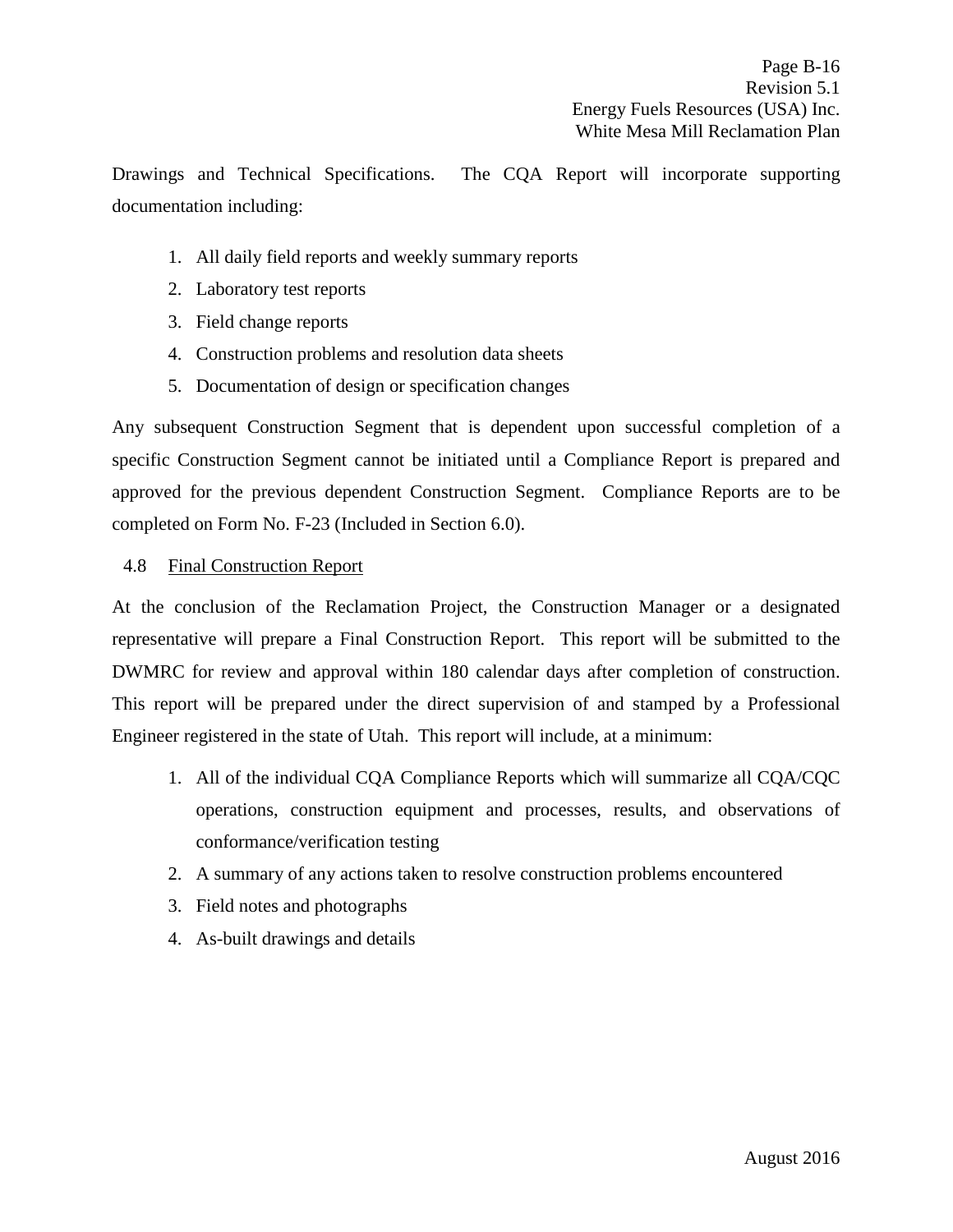## **5 CQA/CQC PROCEDURES**

<span id="page-19-0"></span>This section describes the CQA/CQC monitoring and testing procedures to be used during the Reclamation Project to ensure that construction takes place in accordance with the Drawings and Technical Specifications. Specific requirements for construction procedures and materials are presented in the Drawings and Technical Specifications, along with criteria for site cleanup activities. If there is a conflict between CQA/QC procedures presented herein and those presented in the Technical Specifications, those presented in the Technical Specifications shall take precedence unless otherwise indicated by the Design Engineer.

<span id="page-19-1"></span>5.1 Contractor Evaluation

Prior to construction, each Contractor will submit a summary of proposed construction methods, equipment and testing protocols. The Construction Manager, CQA Officer, and Engineer will review the submittal and provide approval, in writing, of the Contractor's plans. The Contractor may be required to modify proposed methods, equipment, or testing protocols prior to approval.

#### <span id="page-19-2"></span>5.2 Testing Methods

Throughout the Reclamation Project, various field and laboratory testing will be conducted to ensure that materials meet the Technical Specifications. Where applicable, testing will be conducted in accordance with the current versions of the corresponding ASTM test procedures. Any revisions to the testing methods will be reviewed and approved by the Engineer and the CQA Officer prior to usage. Testing methods to be used are summarized in Table 1. The required frequency of testing is described in the applicable Sections that follow.

| <b>Table 1 - Summary of Testing Methods</b>       |                        |  |  |
|---------------------------------------------------|------------------------|--|--|
| <b>TEST METHOD</b>                                | <b>TEST STANDARD</b>   |  |  |
| Particle Size Analysis (Gradation)                | ASTM D <sub>422</sub>  |  |  |
| <b>Atterberg Limits</b>                           | ASTM D <sub>4318</sub> |  |  |
| <b>Standard Proctor</b>                           | <b>ASTM D698</b>       |  |  |
| Rock Correction of Unit Weight & Water<br>Content | ASTM D <sub>4718</sub> |  |  |
| <b>Nuclear Moisture/Density Gauge</b>             | ASTM D6938             |  |  |

**Table 1 - Summary of Testing Methods**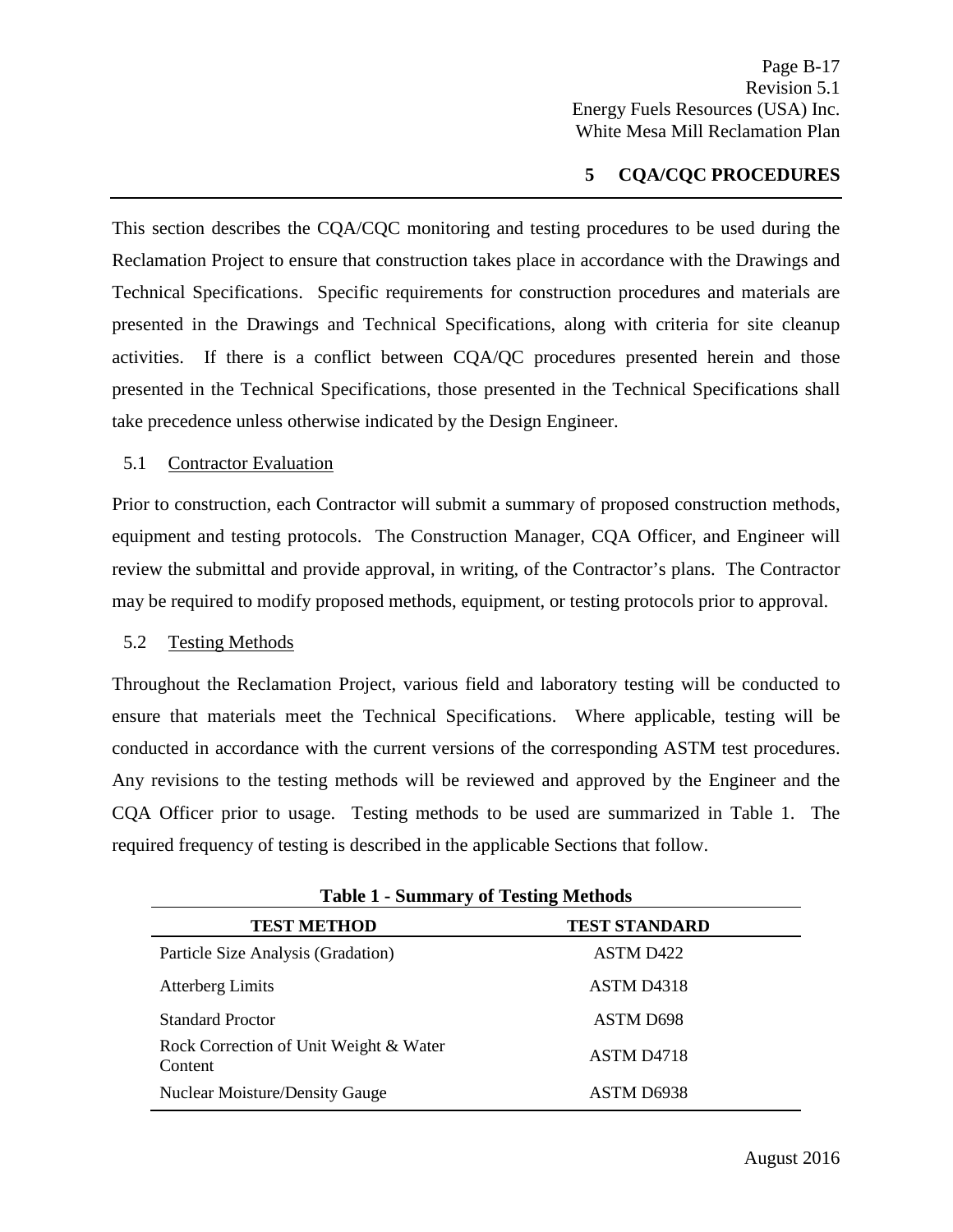| <b>TEST METHOD</b>           | <b>TEST STANDARD</b>   |
|------------------------------|------------------------|
| Sand-Cone Test               | ASTM D <sub>1556</sub> |
| Moisture Content             | ASTM D2216             |
| LA Abrasion – Coarse         | ASTM C <sub>535</sub>  |
| LA Abrasion – Fine           | ASTM C <sub>131</sub>  |
| Specific Gravity – Aggregate | ASTM C <sub>127</sub>  |
| $Absorption - Aggregation$   | <b>ASTM C127</b>       |
| Sodium Soundness – Aggregate | ASTM C88               |

During earthwork operations and fill placement, testing will be conducted to verify that the materials meet the gradation and classification specifications. Testing will include gradation testing (ASTM D422) and Atterberg Limit testing (ASTM D4318).

Moisture-density curves will be developed using the standard Proctor test (ASTM D698). Rock corrections (ASTM D4718) for the Proctor tests may be required depending on the material being tested. Field density testing may be conducted with the sand cone test (ASTM D1556) or a nuclear density gauge (ASTM D6938, or as modified by the QA Manager). Correlation of nuclear density gauge results shall be by comparison with results from sand cone test(s) and laboratory testing for water content(s) using the oven drying method (ASTM D2216) on similar material. A sufficient number of sand cone tests and moisture content tests will be performed to provide a correlation between the sand cone and nuclear density tests.

Rock protection aggregate will be tested using the LA Abrasion test for coarse or fine material (ASTM C535 or C131), the sodium soundness test (ASTM C88), and the specific gravity and absorption test (ASTM C127).

Other field or laboratory testing may be required throughout the Reclamation Project. Any testing shall be performed in accordance with the applicable ASTM or other industry standard.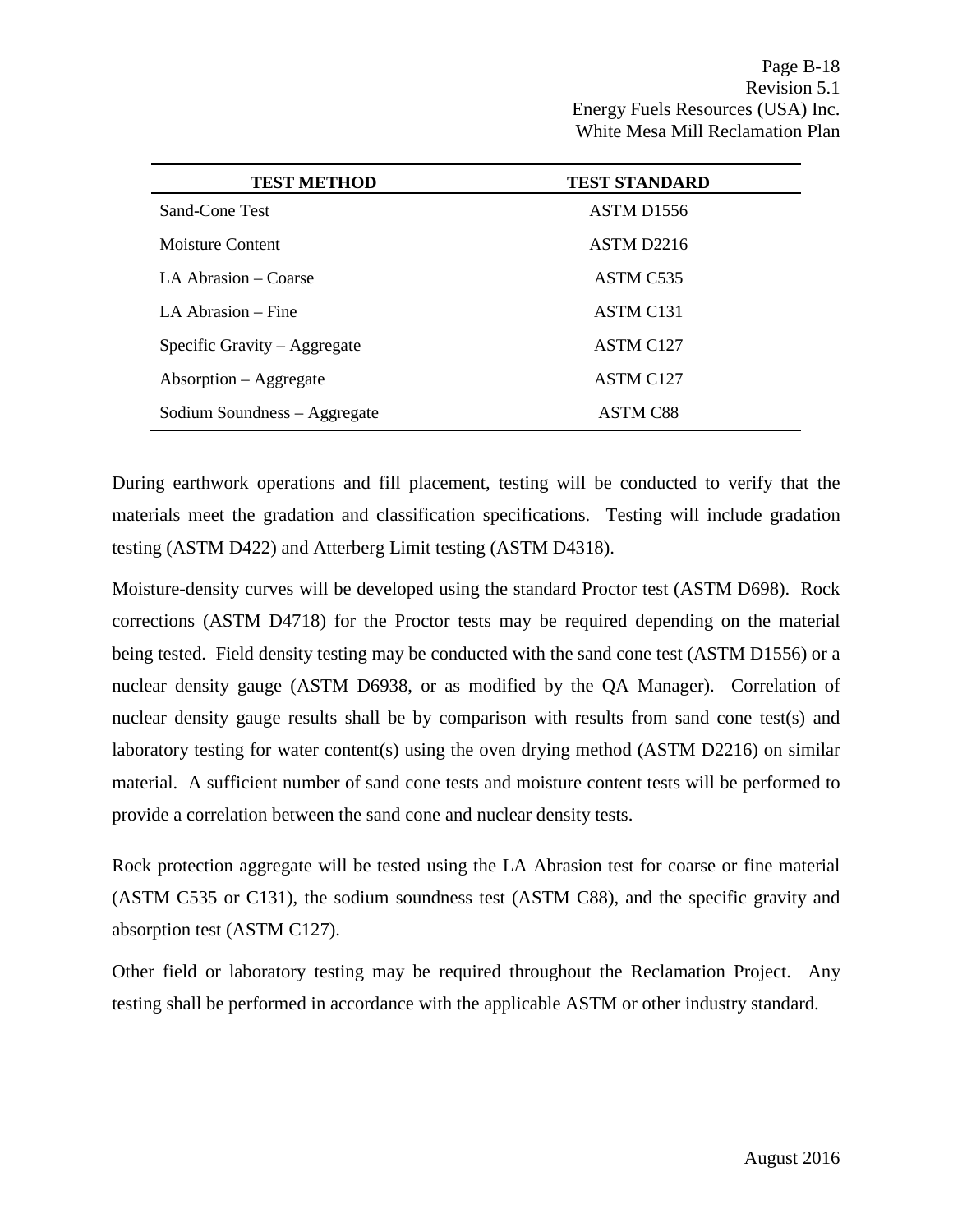#### <span id="page-21-0"></span>5.3 Cell 1 Reclamation

Reclamation of Cell 1 will include the removal of contaminated materials including raffinate crystals, PVC liner, and contaminated site soils and the construction of a clay-lined area for permanent disposal of contaminated site materials. This disposal area (the Cell 1 Disposal Area) will be constructed adjacent to and parallel with the existing Cell 1 dike. A sedimentation basin will then be constructed and a drainage channel provided.

## <span id="page-21-1"></span>5.3.1 Removal of Contaminated Materials

QC staff will monitor of the removal of raffinate crystals, liner, and contaminated soils from Cell 1 and placement in the designated area. QC procedures for the placement of these materials are described in Section 5.4.

## <span id="page-21-2"></span>5.3.2 Subgrade Preparation

Subgrade for the clay liner may be leveled and filled as needed to provide a stable base for the placement of the clay liner. The QC staff will monitor placement and compaction of any subgrade fill.

#### <span id="page-21-3"></span>5.3.3 Clay-Lined Cell 1 Disposal Area

A clay lined area will be constructed adjacent to and parallel with the existing Cell 1 dike for permanent disposal of contaminated material and debris. Tailings will not be placed in the Cell 1 Disposal Area. The area will be lined with a 12-inch thick clay layer prior to placement of contaminated materials and installation of the final reclamation cap. Placement of clay liner materials will be based on a schedule determined by the availability of contaminated materials removed from the Mill decommissioning area in order to maintain optimum moisture content of the clay liner prior to placing of contaminated materials.

## <span id="page-21-4"></span>5.3.4 Clay Liner Material Conformance Monitoring and Testing

The CQA Contractor will perform monitoring and frequent verification testing to verify that the clay liner material meets the gradation and classification specifications. The CQA Contractor will monitor earthmoving operations to ensure that fill material is taken from the proper borrow sources.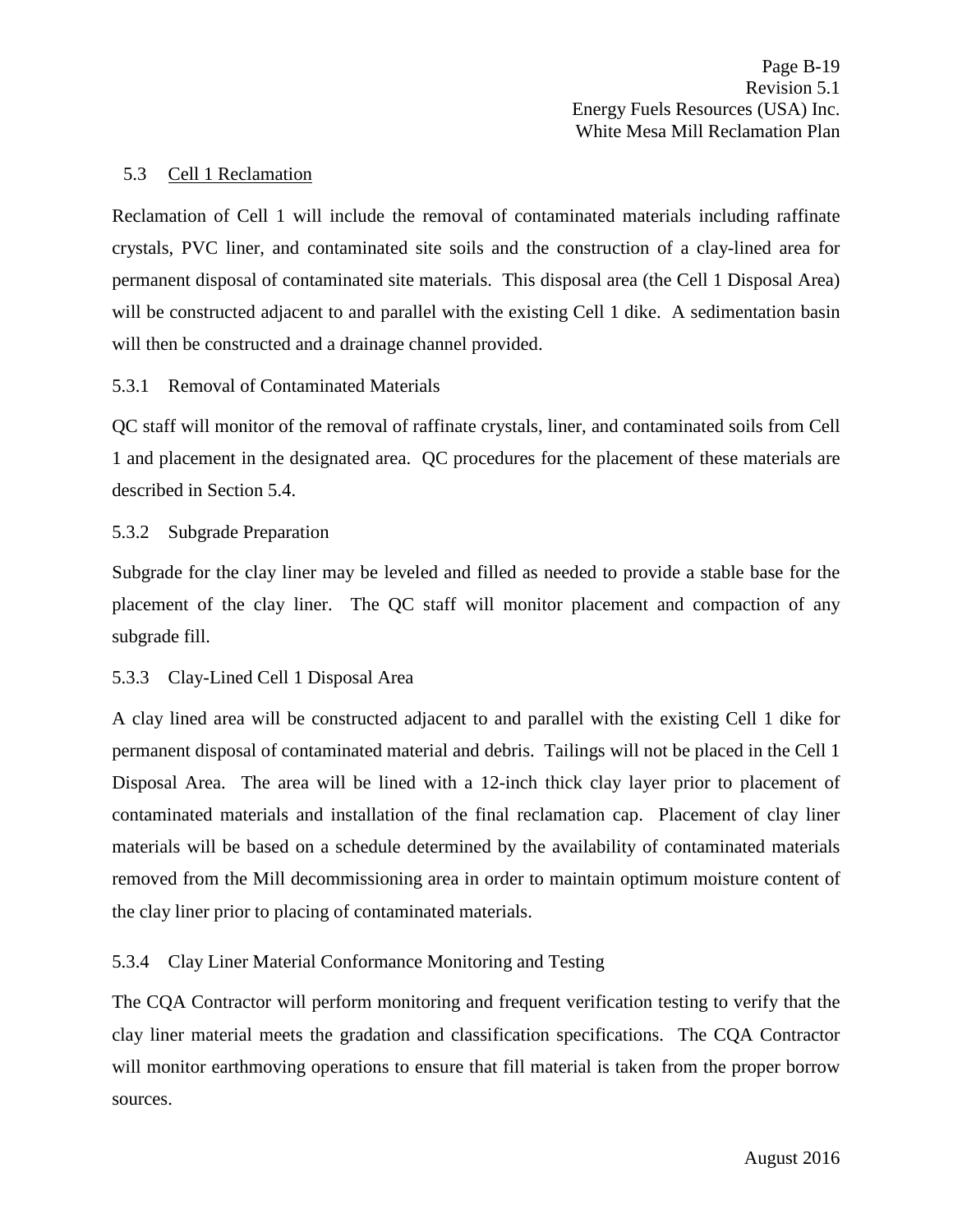Clay liner material shall have a  $D_{100}$  particle size of less than 1-inch (100 percent passing the 1inch sieve), and shall be free from roots, branches, rubbish, and process area debris. Liner material shall have a minimum of 40 percent passing the No. 200 sieve and a minimum plasticity index (PI) of 15. Suitable soils will classify as CL, CH, or SC materials under the Unified Soil Classification System.

Gradation and Atterberg limits testing will be performed at a minimum of one test per 2,000 cubic yards of clay liner material placed or when the material shows significant variation. Samples should be randomly selected for testing.

Laboratory test results for the clay liner shall be verified for compliance and approved by the CQA site manager prior to placement of disposed materials in the cell.

## <span id="page-22-0"></span>5.3.5 Clay Liner and Subgrade Material Placement

QC Technicians will observe the surface condition prior to fill placement. If the compacted surface of any layer of fill is too dry or smooth to bond properly with the layer of material to be placed thereon, it will be moistened and/or reworked with a harrow, scarifier, or other suitable equipment to a sufficient depth to provide relatively uniform moisture content and a satisfactory bonding surface before the next succeeding layer of fill is placed. If the compacted surface of any layer of fill is too wet (due to precipitation) for proper compaction, it will be reworked with harrow, scarifier or other suitable equipment to dry out the layer and reduce the moisture content to within the required limits. It will then be recompacted to the specified requirements.

QC Technicians will monitor the weather and temperature conditions. No material will be placed when fill material or the underlying material is frozen or when ambient temperatures do not permit the placement or compaction of the materials to the specified density without developing frost lenses in the fill.

The QC Technicians will monitor lift thicknesses frequently to verify the Technical Specifications are being met. The required layer and lift thicknesses for the clay liner and subgrade fill are listed in Table 2.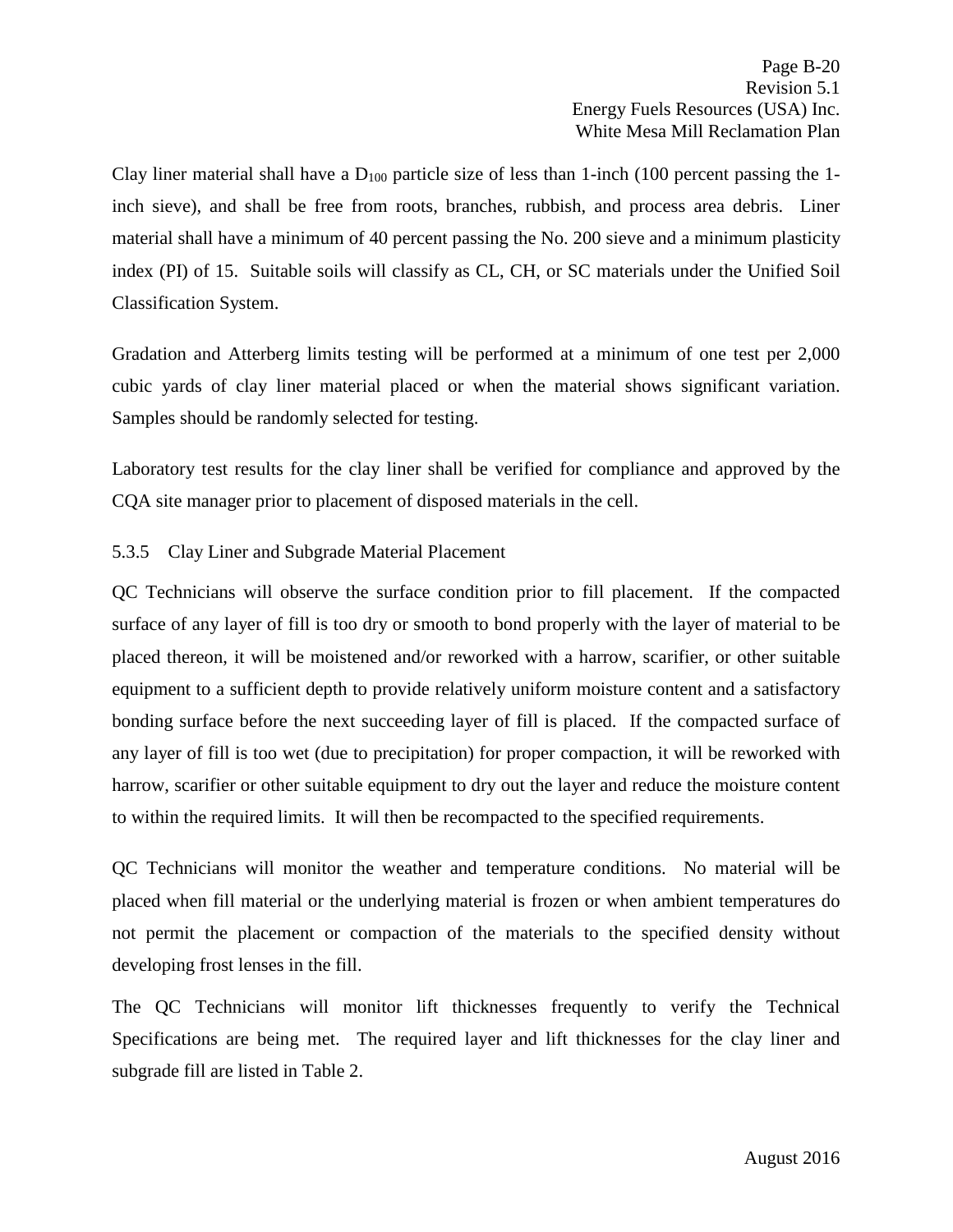| <b>Liner Component</b> | <b>Material Type (USCS)</b> | <b>Layer Thickness</b> | <b>Lift Thickness</b> |
|------------------------|-----------------------------|------------------------|-----------------------|
| Subgrade Fill          | CL, ML, SC, SP, or SM       | Variable               | 8 in. loose (max.)    |
| Clay Liner             | CL, SC, or CH               | $12$ in. (min.)        | $6$ in. loose (max.)  |

#### **Table 2 - Summary of Liner Component Layers and Lift Thicknesses**

## <span id="page-23-0"></span>5.3.6 Moisture and Density Control

The QC Technicians will monitor placement, moisture conditioning, and compaction of the fill as it is placed. Prior to the start of field compaction operations, appropriate laboratory compaction curves will be obtained for the range of materials to be placed. Laboratory compaction curves based on complete Proctor tests will be obtained at the frequencies outlined in Table 3, depending on the variability of materials being placed.

Each layer of the fill will be conditioned so that the moisture content is uniform throughout the layer prior to and during compaction. As far as practicable, materials will be brought to the proper moisture content before placement. If necessary, water will be added after lift placement to the material by sprinkling on the layer. Each lift will be compacted by a sufficient number of roller passes or other compaction equipment to achieve the required dry density. Material that is too dry or too wet or does not meet the required dry density will be rejected and reworked until the moisture content and dry density are within the specified limits. Reworking may include removal, re-harrowing, reconditioning, rerolling, or combinations of these procedures.

The required density testing frequencies are included in Table 3. For all materials, a minimum of two tests will be taken for each day that more than 150 cubic yards of material is placed. A minimum of one test per lift and at least one test for every full shift of compaction operations will be taken.

Field density testing may be conducted with the sand cone test (ASTM D1556) or a nuclear density gauge (ASTM D6938, or as modified by the QA Manager). Correlation of nuclear density gauge results shall be by comparison with results from sand cone test(s) and laboratory testing for water content(s) using the oven drying method (ASTM D2216) on similar material. A sufficient number of sand cone tests and moisture content tests will be performed to provide a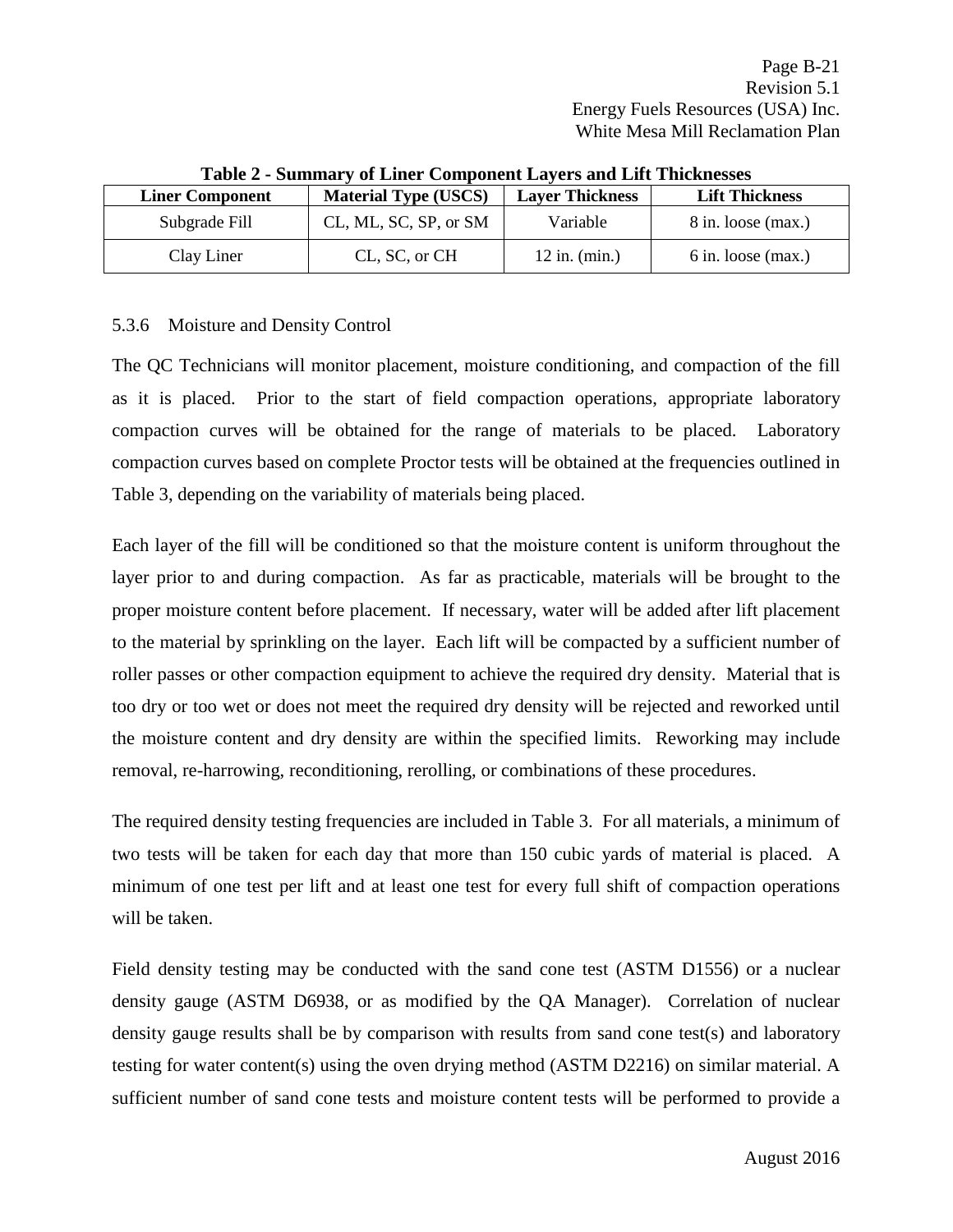correlation between the sand cone and nuclear density tests. Field density tests shall be compared with standard Proctor tests (ASTM D698 Method A or C) on the same material.

Testing frequency may be increased by the CQA Site Manager if variability of materials is noted at the site, during adverse conditions, or to isolate failing areas of the construction.

Field density testing should not jeopardize the integrity of the clay liner. Holes in the clay material resulting from testing should be repaired by hand by filling with clay fill, or by filling with bentonite powder which is hydrated to fully seal the hole.

**Table 3 - Summary of Liner Component Moisture-Density Testing Frequencies and Requirements**

| <b>Liner Component</b> | <b>Test Frequency</b>           | <b>Density</b><br>Requirement* | <b>Moisture</b><br>Requirement* | <b>Proctor</b><br><b>Frequency</b> |
|------------------------|---------------------------------|--------------------------------|---------------------------------|------------------------------------|
| Subgrade Fill          | $1/1,000$ cubic<br>yards placed | 90% (min.)                     | $+/- 3\%$                       | $1/10,000$ cubic<br>yards placed   |
| Clay Liner             | $1/500$ cubic yards<br>placed   | 95% (min.)                     | $+/- 2\%$                       | $1/5,000$ cubic<br>yards placed    |

\* Based on maximum dry density and optimum water contents as determined by standard Proctor tests (ASTM D698 Method A or C) on the same material.

## <span id="page-24-0"></span>5.3.7 Sedimentation Basin and Discharge Channel

After contaminated material is removed from Cell 1 and the Cell 1 Disposal Area clay liner has been constructed, Cell 1 will be breached and constructed as a sedimentation basin. A discharge channel out of the sedimentation basin will be constructed. Details of these features are provided in the Drawings and Technical Specifications. The QC staff will monitor the excavation and construction of these features to ensure conformance with the Technical Specifications.

The channel excavation will be located within competent bedrock. The CQA team must document and verify the competency of the sedimentary bedrock along the channel for the Engineer and the Owner's approval.

## <span id="page-24-1"></span>5.3.8 Riprap Conformance Monitoring and Testing

A rock apron will be constructed at the transition from soil to bedrock within the sedimentation basin. Rock apron riprap material of the specified size shall have a minimum rock quality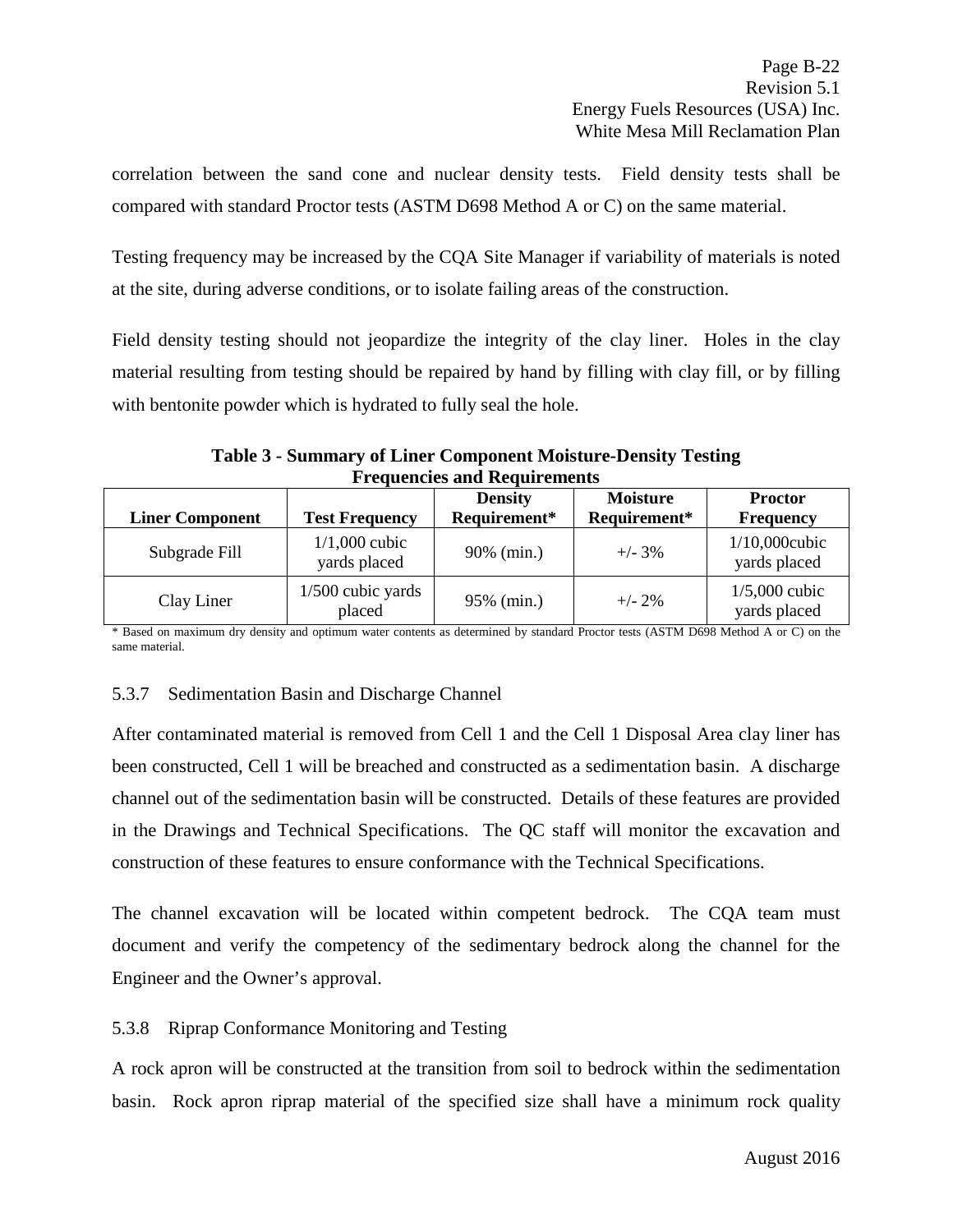designation or durability score of 70 or higher. If actual rock quality designation is between 65 and 69, oversizing will be required. Rock quality designations below 65 will not be acceptable.

The rock size specifications for the riprap shall be confirmed by particle-size distribution testing prior to placement, using ASTM D422, ASTM D5519, or an approved equivalent method for large-sized material. Testing shall be at a frequency of at least one test per 10,000 cubic yards of riprap placed, per select size, or when riprap characteristics show significant variation.

Test series for rock durability will include specific gravity, absorption, sodium soundness and LA abrasion. During construction additional test series and gradations will be performed for each type of riprap when approximately one-third  $(1/3)$  and two-thirds  $(2/3)$  of the total volume of each type have been produced or delivered. For any type of rock where the volume is greater than 30,000 cubic yards, a test series and gradations will be performed for each additional 10,000 cubic yards of rock produced or delivered.

## <span id="page-25-0"></span>5.3.9 Riprap and Filter Material Placement

In subgrade areas requiring fill placement to achieve final grades, after liner removal, the upper 12 inches shall be scarified, moisture conditioned and compacted prior to fill placement.

Filter material and riprap shall be placed in one or more lifts to form a continuous, uniform layer on top with a minimum thickness as identified in the Drawings. The top surface of the riprap shall be track-rolled or tamped with the bucket of a track-hoe to provide a uniform riprap surface and minimize void spaces within the riprap.

## <span id="page-25-1"></span>5.3.10 Tolerances

Completed grading for the sedimentation basin, in soil, shall be within 1.0 foot (horizontally) of the lines as designed, and within 0.1 foot (vertically) of the elevations as designed. Final surfaces shall be smoothed to avoid abrupt changes in surface grade or areas of runoff concentration.

The completed grading for the discharge channel (and portions of the sedimentation basin) in rock shall be within 2.0 foot (horizontally) of the lines as designed, and within 0.5 foot (vertically) of the elevations as designed. The final rock surfaces will be rough and shall not be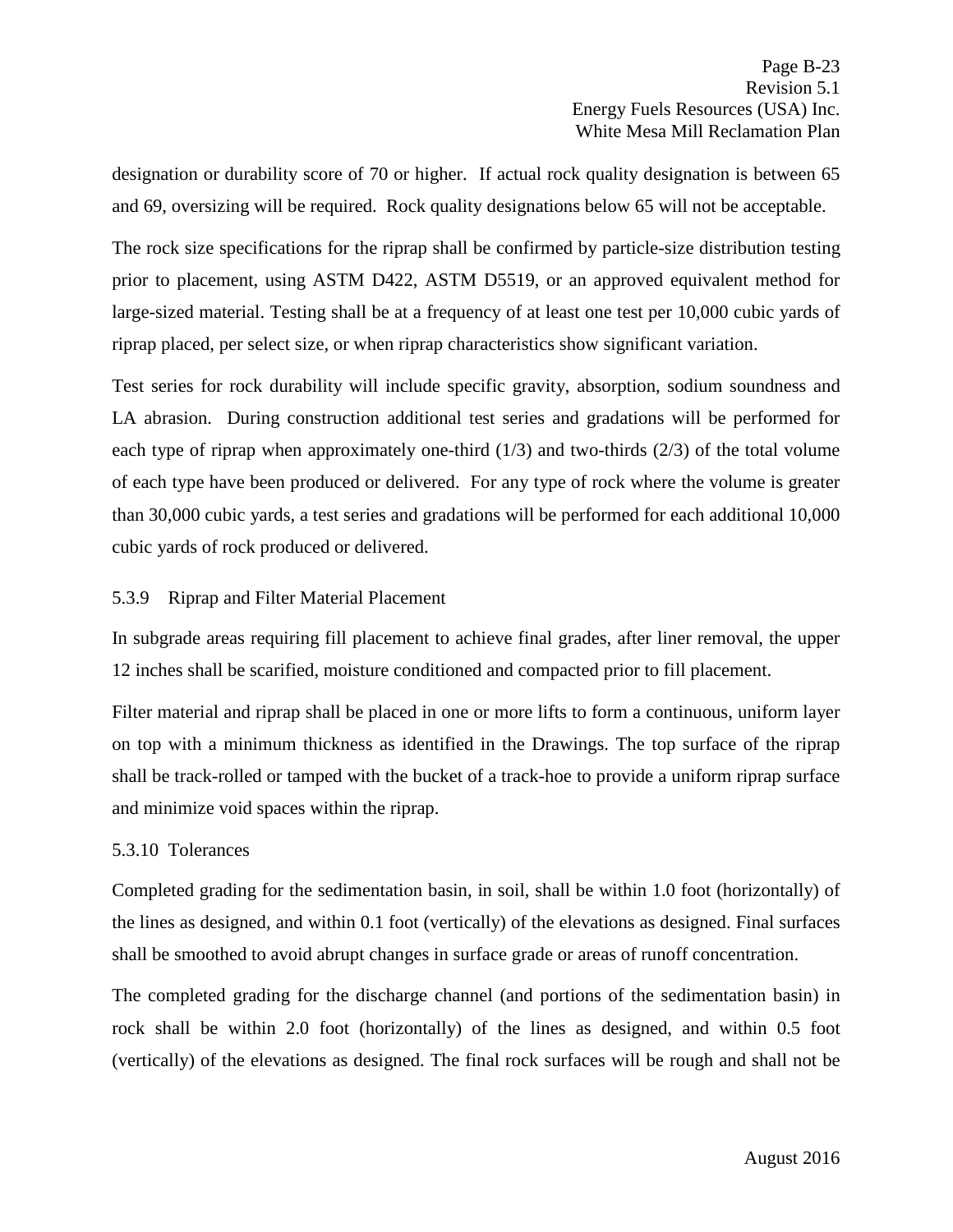filled to make grade. The bedrock channel shall be constructed at or below the design grades in order to meet the intent of the design.

## <span id="page-26-0"></span>5.3.11 Nonconformance, Corrective Action and Stop Work

The CQA staff, including the CQA Site Manager and QC Technicians, will have the authority to reject material brought to the site or material that has been placed. For a failed field moisture/density test, the QC Technician will determine the extent and depth of the affected area and require the Contractor to re-work the material as described above. If persistent failed tests occur (indicating inadequate compaction methods), the CQA Site Manager will have the authority to stop the work until the underlying cause is determined and the Contractor can demonstrate that moisture/density specifications can be met.

Laboratory test results for the clay liner shall be verified for compliance and approved by the CQA site manager prior to placement of disposed materials in the cell.

## <span id="page-26-1"></span>5.3.12 Documentation

Field and laboratory test results, observations of fill placement, and field compaction test results will be recorded using the appropriate field forms and reports, as described in Section 4. Table 4 includes a summary of the required materials testing and frequencies.

| <b>Component</b> | <b>Test</b>                | <b>ASTM Standard</b> | <b>Frequency</b>          | Criteria                             |
|------------------|----------------------------|----------------------|---------------------------|--------------------------------------|
| Clay Liner       | Gradation (200 Wash)       | D422                 | $1/2,000$ cubic<br>yards  | 40% min.<br>passing the 200<br>sieve |
|                  | <b>Atterberg Limits</b>    | D4318                | $1/2,000$ cubic<br>yards  | Min. $PI = 15$                       |
| Riprap*          | Gradation with 200<br>Wash | D422                 | $1/10,000$ cubic<br>yards | $D_{50}$ , Durability                |

**Table 4 - Summary of Testing Frequency and Criteria for Clay Liner and Sedimentation Basin Riprap**

\*Rock durability testing per section 5.3.8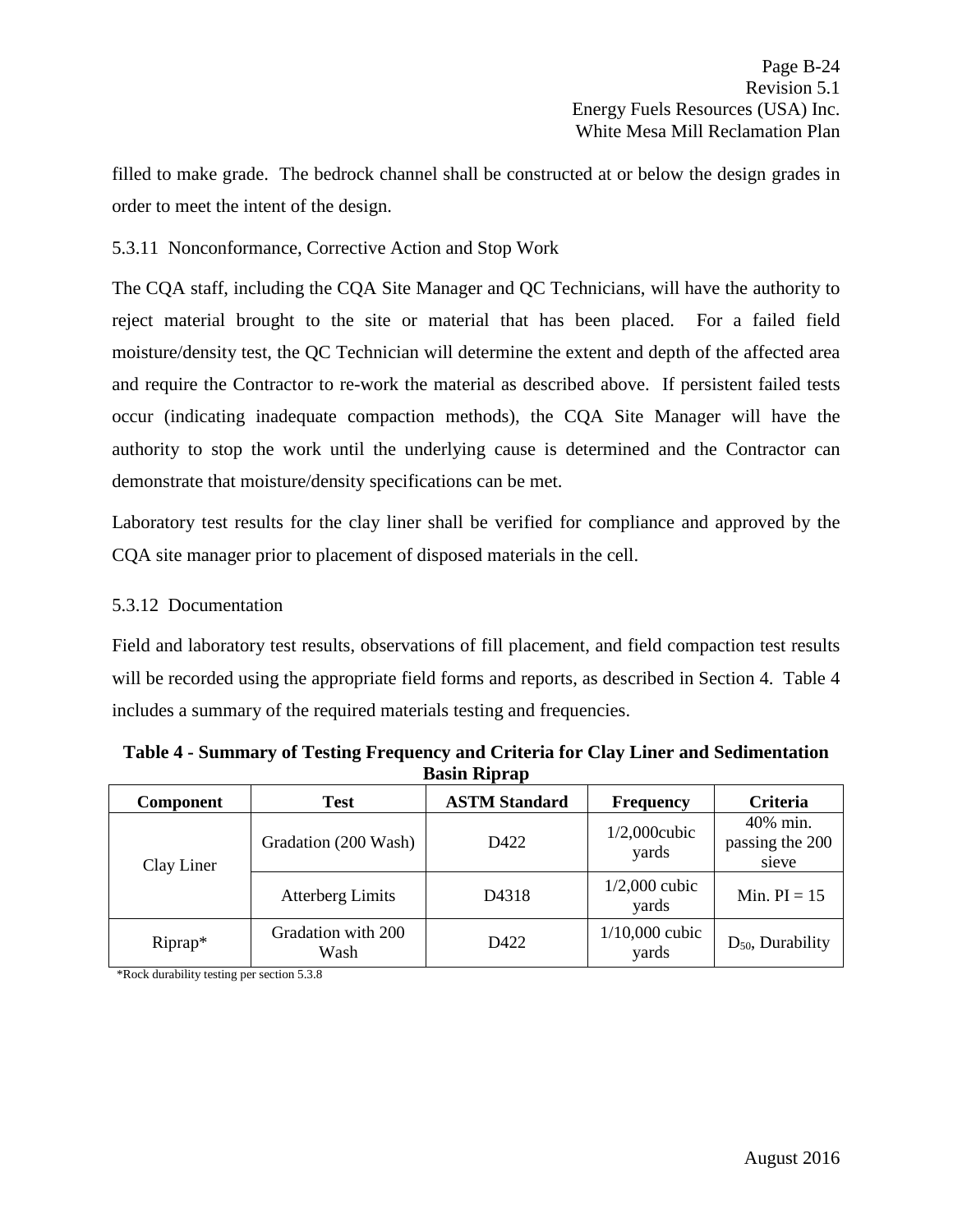#### <span id="page-27-0"></span>5.4 Mill Decommissioning

Decommissioning of the Mill will include:

- Disposal of the Mill processing equipment and structures and contaminated soils in the Mill area
- Cleanup of contaminated areas of the Mill Site including ore storage area and roadways
- Cleanup of windblown contamination

These areas are shown on the Drawings. The Technical Specifications describe methods and cleanup criteria, including radiological equipment that will be used and the development of cleanup criteria. Contaminated materials will be disposed of in the designated areas of the tailings impoundment.

The CQA Contractor will provide specialized QC Technicians qualified to monitor the dismantling of the Mill equipment and structures and the cleanup of contaminated soils. These Technicians will be trained in the proper use and calibration of radiological monitoring equipment and will monitor the work to ensure the cleanup criteria are met.

#### <span id="page-27-1"></span>5.4.1 Characterization Surveys

Following scanning, classification and cleanup (as required), the areas will be scanned again to verify compliance with activity criteria. QC Technicians will use calibrated beta/gamma instruments capable of detecting activity levels of less than or equal to 25 percent of the guideline values.

After removal of contamination, the technicians will make final surveys over the remediated areas. The QC Technicians will document within the specific ten meter by ten meter grids, the sample point locations, as detailed in the Technical Specifications. Soil samples from 10 percent of the surveyed grids will be chemically analyzed to confirm the initial correlation factors utilized and confirm the success of cleanup effort for radium, thorium and uranium. Ten percent of the samples chemically analyzed will be split and duplicates will be sent to an off-site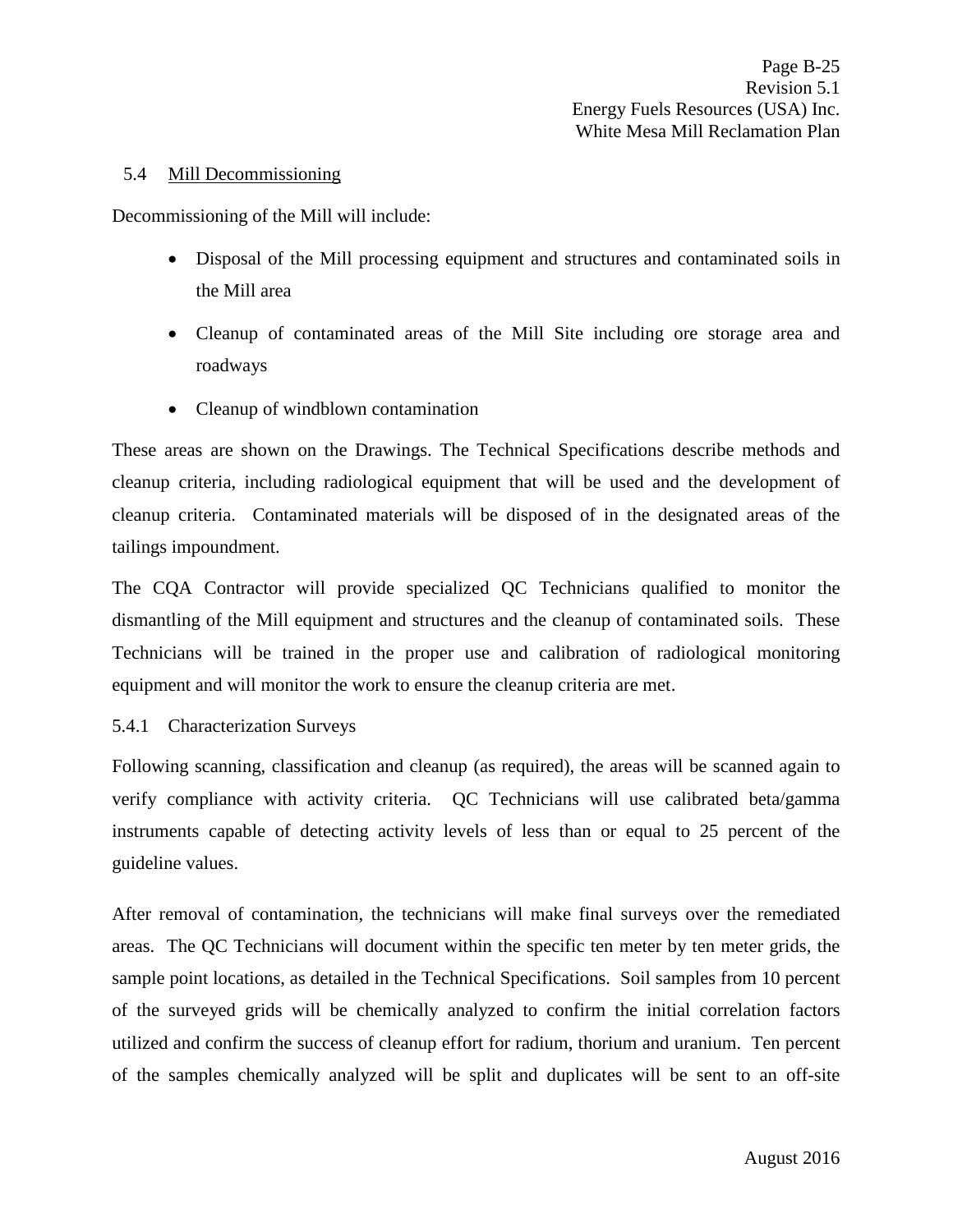laboratory. Spikes and blanks, equal to 10 percent of the samples that are chemically analyzed, will be processed with the samples.

## <span id="page-28-0"></span>5.4.2 Contaminated Material Disposal

Contaminated materials including mill debris, site soils, liner material, and raffinate crystals will be disposed of in the designated portion of the Cell 1 Disposal Area. Material specifications and placement methods are described in the Construction Plans and Technical Specifications. The CQA Contractor will provide monitoring and testing during material placement.

## <span id="page-28-1"></span>5.4.3 Material Conformance Monitoring

For scrap and debris, the QC Technicians will monitor the volume and size of the material to ensure compliance with the maximum dimensions provided in the Technical Specifications (a maximum dimension of 20 feet and a maximum volume of 30 cubic ft) and to ensure that containers are properly pierced. If the size limits are exceeded, the QC staff will require the Contractor cut the material down to size.

#### <span id="page-28-2"></span>5.4.4 Material Placement

QC Technicians will monitor material placement to verify the debris is spread out and placed according to the Technical Specifications and that voids are filled with stockpiled soils, contaminated soils, tailings and/or other approved materials. The approval of the Construction Manager and CQA Officer will be required for the use of other materials to fill voids.

A minimum of one foot of compacted soil will be required above the clay liner prior to placing any scrap or debris.

When liner or other lightweight material is placed, the QC staff will ensure that at least one foot of soil, crystals or other materials is placed above for protection against wind.

To the extent practicable, the various materials will not be concentrated in thick deposits on top of the tailings, but will be spread over the working surface as much as possible to provide relatively uniform settlement and consolidation characteristics of the cleanup materials.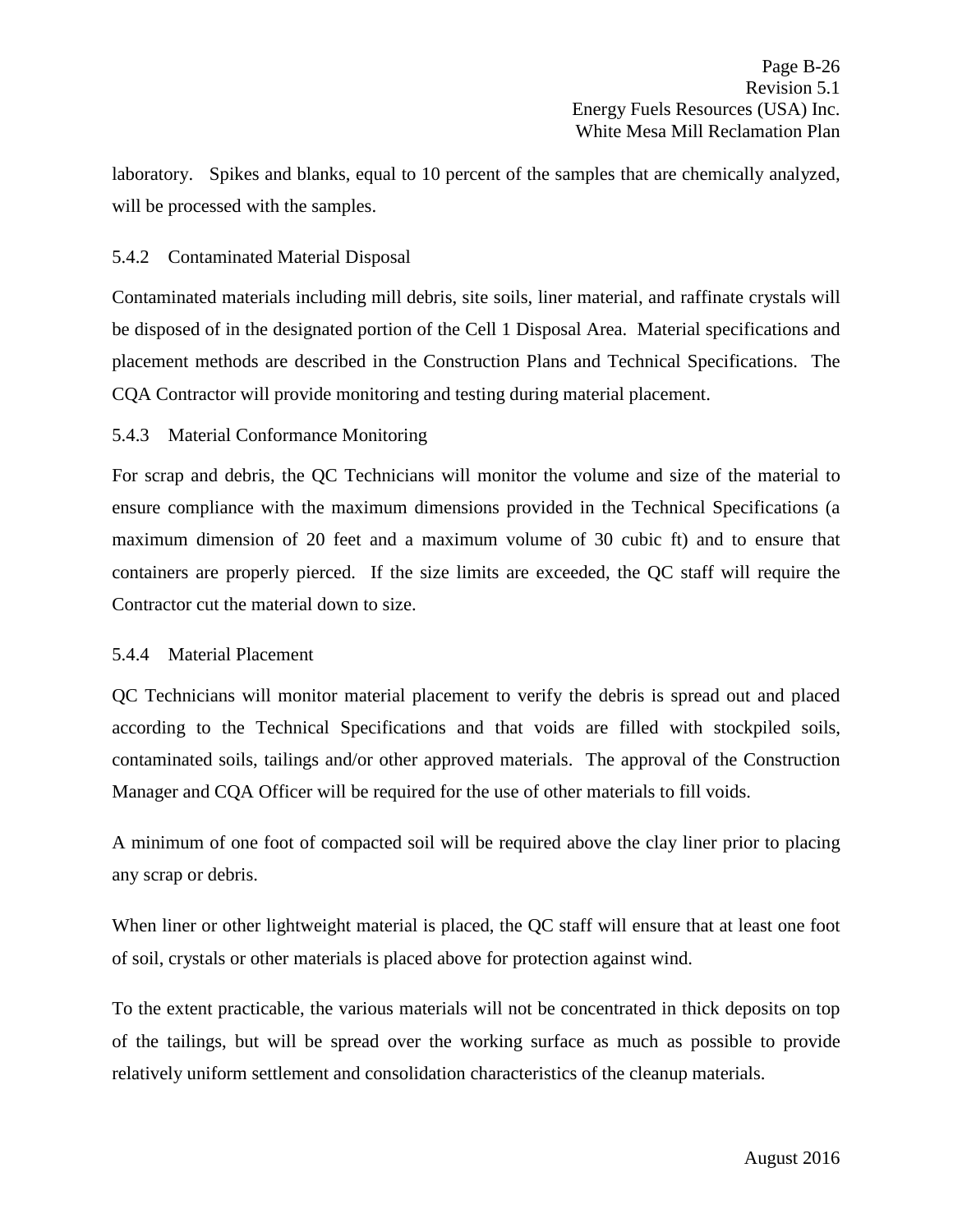It is anticipated that raffinate crystals will have a consistency similar to a granular material when brought to the cells, with large crystal masses being broken down for transport. Placement of the crystals will be performed as a granular fill, with care being taken to avoid nesting of large sized material. Actual placement procedures will be evaluated by the QC staff during construction as crystal materials are brought and placed in the cells.

Soil or soil-like material shall be placed and compacted over each lift of debris or other materials in lifts not to exceed two feet in loose thickness and compacted prior to placement of additional lifts.

## <span id="page-29-0"></span>5.4.5 Material Compaction

CQA staff will monitor material compaction to verify compliance with the Technical Specifications. The first lift (bridging lift) will be compacted by the tracking of heavy equipment, such as a Caterpillar D6 Dozer (or equivalent), using at least 4 passes, prior to the placement of a subsequent lift. Contaminated soils and other cleanup materials after the bridging lift will be compacted to the density requirement provided in the Technical Specifications. During construction, compaction requirements for the raffinate crystals will be re-evaluated based on field conditions and modified by the Construction Manager and CQA Officer, with the agreement of the DWMRC personnel.

Soil or similar material shall be compacted with a minimum of six passes with self-propelled, towed, or hand-held vibratory compaction equipment. The number of passes shall be confirmed with actual compaction equipment on site with a field test section of soil to establish a correlation between the field compaction method and 80 percent of maximum dry density for the soil, as determined by the standard Proctor test (ASTM D698).

The upper 12 inches of the final disposed material surface shall be compacted to 90 percent of the maximum dry density for the material, as determined by the standard Proctor test.

Field density tests shall be compared with standard Proctor tests (ASTM D698 Method A or C) on the same material. Standard Proctor tests shall be conducted at a frequency of at least one test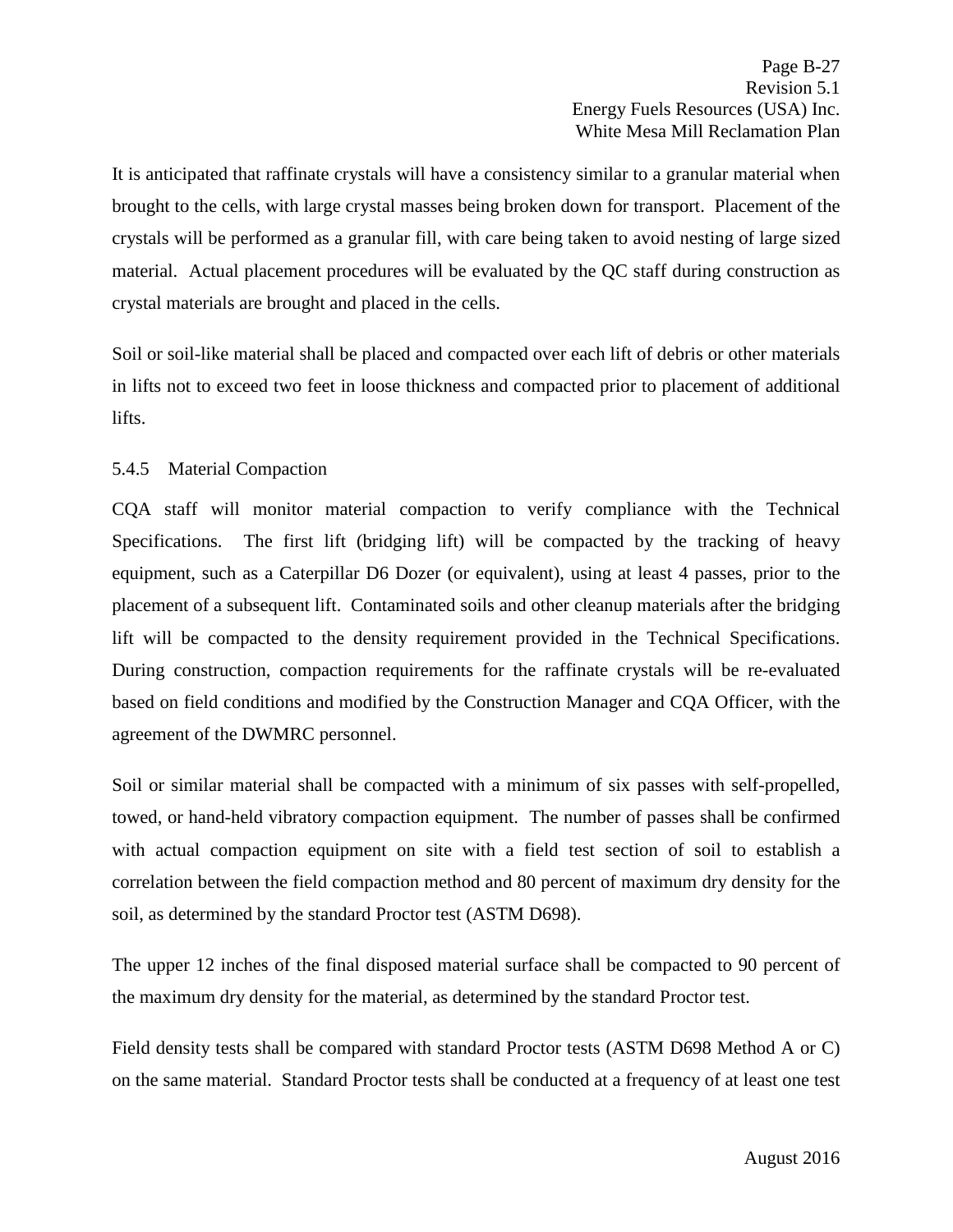per 5,000 cubic yards of material compacted, or when material characteristics show significant variation.

Field density testing may be conducted with the sand cone test (ASTM D1556) or a nuclear density gauge (ASTM D6938, or as modified by the QA Manager). Correlation of nuclear density gauge results shall be by comparison with results from sand cone test(s) and laboratory testing for water content(s) using the oven drying method (ASTM D2216) on similar material. A sufficient number of sand cone tests and moisture content tests will be performed to provide a correlation between the sand cone and nuclear density tests.

The frequency of the field density and moisture tests will be not less than one test per 1,000 cubic yards of compacted fill. A minimum of two tests will be taken for each day that more than 150 cubic yards of material is placed. A minimum of one test per lift and at least one test for every full shift of compaction operations will be taken. Tables 5 and 6 summarize the placement and testing criteria for the disposed materials.

**Table 5 - Summary of Disposed Materials and Lift Thicknesses**

| <b>Disposed Materials</b> | <b>Material Type (USCS)</b> | <b>Layer Thickness</b> | <b>Lift Thickness</b>   |
|---------------------------|-----------------------------|------------------------|-------------------------|
| Debris Lift               | Variable                    | $48$ in. (max.)        | As needed to fill voids |
| Fill Above Debris Lift    | Variable                    | $36$ in. (min.)        | 12 in. compacted (max.) |

| <b>Frequencies and Requirements</b> |                                 |                      |                                 |  |  |
|-------------------------------------|---------------------------------|----------------------|---------------------------------|--|--|
|                                     |                                 | <b>Density</b>       | <b>Proctor</b>                  |  |  |
| <b>Disposed Materials</b>           | <b>Test Frequency</b>           | <b>Requirement</b> * | <b>Frequency</b>                |  |  |
| Fill around debris                  | $1/1,000$ cubic<br>yards placed | 80% (min.)           | $1/5,000$ cubic<br>yards placed |  |  |
| <b>Upper Debris Fill</b>            | $1/1,000$ cubic<br>yards placed | 90% (min.)           | $1/5,000$ cubic<br>yards placed |  |  |

**Table 6 - Summary of Disposed Materials Moisture-Density Testing Frequencies and Requirements**

\* Based on maximum dry density and optimum water contents as determined by standard Proctor tests (ASTM D698 Method A or C) on the same material.

#### <span id="page-30-0"></span>5.4.6 Final Slope and Grades

The final disposed material surface shall have maximum side slopes of 5:1 and a top surface sloping in the directions and grades shown on the Drawings. The side slopes and top surface shall be free from abrupt changes in grade or areas of runoff concentration. The final disposed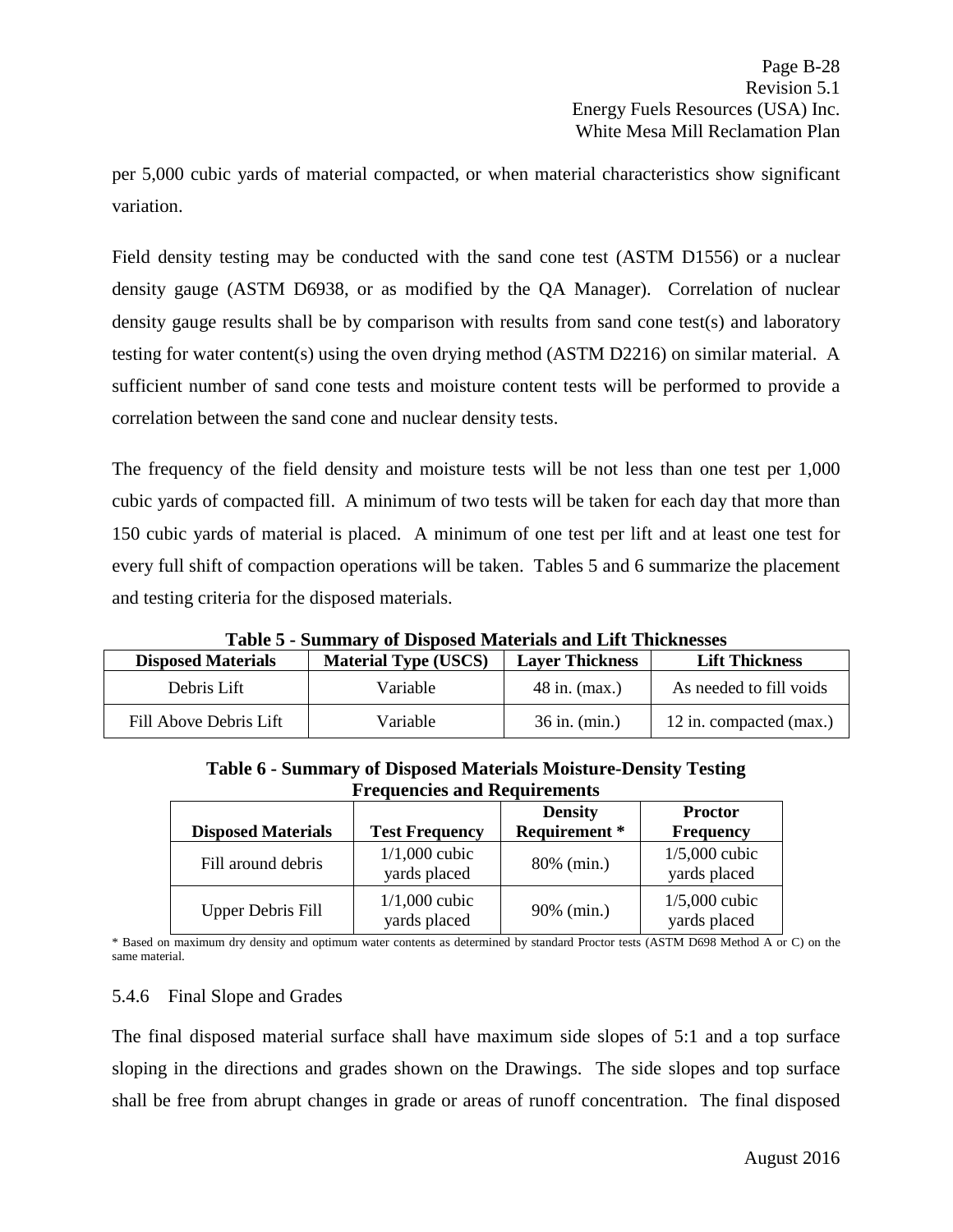material surface shall be compacted with approved construction equipment to form a smooth surface with uniform density for subsequent cover placement.

## <span id="page-31-0"></span>5.4.7 Tolerances

The final surface of the disposed material shall be smoothed to avoid abrupt changes in surface grade. The layer thicknesses shall meet the required minimum thicknesses.

## <span id="page-31-1"></span>5.4.8 Nonconformance, Corrective Action and Stop Work

The CQA Site Manager and QC Technicians will have the authority to reject scrap and debris that is not properly prepared for placement. The Contractor may be required to reduce the size of large pieces of material or pierce drums or other containers. CQ staff may also require site soils to be re-worked if a failed test indicates the compaction requirements were not met. If persistent inadequacies occur during the placement of contaminated materials, the CQA Site Manager will have the authority to stop the work until the underlying cause is determined and the Contractor can demonstrate that the Technical Specifications can be met.

#### <span id="page-31-2"></span>5.4.9 Documentation

All observations and monitoring of contaminated material placement and all field compaction test results will be recorded using the appropriate field forms and reports, as described in Section 4.

#### <span id="page-31-3"></span>5.5 Settlement Plates

The CQA team will need to verify proper construction and placement of the settlement points. The Surveyor will conduct the settlement plate measurements based on the DWMRC approved monitoring plan.

#### <span id="page-31-4"></span>5.6 Cover System

A multi-layered earthen cover will be placed over tailings Cells 2, 3, 4A, and 4B and the portion of Cell 1 used for disposal of contaminated materials (the Cell 1 Disposal Area). The cover layers, from bottom to top, will include: 1) interim fill layer, 2) compacted cover layer 3) growth medium layer, and 4) erosion protection layer. Layers 1 through 3 will consist of "random fill."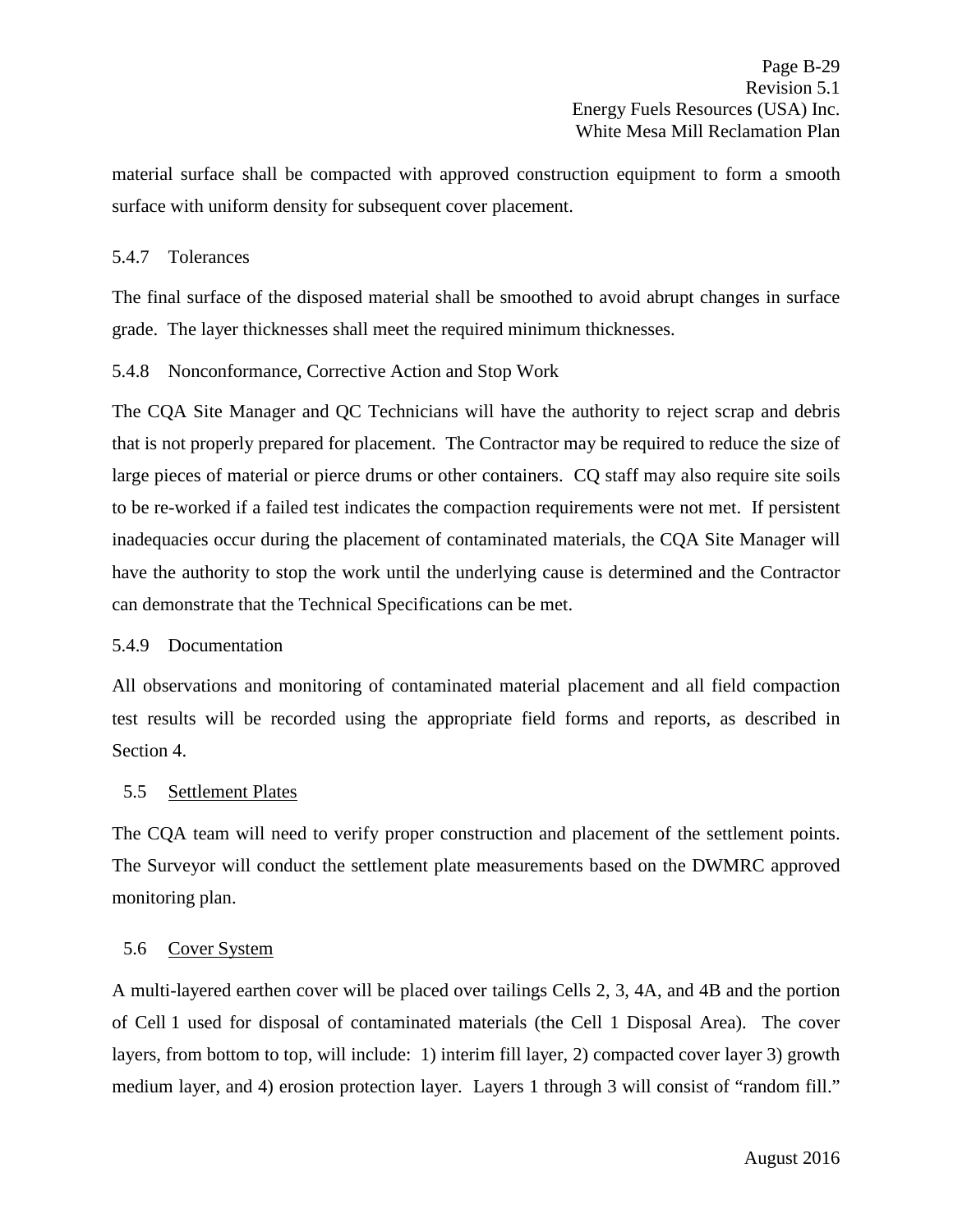The material specifications, layer configurations, layer thicknesses, borrow sources, placement methods, and compaction requirements are described in the Technical Specifications. The CQA Contractor will provide monitoring and testing during material placement.

<span id="page-32-0"></span>5.6.1 Material Conformance Monitoring and Testing

The CQA Contractor will perform monitoring and frequent verification testing to ensure that the fill materials meet the gradation and classifications specifications. The CQA Consultant will monitor earthmoving operations to ensure that the fill material is taken from the proper borrow sources.

Prior to the placement of the next layer of the cover, the CQA Site Manager or the QC Technicians under the supervision of the CQA Site Manager shall inspect the completed layer and document any of the following:

- Erosion of the layer surface
- Cracking or desiccation of the surface
- Fill areas that may contain excessive organics or other debris
- Depressions, or settlement of the layer
- Irregularities in the layer surface (e.g. grading errors)

Any documented items that constitute non-conformance with the Drawings and Technical Specifications should be corrected prior to placement of the subsequent layer of the cover.

## *5.6.1.1 Random Fill*

Random fill will be used for each of the lower three layers of the cover system. The fill will consist of mixtures of sands and silts with varying amounts of clay and random amounts of gravel and rock-size material. Random fill, except for the interim fill layer, shall have a maximum particle size of 6 inches, and at least 10 percent of the material shall be finer than the No. 200 sieve. Oversized material will be controlled through selective excavation at the stockpiles and through the utilization of a grader, bulldozer or backhoe to cull oversize materials from the fill. The source of these materials will be site stockpiles from previous cell construction activities.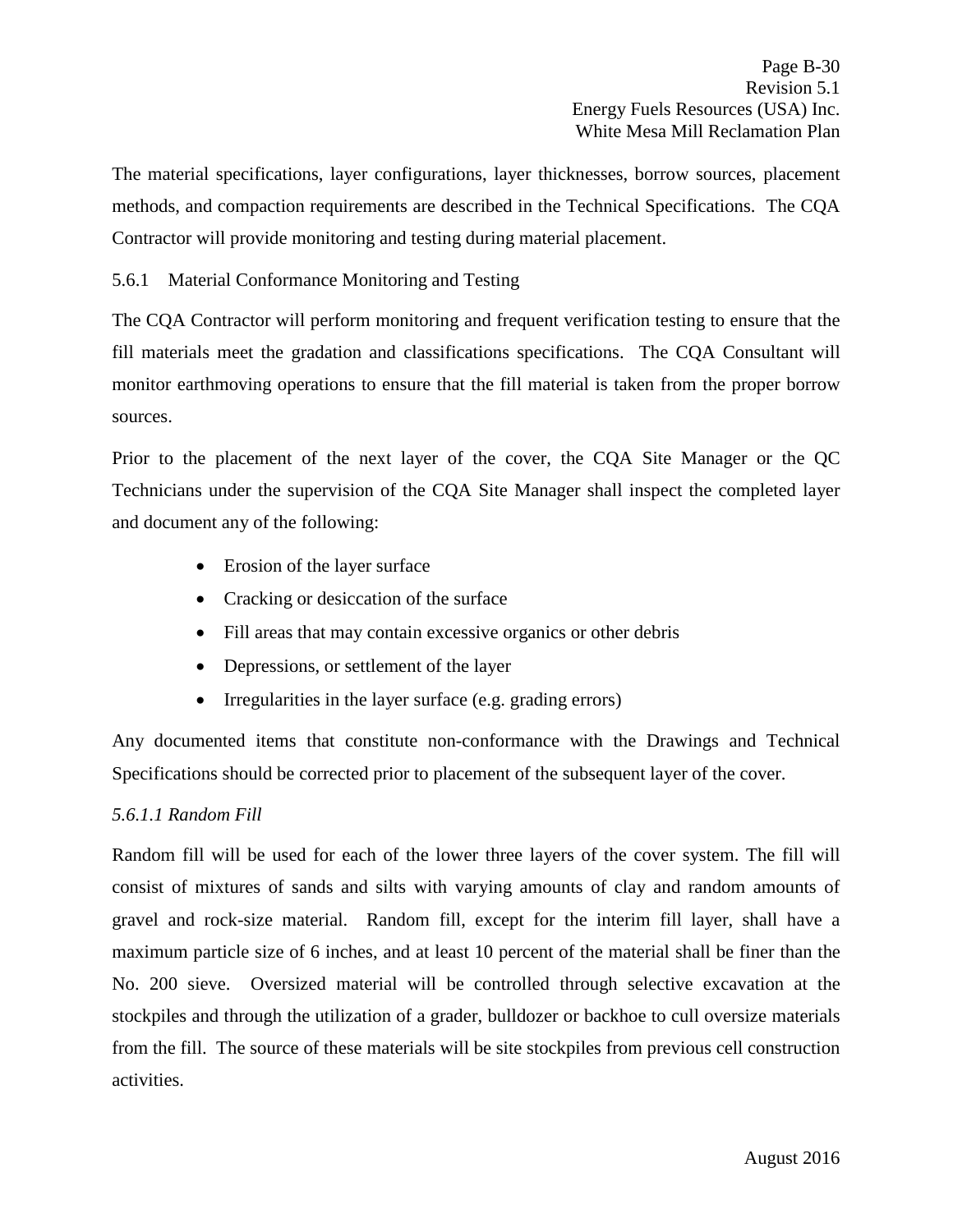Testing for all layers except the interim fill shall consist of No. 200 sieve wash and particle-size distribution testing (ASTM D422) at a frequency of at least one test per 2,000 cubic yards of fill placed, or when material characteristics show a significant variation.

## *5.6.1.2 Topsoil-Gravel Admixture*

Topsoil-gravel admixture material shall be free from roots, branches, rubbish, and debris. The gravel portion of the topsoil-gravel admixture material will consist of granular materials from approved off-site sources.

The mixture will be 25 percent gravel by weight. The gravel will be purchased from nearby commercial sources of alluvial gravel and cobbles. The gravel portion of the topsoil-gravel admixture material shall be a screened product and have a maximum particle size of less than 1 inch. The topsoil portion of the topsoil-gravel admixture material will consist of select material from the on-site topsoil borrow area.

Gradation specifications for the gravel used for topsoil-gravel admixture material shall be confirmed by gradation testing prior to mixing with the topsoil, to determine the maximum particle size. Testing shall consist of particle-size distribution testing (ASTM D422) at a frequency of at least one test per 2,000 cubic yards of rock delivered to the site, or when rock characteristics show a significant variation.

Gradation specifications for topsoil-gravel admixture material shall be confirmed by gradation testing, on samples collected from the point of placement (on the topdeck). Testing shall consist of particle-size distribution testing (ASTM D422) at a frequency of at least one test per 2,000 cubic yards of mixture placed, or when the characteristics of the mixture show a significant variation.

Layer thickness of the topsoil-gravel admixture will be controlled through establishment of grade stakes placed on a 200 x 200 foot grid on the top of the cells and by a 100 x 100 foot grid on the cell slopes. Physical checks of topsoil-gravel admixture depth will be accomplished through the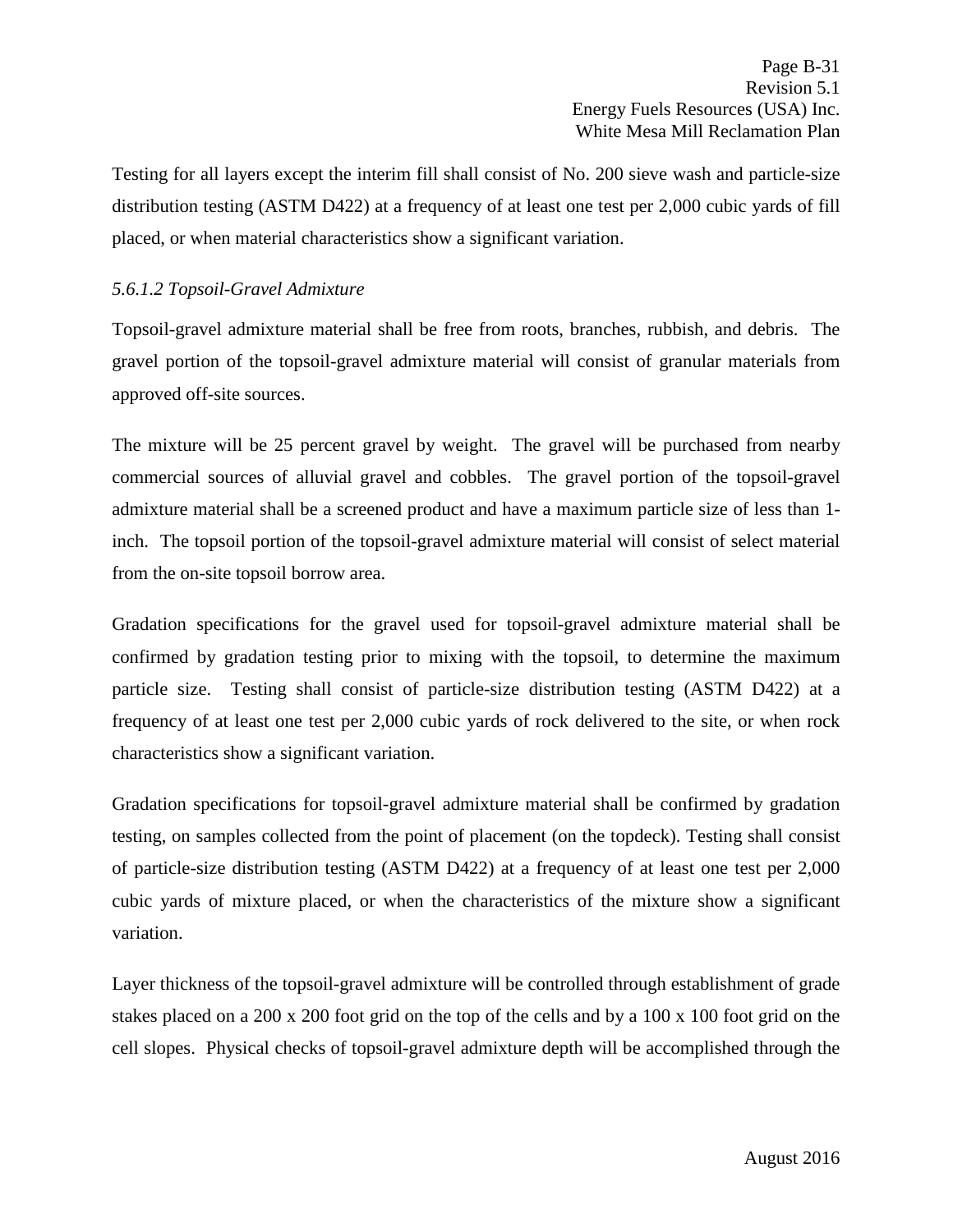use of hand dug test pits at the center of each grid in addition to monitoring the depth indicated on the grade stakes.

## <span id="page-34-0"></span>5.6.2 Material Placement

QC Technicians will observe the surface condition prior to fill placement. If the compacted surface of any layer of fill is too dry or smooth to bond properly with the layer of material to be placed thereon, it will be moistened and/or reworked with a harrow, scarifier, or other suitable equipment to a sufficient depth to provide relatively uniform moisture content and a satisfactory bonding surface before the next successive layer of fill is placed. If the compacted surface of any layer of fill is too wet (due to precipitation) for proper compaction of the fill material to be placed thereon, it will be reworked with harrow, scarifier or other suitable equipment to reduce the moisture content to the required level. It will then be recompacted to the specified requirements.

Nesting of oversized material will be controlled through selective excavation of stockpiled material, observation of placement by QC Technicians with authority to stop work and reject material being placed and by culling oversized material from the fill utilizing a grader. Successive loads of material will be placed on the fill so as to produce the best practical distribution of material.

QC Technicians will monitor the weather and temperature conditions. No material will be placed when the fill material or the underlying material is frozen or when ambient temperatures do not permit the placement or compaction of the materials to the specified density without developing frost lenses in the fill.

QC Technicians will monitor and document lift thicknesses frequently to ensure the Technical Specifications are being met. The required layer and lift thicknesses are listed in Table 7.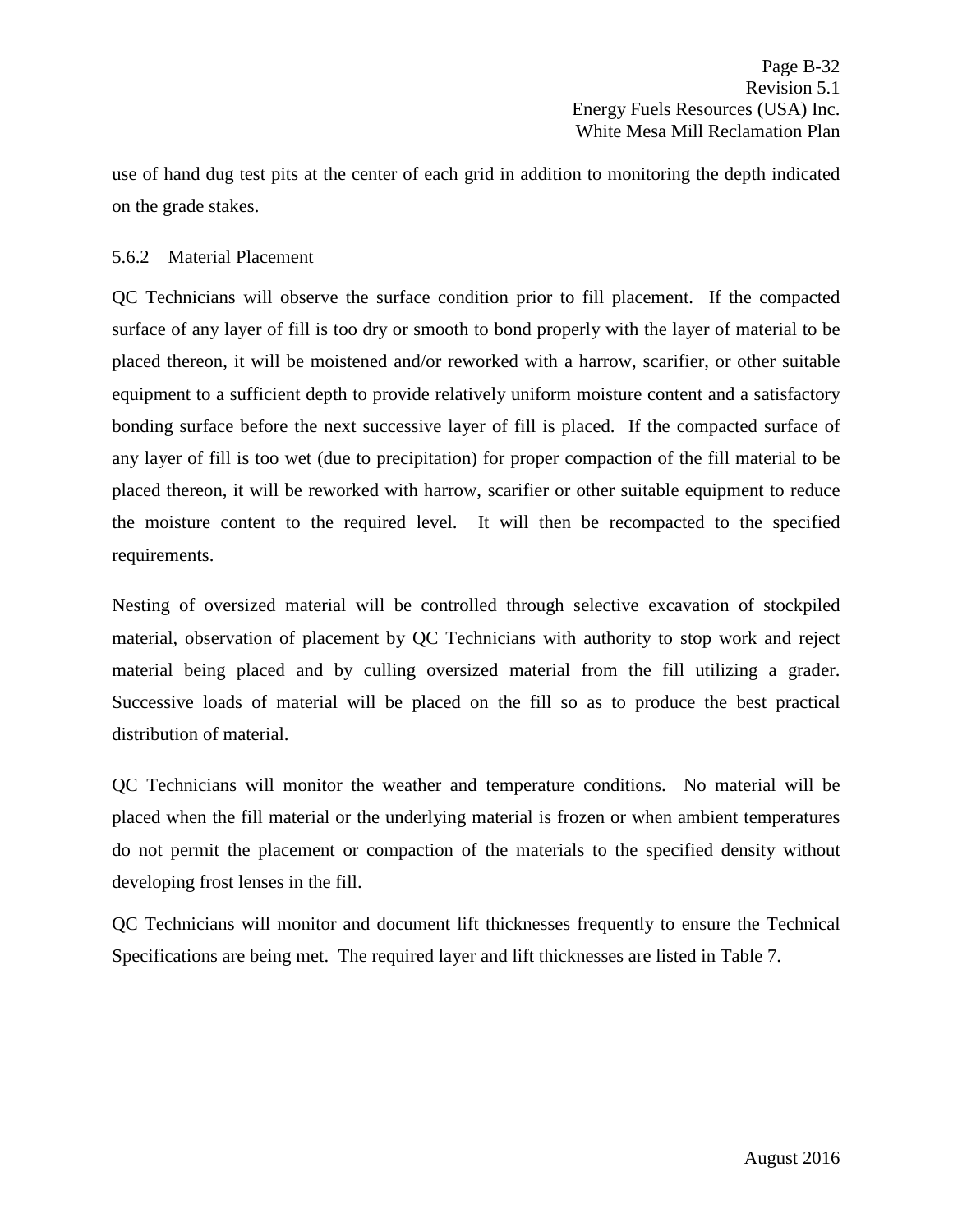| <b>Cover Component</b>          | <b>Layer Thickness</b> | <b>Lift Thickness</b> |
|---------------------------------|------------------------|-----------------------|
| Interim Fill                    | 30 in. (min.)          | $12$ in. loose (max.) |
| <b>Compacted Cover Layer</b>    | 36 to 48 in. (min.)    | $12$ in. loose (max.) |
| Growth Medium Layer             | $42$ in. (min.)        | $18$ in. loose (max.) |
| <b>Erosion Protection Layer</b> | $6$ in. (min.)         | $6$ in. (max.)        |

**Table 7 - Summary of Cover Component Layer and Lift Thicknesses**

## <span id="page-35-0"></span>5.6.3 Density Control

The QC Technicians will monitor placement, moisture conditioning, and compaction of the fill as it is placed. Prior to the start of field compaction operations, appropriate laboratory compaction curves will be obtained for the range of materials to be placed. Laboratory compaction curves based on complete Proctor tests will be conducted at the frequencies outlined in Table 8, depending on the variability of materials being placed.

Each layer of the fill will be conditioned so that the moisture content is uniform throughout the layer prior to and during compaction. Each lift will be compacted by a sufficient number of roller passes or other compaction equipment to achieve the required dry density. Material that does not meet the required dry density will be rejected and will be reworked until the dry density is within the specified limits. Reworking may include removal, re-harrowing, reconditioning, rerolling, or combinations of these procedures.

The required testing frequencies are included in Table 8. For all layers requiring compaction testing, a minimum of two tests will be taken for each day that an applicable amount of fill is placed in excess of 150 cubic yards. A minimum of one test per lift and at least one test for every full shift of compaction operations will be taken.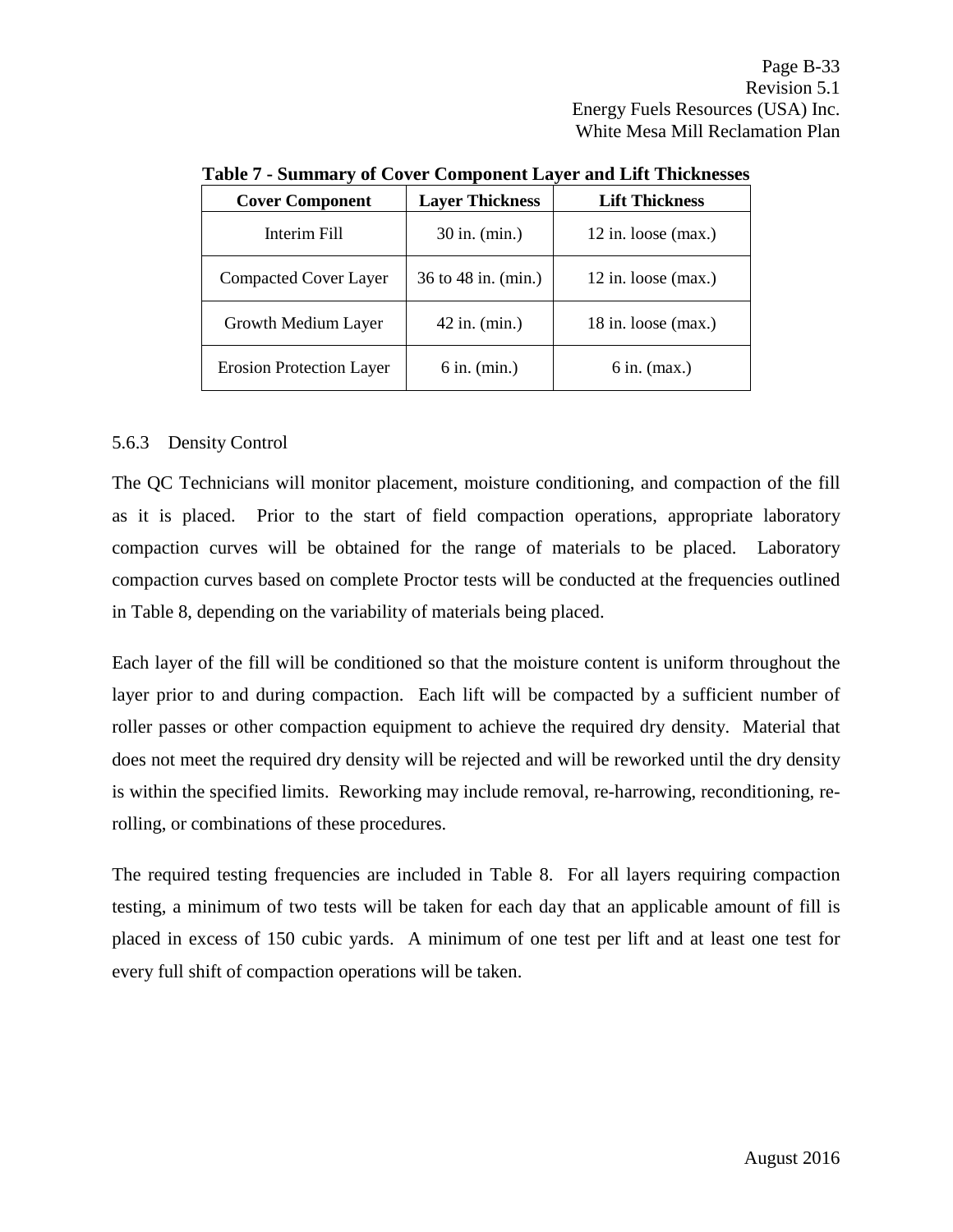|                        |                        | <b>Relative</b> |                  |
|------------------------|------------------------|-----------------|------------------|
|                        | <b>Compaction Test</b> | Compaction      | <b>Proctor</b>   |
| <b>Cover Component</b> | <b>Frequency</b>       | Requirement*    | <b>Frequency</b> |
| <b>Compacted Cover</b> | $1/500$ cubic yards    | 95% (min.)      | $1/5,000$ cubic  |
| Laver                  | placed                 |                 | yards placed     |
| Growth Medium          | $1/2,000$ cubic        |                 | $1/10,000$ cubic |
| Layer                  | vards placed           | 85% (min.)      | vards placed     |

## **Table 8 - Summary of Cover Component Density Testing Frequencies and Requirements**

\* Based on maximum dry density and optimum water contents as determined by standard Proctor tests (ASTM D698 Method A or C) on the same material.

Field density testing may be conducted with the sand cone test (ASTM D1556) or a nuclear density gauge (ASTM D6938, or as modified by the QA Manager). Correlation of nuclear density gauge results shall be by comparison with results from sand cone test(s) and laboratory testing for water content(s) using the oven drying method (ASTM D2216) on similar material. A sufficient number of sand cone tests and moisture content tests will be performed to provide a correlation between the sand cone and nuclear density tests. Field density tests shall be compared with standard Proctor tests (ASTM D698 Method A or C) on the same material. Rock corrections (ASTM D4718) for oversize particles may be required for the topsoil-gravel admixture material (or other materials) depending on the gradation of the gravel material selected.

The actual frequency of testing may be increased by the CQA Site Manager if variability of materials is noted at the site, during adverse conditions, or to isolate failing areas of the construction.

#### <span id="page-36-0"></span>5.6.4 Surface Slopes and Grades

The final cover surface shall have maximum side slopes of 5:1 and a top surface sloping in the direction and grade shown on the Drawings. The side slopes and top surface shall be free from abrupt changes in grade or areas of runoff concentration. The perimeter apron at the toe of the side slopes shall have a minimum width of 20 feet from the toe of the side slopes and slope away from the toe of the side slopes (as shown on the Drawings).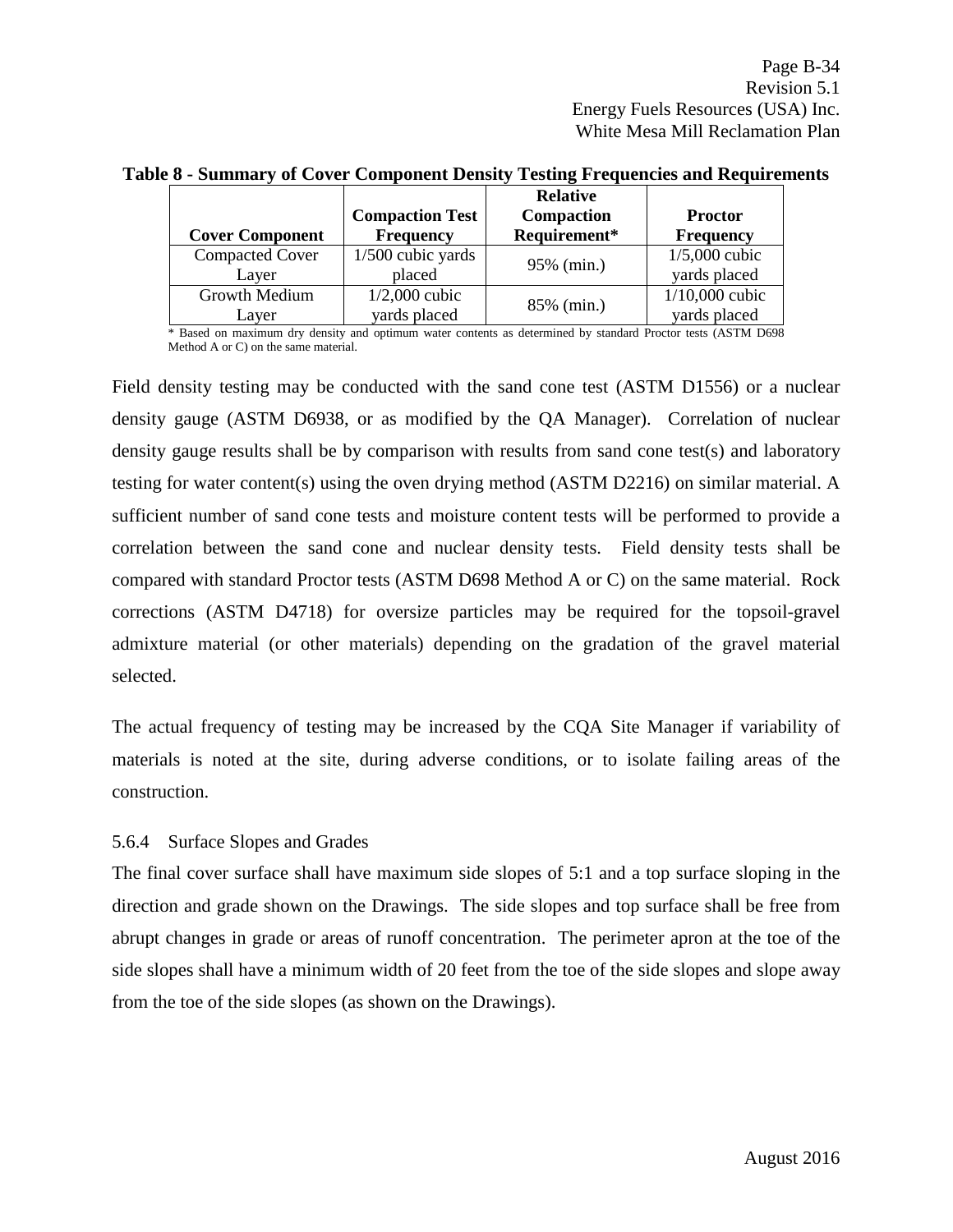#### <span id="page-37-0"></span>5.6.5 Tolerances

The completed cover surface shall be constructed to within 1.0 foot (horizontally) of the lines as designed, and within 0.1 foot (vertically) of the elevations as designed. The final surface of the cover shall be smoothed to avoid abrupt changes in surface grade. The layer thicknesses shall meet the required minimum thicknesses identified in the Technical Specifications and Drawings.

## <span id="page-37-1"></span>5.6.6 Nonconformance, Corrective Action and Stop Work

The CQA Site Manager and QC Technicians will have the authority to reject material that is brought to the site or material that has been placed. For a failed field density test, the QC Technician will determine the extent and depth of the affected area and require the Contractor to re-work the material as described above. If persistent failed tests occur (indicating inadequate compaction methods), the CQA Site Manager will have the authority to stop the work until the underlying cause is determined and the Contractor can demonstrate that the moisture/density specifications can be met.

#### <span id="page-37-2"></span>5.6.7 Documentation

All field and laboratory test results, observations of fill placement, and field compaction test results will be recorded using the appropriate field forms and reports, as described in Section 4. Table 9 includes a summary of the required materials testing and frequencies for the cover components.

| <b>Component</b>                                           | <b>Test</b>                | <b>ASTM</b><br><b>Standard</b> | <b>Frequency</b>         | <b>Criteria</b>                                                         |
|------------------------------------------------------------|----------------------------|--------------------------------|--------------------------|-------------------------------------------------------------------------|
| Random Fill<br>(compacted cover &<br>growth medium layers) | Gradation with<br>200 Wash | D422                           | $1/2,000$ cubic<br>yards | Max. Particle = $6$<br>inches,<br>Min. 10% passing the<br>No. 200 sieve |
| Rock Mulch                                                 | Gradation                  | D422                           | $1/2,000$ cubic<br>yards | $D_{100} \leq 1$ inch                                                   |

**Table 9 - Summary of Testing Frequency and Criteria for Cover Components**

#### <span id="page-37-3"></span>5.7 Riprap and Filter Material

The side slopes of the reclaimed cover will be protected by riprap surfacing. The size, thickness and gradation requirements for the riprap are provided in the Drawings and Technical Specifications.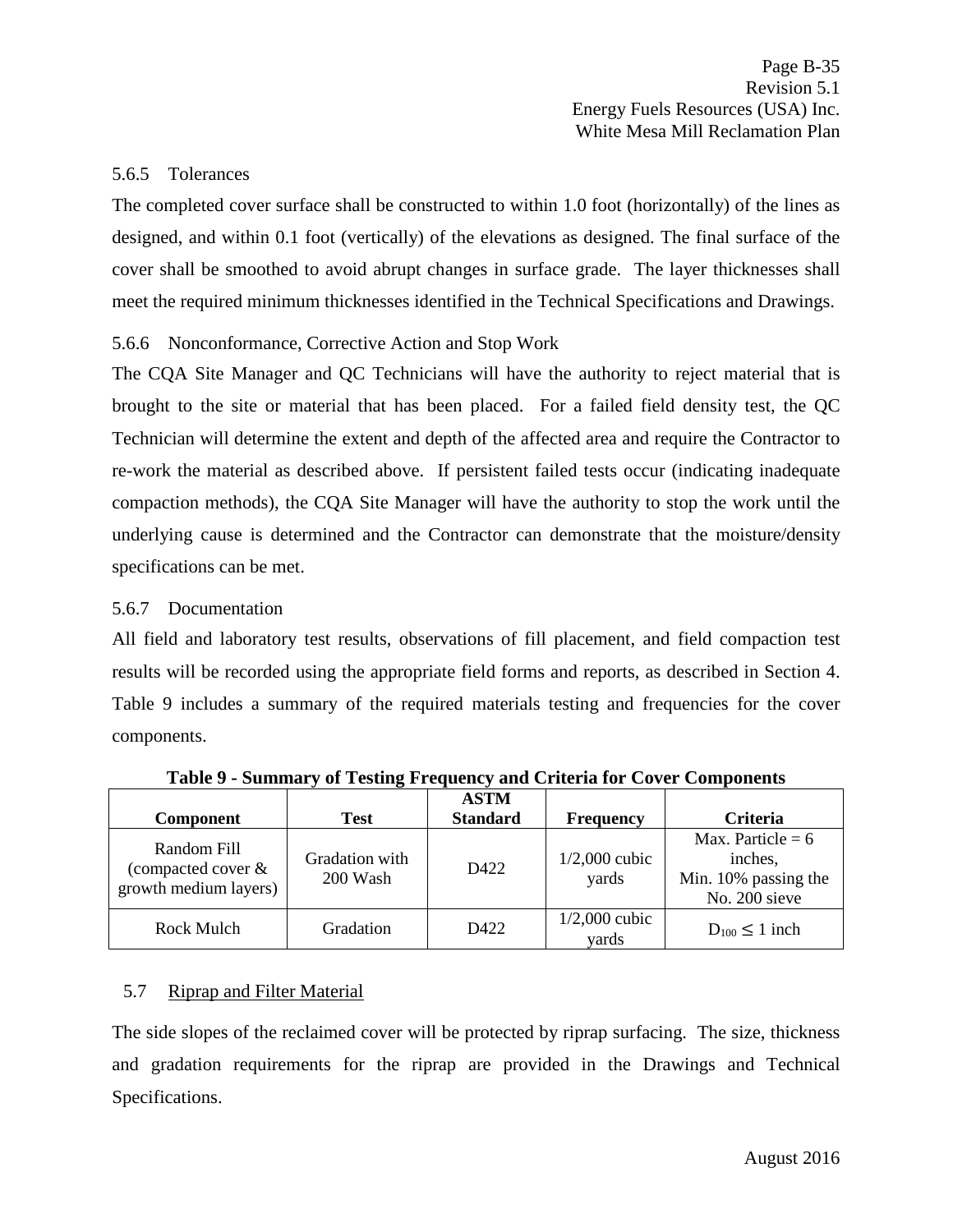## <span id="page-38-0"></span>5.7.1 Material Conformance Monitoring and Testing

Riprap will be a screened product transported from aggregate sources north of the project site. The CQA Contractor will perform monitoring and frequent verification testing to confirm that the riprap meets the gradation and durability specifications.

During active riprap placement, each load of material will be visually checked against standard piles for gradation prior to transport to the tailings cells.

## *5.7.1.1 Riprap*

Material for the perimeter aprons and side slopes will consist of granular materials from approved off-site areas. Riprap shall meet NRC long-term durability requirements (rock quality designation of 65 or more; Johnson, 2002).

Riprap shall be a screened product, free from roots, branches, rubbish, and debris. The specifications as given below are for rock quality designations of 70 or higher. If actual rock quality designation is between 65 and 69, additional oversizing will be required. Rock quality designations below 65 will not be acceptable.

Designated gradations for the riprap will be specified on the final drawings for construction. Riprap will be imported from off-site.

- Side slope riprap shall have a minimum  $D_{50}$  as listed below and a minimum layer thickness of 1.5 times the  $D_{50}$  or the  $D_{100}$  of the riprap, whichever is greater:
	- o 1.7 in. for non-accumulating flow side slopes
	- o 5.3 in. for Cell 4A and Cell 4B southern side slopes
	- o 4.5 in. for Cell 1 Disposal Area side slope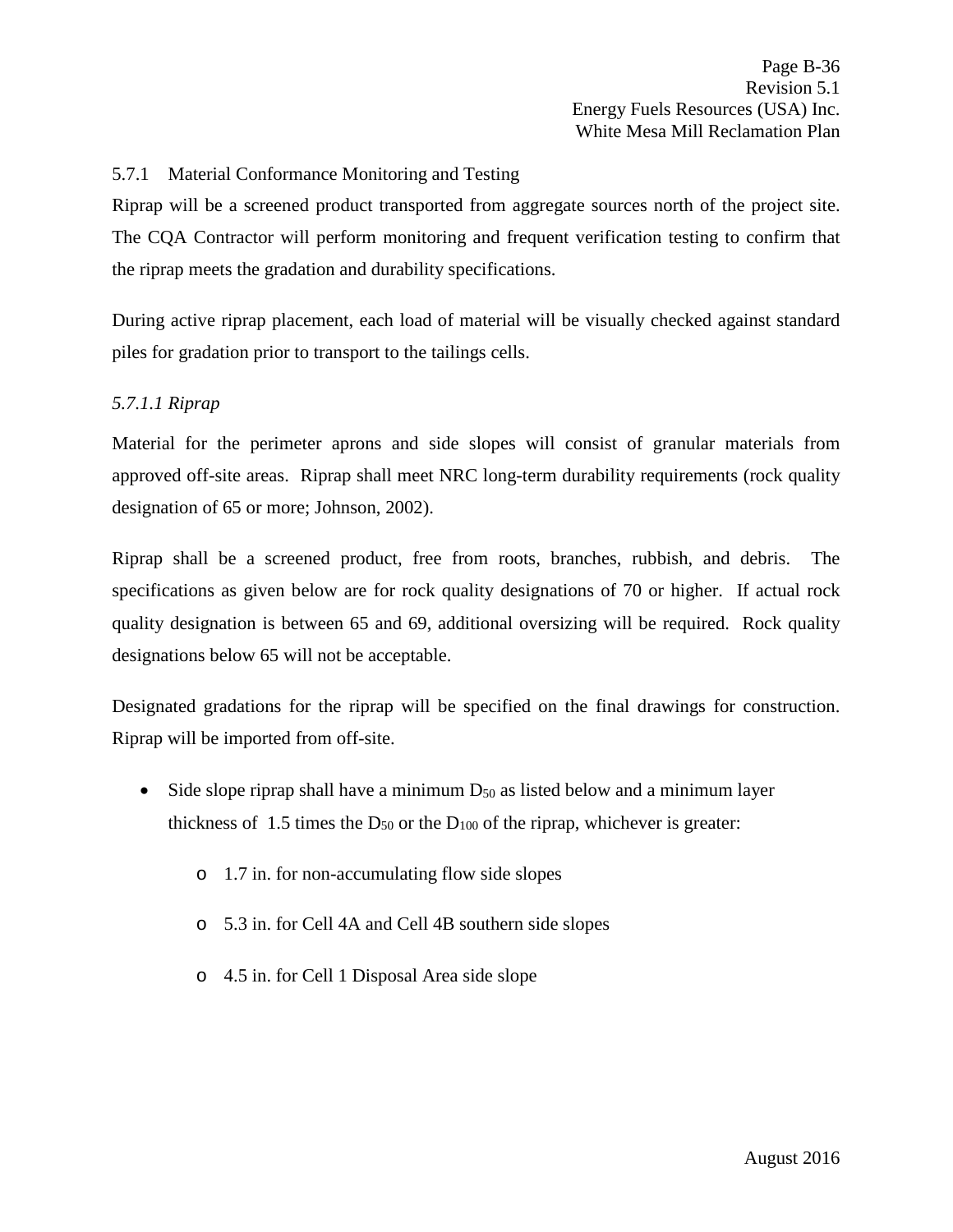- Riprap used in the rock aprons shall have a minimum  $D_{50}$  as listed below and a minimum layer thickness of 1.5 times the  $D_{50}$  or the  $D_{100}$  of the riprap, whichever is greater:
	- o 3.4 in. for Rock Apron A
	- o 10.5 in. for Rock Apron B
	- o 9.0 in. for Rock Apron C

Material specifications for the riprap shall be confirmed by gradation testing conducted by the CQA Laboratory. Testing shall consist of particle-size distribution testing (ASTM D422) at a frequency of at least one test per 10,000 cubic yards of rock delivered to the site, or when rock characteristics show a significant variation.

Riprap layer thickness will be controlled through establishment of grade stakes placed on a 200 x 200 foot grid on the top of the cells and by a 100 x 100 foot grid on the cell slopes. Physical checks of riprap depth will be accomplished through the use of hand dug test pits at the center of each grid in addition to monitoring the depth indicated on the grade stakes.

Test series for rock durability will include specific gravity, absorption, sodium soundness and LA abrasion. During construction additional test series and gradations will be performed for each type of riprap when approximately one-third  $(1/3)$  and two-thirds  $(2/3)$  of the total volume of each type have been produced or delivered. For any type of rock where the volume is greater than 30,000 cubic yards, a test series and gradations will be performed for each additional 10,000 cubic yards of rock produced or delivered. Gradation tests will also be performed at the direction of the QC Technician for any locations considered inadequate based on visual inspection by the QC Technician, or if difficulties are experienced by the Contractor during rock placement.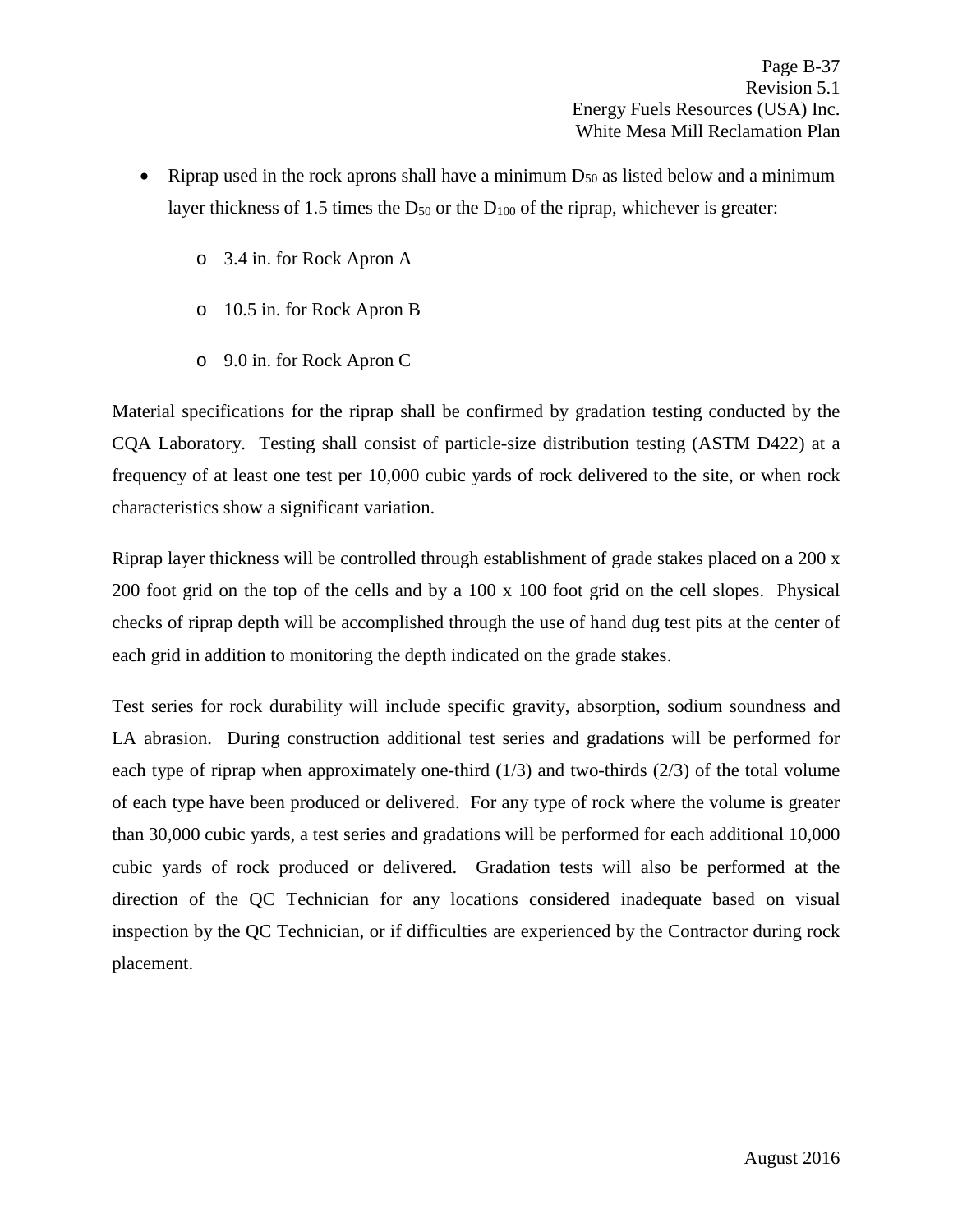#### *5.7.1.2 Filter Material*

Filter material shall be free from roots, branches, rubbish, and debris. Filter material will generally be classified as sand containing gravel and fines and shall meet the following gradation specifications.

| <b>Sieve Size</b> | <b>Percent Passing, by</b><br>Weight |
|-------------------|--------------------------------------|
| $3$ -inch         | 100                                  |
| No. 4             | 70-100                               |
| No. 20            | $40 - 60$                            |
| No. 200           | $0 - 5$                              |

Material specifications for the filter material shall be confirmed by gradation testing conducted by the CQA Laboratory. Testing shall consist of particle-size distribution testing (ASTM D422) at a frequency of at least one test per 10,000 cubic yards of filter material delivered to the site, or when material characteristics show a significant variation.

Filter layer thickness will be established during construction with grade stakes placed on a grid or centerline and offset pattern and layer thickness marks on each grade stake. The minimum thickness of the layer will be verified by spot checking of layer thickness by hand excavation in selected locations.

#### <span id="page-40-0"></span>5.7.2 Material Placement

QC Technicians will monitor riprap placement. An initial section of each type of riprap constructed shall be visually examined and used to evaluate future placement. The initial section will be constructed with material meeting gradation and riprap thickness requirements. Initial testing should be conducted to determine the gradation and the rock weight/unit volume that will be achieved in future rock placement activities. Riprap material will be hauled to the reclaimed surfaces and placed on the surfaces using belly dump highway trucks and road graders. Riprap will be dumped in windrows and the grader will spread the riprap in a manner to minimize segregation of the material. Depth of placement will be controlled through the establishment of grade stakes. Minimum required thicknesses for riprap and filter material layers are provided in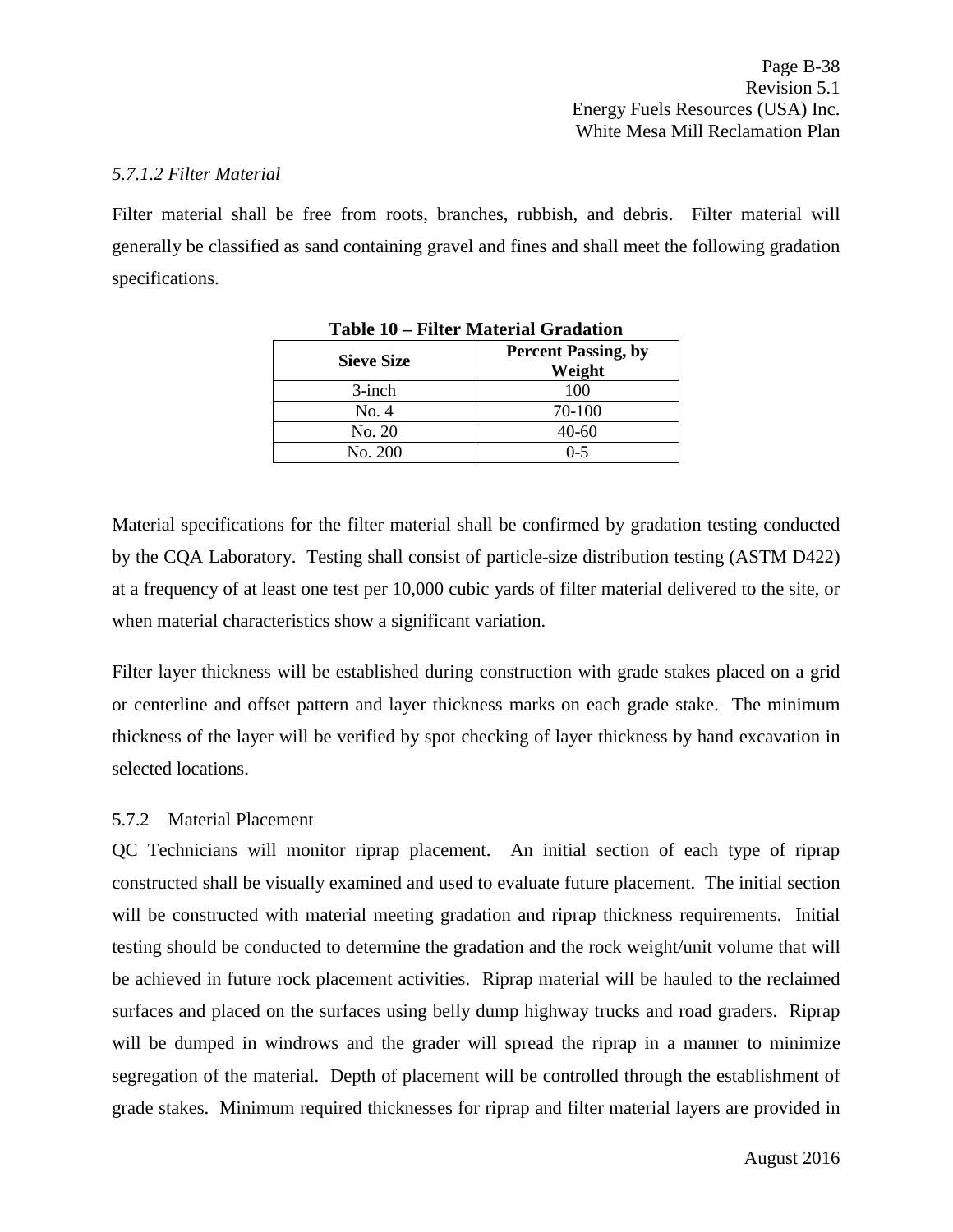the Technical Specifications and Drawings. Physical checks of riprap depth will be accomplished through the use of hand dug test pits at the center of each grid in addition to monitoring the depth indicated on the grade stakes. The Contractor will excavate the test pits, and QC Technicians will observe and document the excavation. Placement of riprap will avoid accumulation of riprap sizes less than the minimum  $D_{50}$  size and nesting of the larger sized rock. Additional riprap placement requirements include:

- Individual stones shall not be greater than 90 percent of the riprap layer thickness.
- Dumped riprap shall be placed to its full course thickness in one operation and in such a manner as to avoid displacing bedding material.
- Hand placement or rearrangement of individual stones will be required only to the extent necessary to secure the results specified above. Larger stones may require individual placement by equipment.
- Any stones that are not firmly wedged shall be adjusted and additional selected stones inserted or existing stones replaced, so as to achieve a solid interlock.

## <span id="page-41-0"></span>5.7.3 Compaction

QC staff will monitor riprap placement. The riprap layer will be compacted by at least two passes by a D7 Dozer, tamping with the bucket of a trackhoe, or equivalent methods in order to key the rock for stability.

## <span id="page-41-1"></span>5.7.4 Tolerances

The completed riprap shall be placed to within 5.0 foot (horizontally) of the layout as designed, and within 0.5 foot (vertically) of the elevations as designed. The rock layer thicknesses shall meet the minimum requirements. Minimum required thicknesses for riprap and filter material layers are provided in the Technical Specifications and Drawings. Riprap layer thickness will be directly measured as outlined in Section 5.7.2. A measurement device (i.e. tape measure) may be used to determine the distance from the top of the bedding or filter layer to the top of the riprap layer.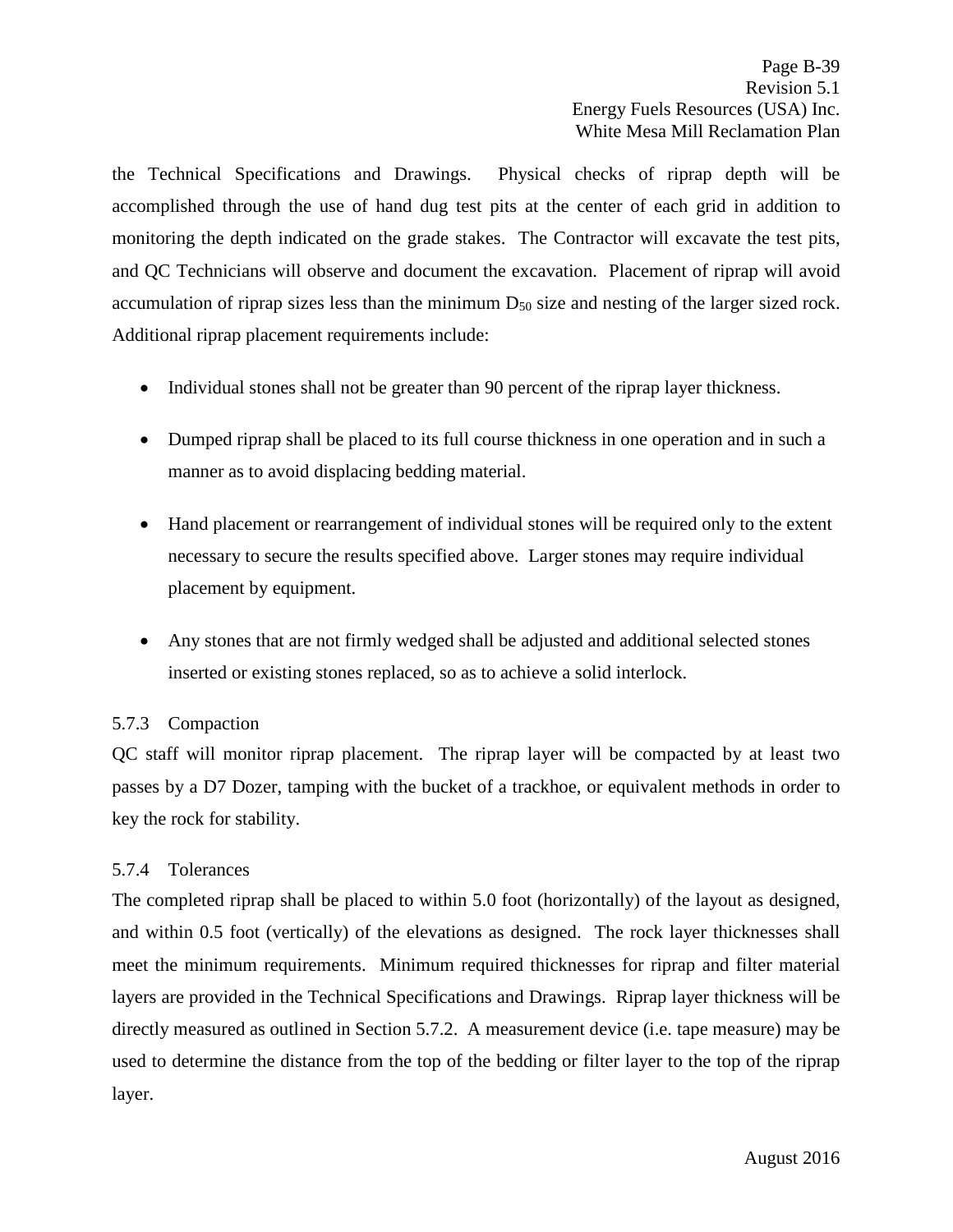## 5.7.5 Nonconformance, Corrective Action and Stop Work

<span id="page-42-0"></span>The CQA Site Manager and QC Technicians will have the authority to reject riprap that is brought to the site or riprap that has been placed. For rejected riprap, QC Technicians will identify the extent of inadequate riprap and will require the Contractor to excavate the material and place additional riprap. If persistent failed tests occur (indicating inadequate placement methods), the CQA Site Manager will have the authority to stop the work until the underlying cause is determined and the Contractor can demonstrate that the riprap can be placed according to the Technical Specifications.

#### 5.7.6 Documentation

<span id="page-42-1"></span>All field and laboratory test results, observations of riprap placement, and field compaction test results will be recorded using the appropriate field forms and reports, as described in Section 4. Table 11 includes a summary of the required materials testing and frequencies for the erosion protection materials.

| Table 11 - Summary of Testing Frequency and Criteria for Riprap and Filter Material |  |  |
|-------------------------------------------------------------------------------------|--|--|
|                                                                                     |  |  |

| Component                                                                     | Test                       | <b>ASTM Standard</b> | <b>Frequency</b>          | <b>Criteria</b> |
|-------------------------------------------------------------------------------|----------------------------|----------------------|---------------------------|-----------------|
|                                                                               | Gradation with 200         | D422                 | $1/10,000$ cubic          | $D_{50}$ and    |
| $Riprap*$                                                                     | Wash                       |                      | vards                     | Durability*     |
| Filter Material                                                               | Gradation with 200<br>Wash | D422                 | $1/10,000$ cubic<br>vards | See Table 10    |
| $\ast$ D and a decouple $(1)$ and a continuous constant $\epsilon$ = 7.1.1.1. |                            |                      |                           |                 |

\*Rock durability testing per section 5.7.1.1

#### <span id="page-42-2"></span>5.8 Protection of Soil Stockpiles

The Contractor shall maintain proper erosion control measures for stockpiles and may be required to cover piles in situations where precipitation is anticipated. The CQA Site Manager should document improper stockpile management in situations where the integrity of the material is affected. The Construction Manager and/or the CQA Officer should determine corrective measures.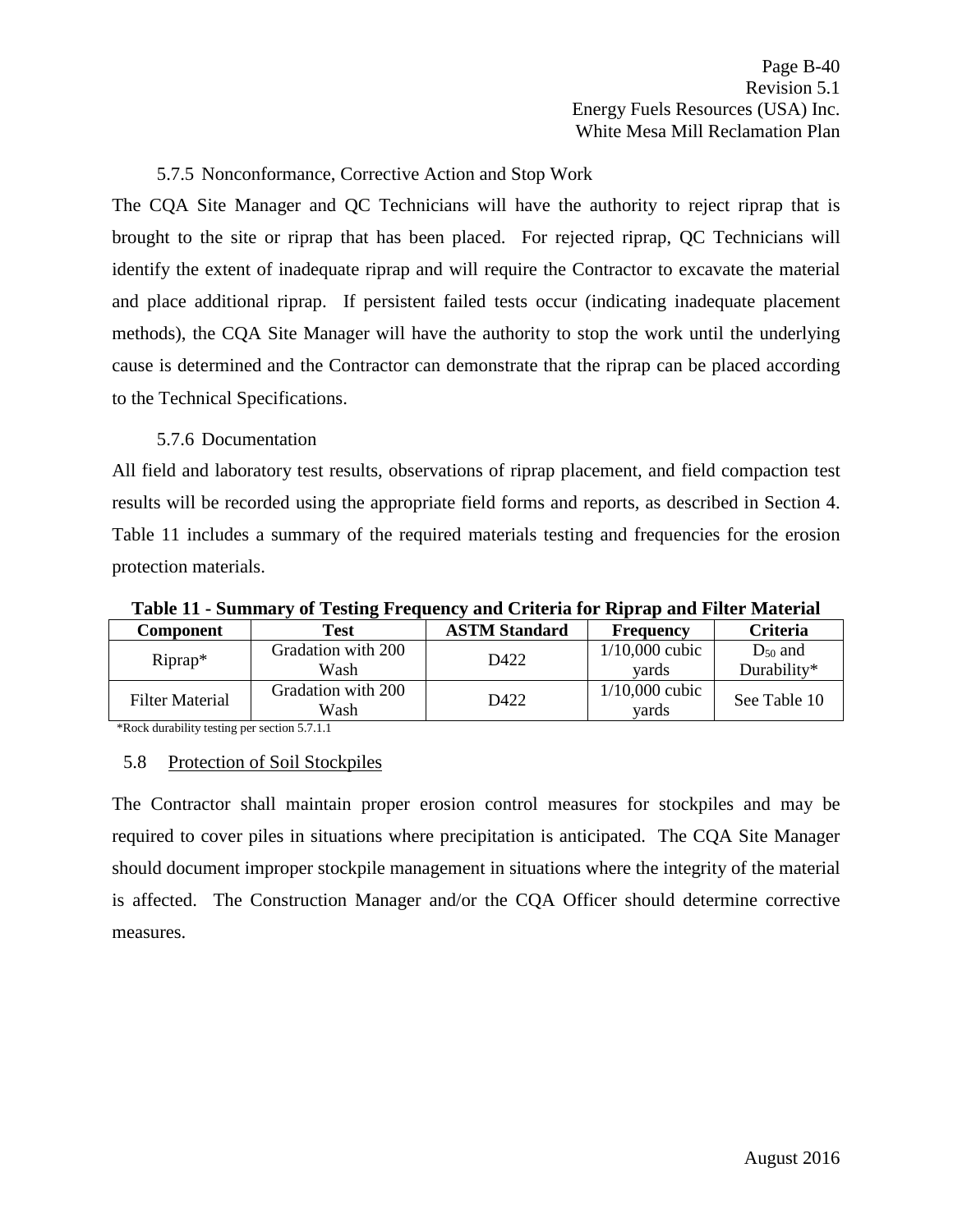<span id="page-43-0"></span>Page B-41 Revision 5.1 Energy Fuels Resources (USA) Inc. White Mesa Mill Reclamation Plan

# **6 FIELD REPORT FORMS**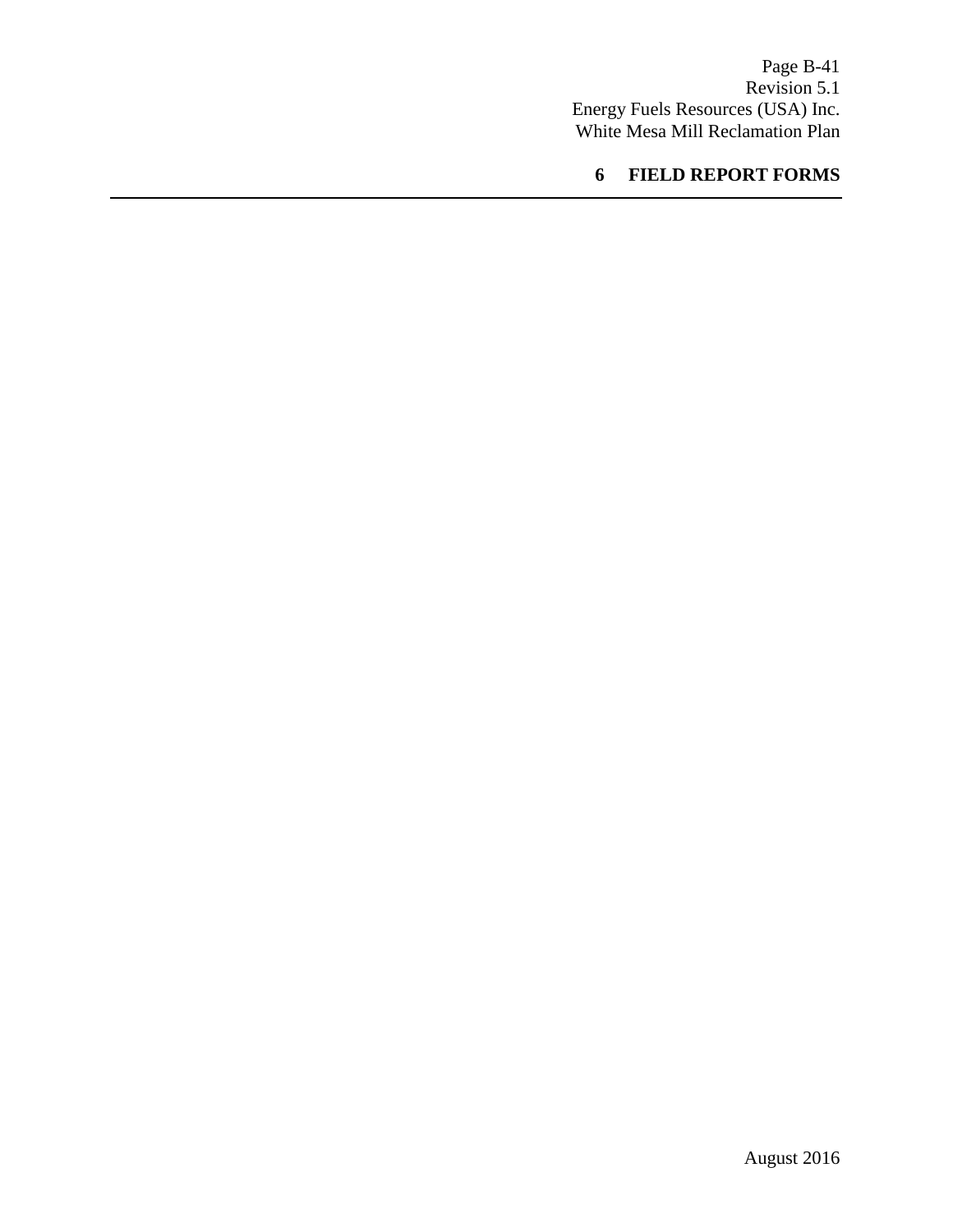# CQA/QC PLAN NO. QP-GEN-1-WM

Form No. F-23

| <b>COMPLIANCE REPORT</b> |
|--------------------------|
|--------------------------|

| Project No.                                                | Date: |
|------------------------------------------------------------|-------|
| Construction Segment: New York Construction Segment:       |       |
| <u> 1989 - Johann Stoff, amerikansk politiker (* 1908)</u> |       |
|                                                            |       |
|                                                            |       |
| Description of Completed Construction Segment:             |       |
|                                                            |       |
|                                                            |       |
|                                                            |       |
|                                                            |       |
|                                                            |       |
|                                                            |       |
|                                                            |       |
|                                                            |       |
|                                                            |       |
|                                                            |       |
|                                                            |       |
| By:                                                        |       |
| Approvals:                                                 |       |
| CQA Site Manager                                           |       |
| DWMRC Project Manager                                      |       |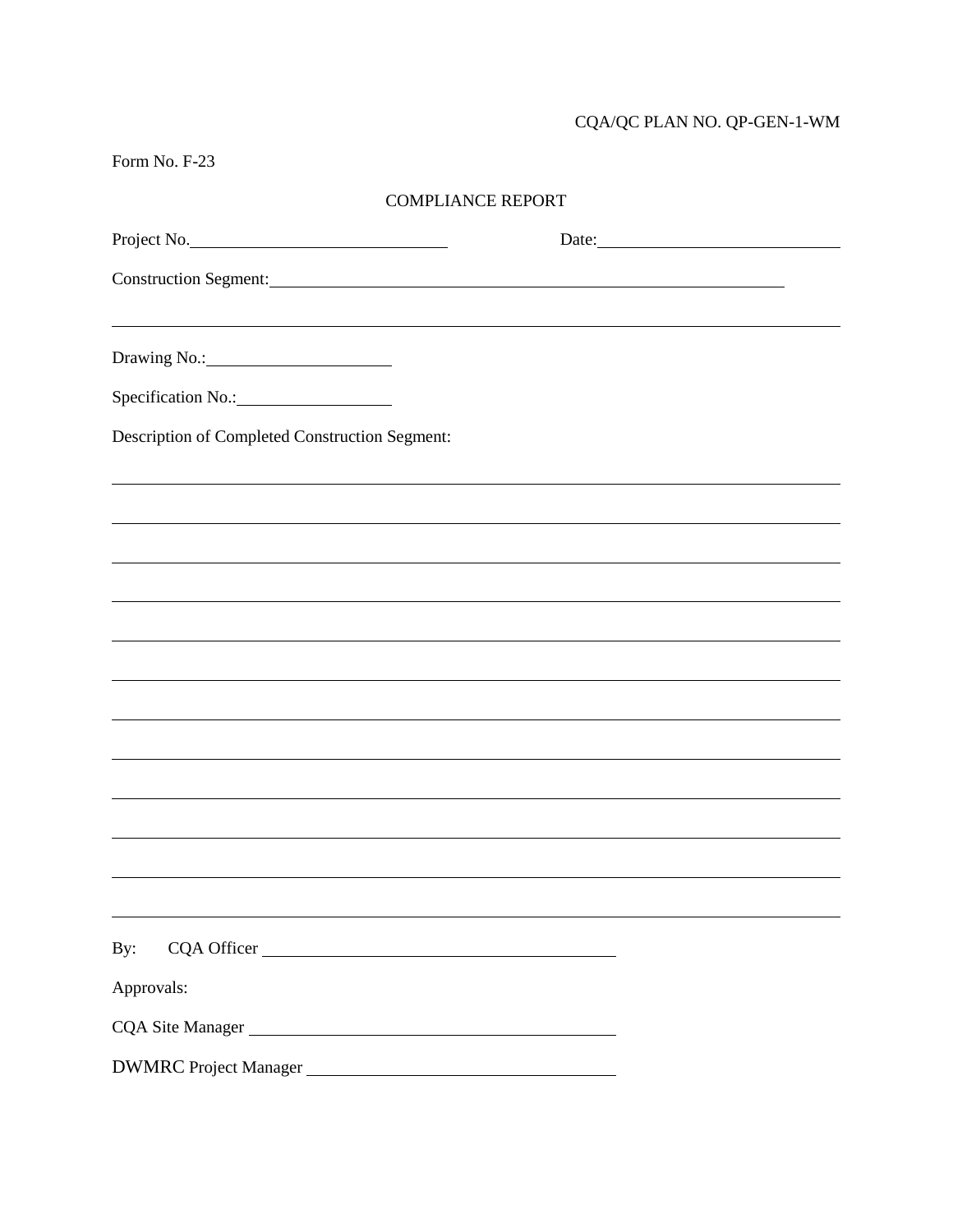# CQA/QC PLAN NO. QP-GEN-1-WM

| <b>FIELD CHANGE ORDER</b> |                                                                                  |
|---------------------------|----------------------------------------------------------------------------------|
| Project No.               |                                                                                  |
|                           |                                                                                  |
|                           |                                                                                  |
|                           |                                                                                  |
|                           |                                                                                  |
|                           | ,我们也不会有什么。""我们的人,我们也不会有什么?""我们的人,我们也不会有什么?""我们的人,我们也不会有什么?""我们的人,我们也不会有什么?""我们的人 |
|                           |                                                                                  |
|                           | ,我们也不会有什么。""我们的人,我们也不会有什么?""我们的人,我们也不会有什么?""我们的人,我们也不会有什么?""我们的人,我们也不会有什么?""我们的人 |
|                           |                                                                                  |
|                           |                                                                                  |
|                           |                                                                                  |
|                           | ,我们也不会有什么?""我们的人,我们也不会有什么?""我们的人,我们也不会有什么?""我们的人,我们也不会有什么?""我们的人,我们也不会有什么?""我们的人 |
|                           |                                                                                  |
|                           |                                                                                  |
|                           |                                                                                  |
|                           |                                                                                  |
|                           |                                                                                  |
|                           |                                                                                  |
|                           |                                                                                  |
|                           |                                                                                  |
|                           |                                                                                  |
| <b>CQA Site Manager</b>   |                                                                                  |
|                           |                                                                                  |